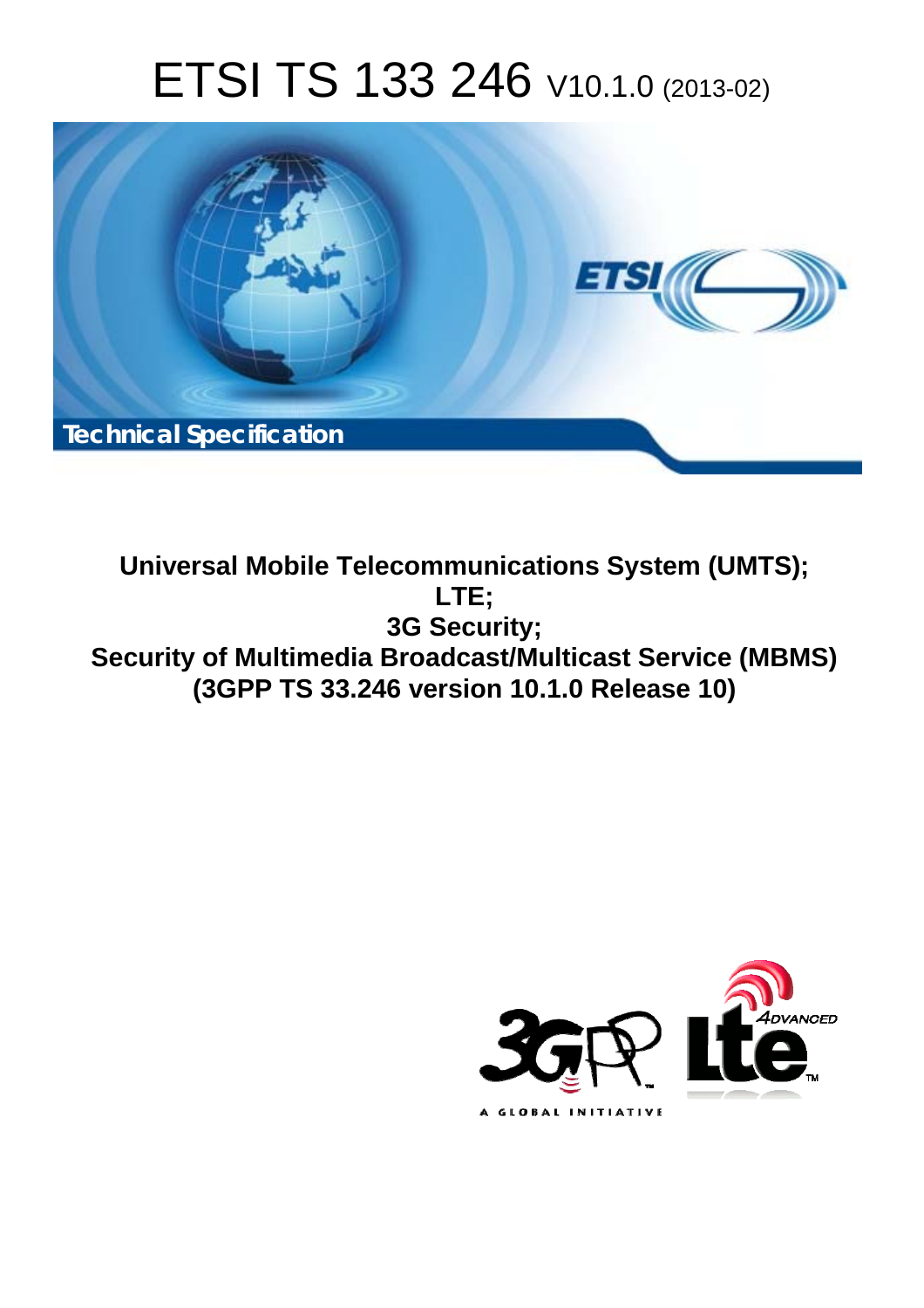Reference RTS/TSGS-0333246va10

Keywords LTE,SECURITY,UMTS

#### *ETSI*

#### 650 Route des Lucioles F-06921 Sophia Antipolis Cedex - FRANCE

Tel.: +33 4 92 94 42 00 Fax: +33 4 93 65 47 16

Siret N° 348 623 562 00017 - NAF 742 C Association à but non lucratif enregistrée à la Sous-Préfecture de Grasse (06) N° 7803/88

#### *Important notice*

Individual copies of the present document can be downloaded from: [http://www.etsi.org](http://www.etsi.org/)

The present document may be made available in more than one electronic version or in print. In any case of existing or perceived difference in contents between such versions, the reference version is the Portable Document Format (PDF). In case of dispute, the reference shall be the printing on ETSI printers of the PDF version kept on a specific network drive within ETSI Secretariat.

Users of the present document should be aware that the document may be subject to revision or change of status. Information on the current status of this and other ETSI documents is available at <http://portal.etsi.org/tb/status/status.asp>

If you find errors in the present document, please send your comment to one of the following services: [http://portal.etsi.org/chaircor/ETSI\\_support.asp](http://portal.etsi.org/chaircor/ETSI_support.asp)

#### *Copyright Notification*

No part may be reproduced except as authorized by written permission. The copyright and the foregoing restriction extend to reproduction in all media.

> © European Telecommunications Standards Institute 2013. All rights reserved.

DECT<sup>™</sup>, PLUGTESTS<sup>™</sup>, UMTS<sup>™</sup> and the ETSI logo are Trade Marks of ETSI registered for the benefit of its Members. **3GPP**TM and **LTE**™ are Trade Marks of ETSI registered for the benefit of its Members and of the 3GPP Organizational Partners.

**GSM**® and the GSM logo are Trade Marks registered and owned by the GSM Association.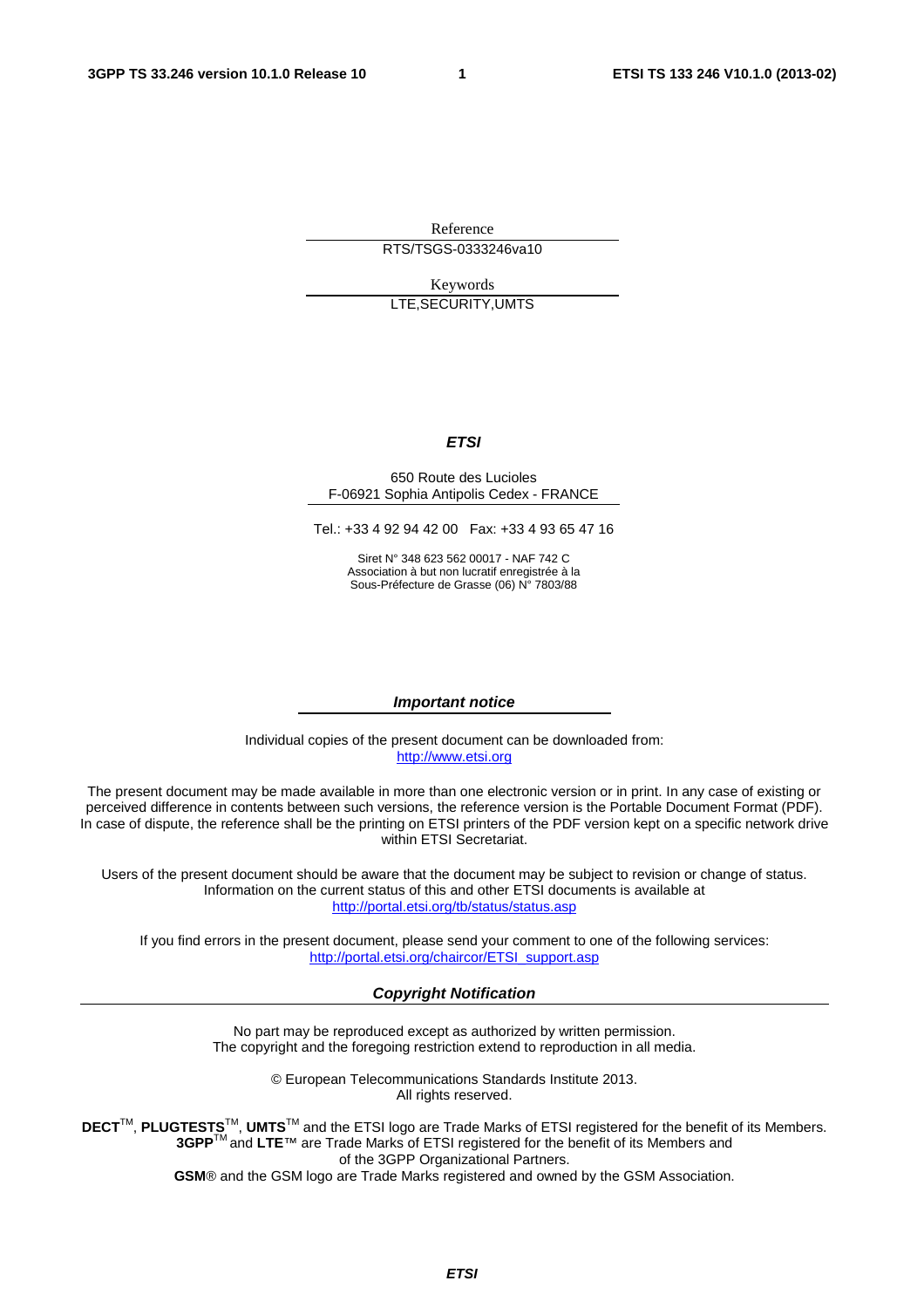## Intellectual Property Rights

IPRs essential or potentially essential to the present document may have been declared to ETSI. The information pertaining to these essential IPRs, if any, is publicly available for **ETSI members and non-members**, and can be found in ETSI SR 000 314: *"Intellectual Property Rights (IPRs); Essential, or potentially Essential, IPRs notified to ETSI in respect of ETSI standards"*, which is available from the ETSI Secretariat. Latest updates are available on the ETSI Web server ([http://ipr.etsi.org\)](http://webapp.etsi.org/IPR/home.asp).

Pursuant to the ETSI IPR Policy, no investigation, including IPR searches, has been carried out by ETSI. No guarantee can be given as to the existence of other IPRs not referenced in ETSI SR 000 314 (or the updates on the ETSI Web server) which are, or may be, or may become, essential to the present document.

## Foreword

This Technical Specification (TS) has been produced by ETSI 3rd Generation Partnership Project (3GPP).

The present document may refer to technical specifications or reports using their 3GPP identities, UMTS identities or GSM identities. These should be interpreted as being references to the corresponding ETSI deliverables.

The cross reference between GSM, UMTS, 3GPP and ETSI identities can be found under [http://webapp.etsi.org/key/queryform.asp.](http://webapp.etsi.org/key/queryform.asp)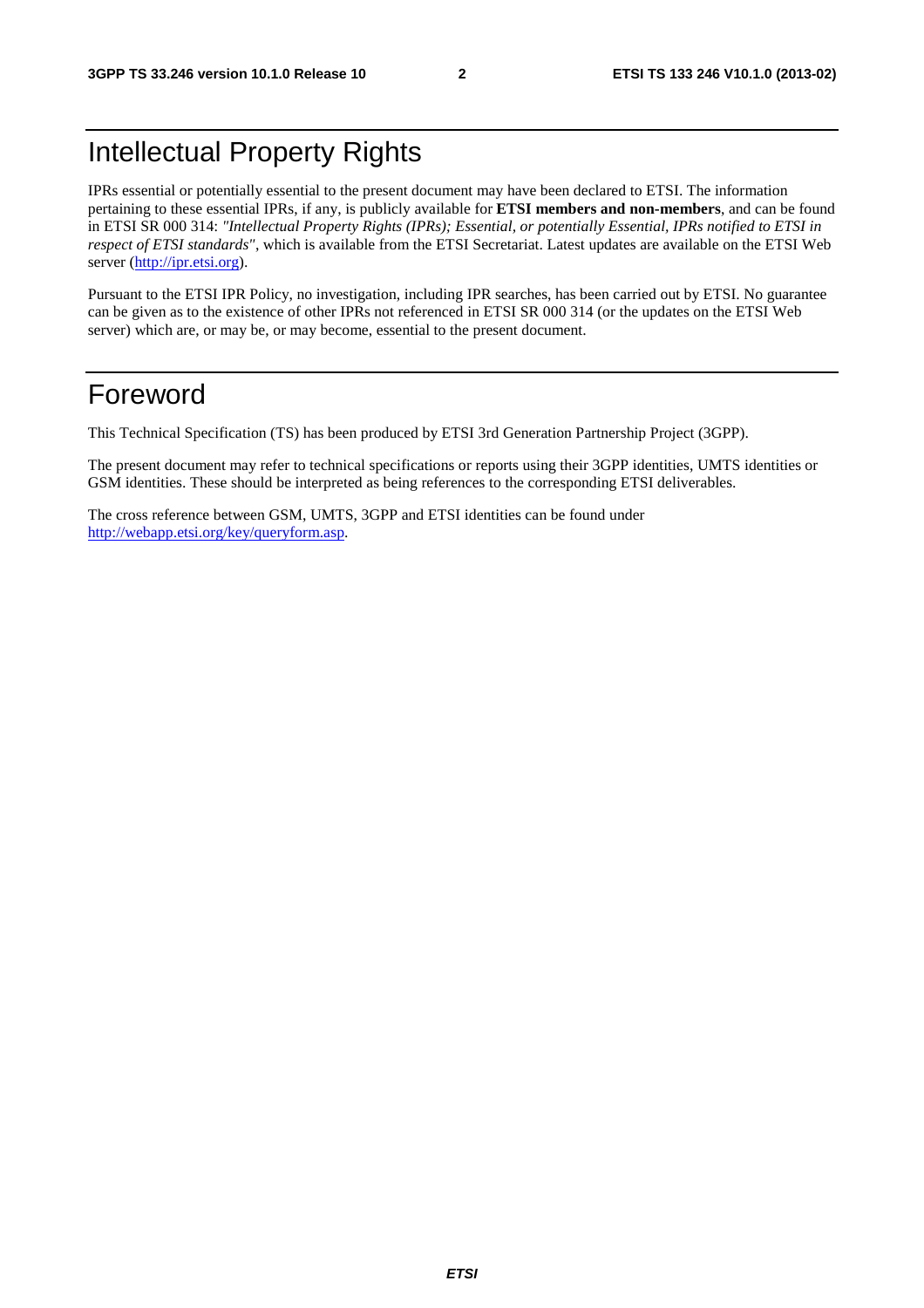$\mathbf{3}$ 

## Contents

| 1                   |  |  |  |
|---------------------|--|--|--|
| 2                   |  |  |  |
| 3<br>3.1<br>3.2     |  |  |  |
| 3.3<br>3.4          |  |  |  |
| $\overline{4}$      |  |  |  |
| 4.1                 |  |  |  |
| 4.1.1               |  |  |  |
| 4.1.2<br>4.1.3      |  |  |  |
| 4.1A                |  |  |  |
| 4.2                 |  |  |  |
|                     |  |  |  |
| 5                   |  |  |  |
| 5.1                 |  |  |  |
| 5.2<br>5.3          |  |  |  |
|                     |  |  |  |
| 6                   |  |  |  |
| 6.1                 |  |  |  |
| 6.2                 |  |  |  |
| 6.2.1               |  |  |  |
| 6.2.1.1<br>6.2.1.2  |  |  |  |
| 6.2.1.3             |  |  |  |
| 6.2.2               |  |  |  |
| 6.2.3               |  |  |  |
| 6.2.4               |  |  |  |
| 6.3                 |  |  |  |
| 6.3.1               |  |  |  |
| 6.3.2               |  |  |  |
| 6.3.2.1             |  |  |  |
| 6.3.2.1A            |  |  |  |
| 6.3.2.1B<br>6.3.2.2 |  |  |  |
| 6.3.2.2.1           |  |  |  |
| 6.3.2.2.2           |  |  |  |
| 6.3.2.2.3           |  |  |  |
| 6.3.2.2.4           |  |  |  |
| 6.3.2.3             |  |  |  |
| 6.3.2.3.1           |  |  |  |
| 6.3.2.3.2           |  |  |  |
| 6.3.2.4             |  |  |  |
| 6.3.3<br>6.3.3.1    |  |  |  |
| 6.3.3.2             |  |  |  |
| 6.3.3.2.1           |  |  |  |
|                     |  |  |  |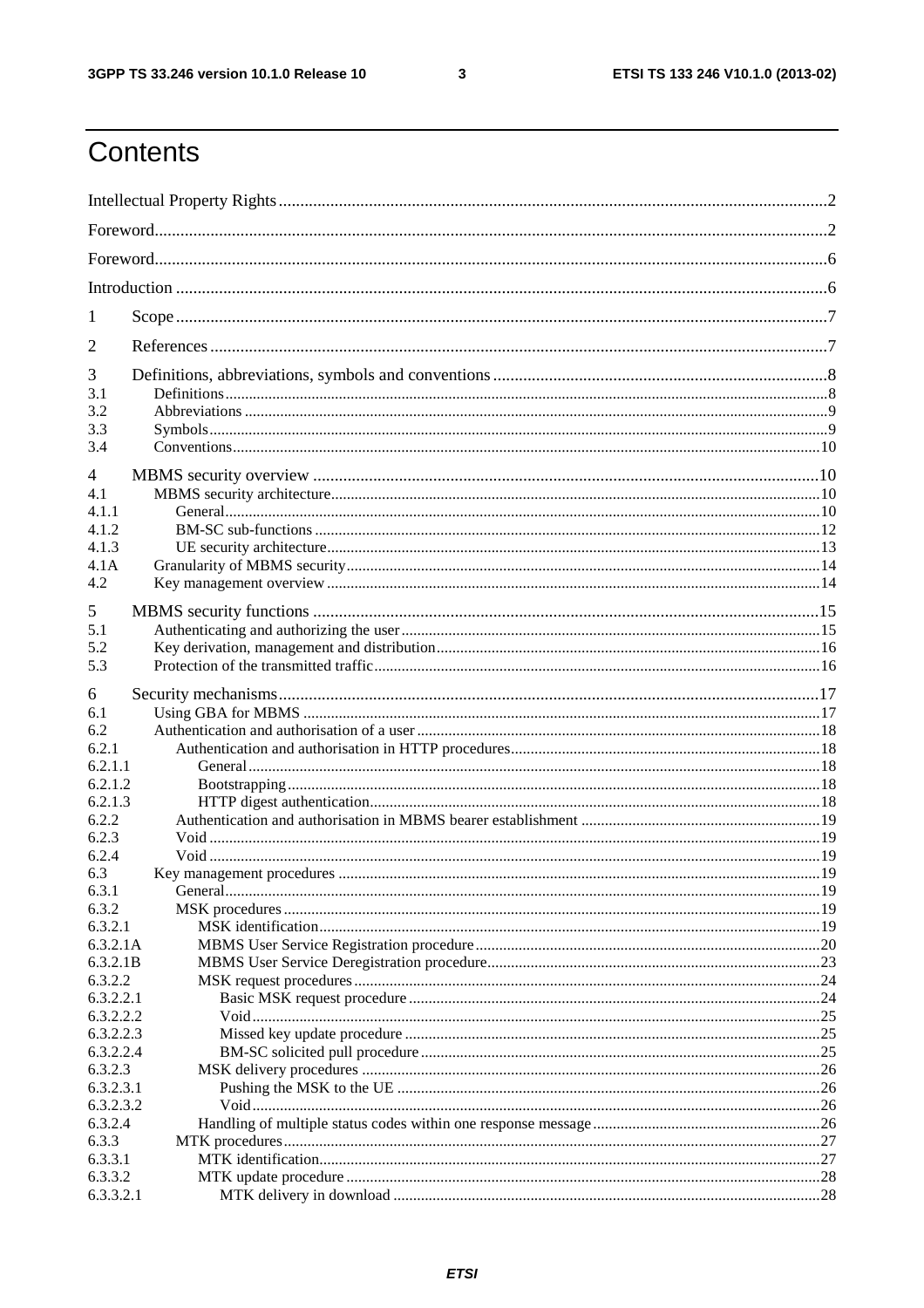$\overline{\mathbf{4}}$ 

| 6.3.3.2.2    |                               |  |
|--------------|-------------------------------|--|
| 6.3.4        |                               |  |
| 6.3.4.1      |                               |  |
| 6.3.4.2      |                               |  |
| 6.3.4.3      |                               |  |
| 6.3.4.4      |                               |  |
| 6.3.4.5      |                               |  |
| 6.3.4.6      |                               |  |
| 6.4          |                               |  |
| 6.4.1        |                               |  |
| 6.4.2        |                               |  |
| 6.4.3        |                               |  |
| 6.4.4        |                               |  |
| 6.4.5        |                               |  |
| 6.4.5.1      |                               |  |
| 6.4.5.2      |                               |  |
|              |                               |  |
| 6.4.5.3      |                               |  |
| 6.4.6        |                               |  |
| 6.4.6.1      |                               |  |
| 6.4.6.2      |                               |  |
| 6.5          |                               |  |
| 6.5.1        |                               |  |
| 6.5.2        |                               |  |
| 6.5.3        |                               |  |
| 6.5.4        |                               |  |
| 6.6          |                               |  |
| 6.6.1        |                               |  |
| 6.6.2        |                               |  |
| 6.6.2.1      |                               |  |
| 6.6.2.1A     |                               |  |
| 6.6.2.2      |                               |  |
| 6.6.3        |                               |  |
| 6.6.3.1      |                               |  |
| 6.6.3.2      |                               |  |
|              | <b>Annex A (informative):</b> |  |
|              |                               |  |
|              | <b>Annex B</b> (informative): |  |
| B.1          |                               |  |
| B.1.1        |                               |  |
| B.1.2        |                               |  |
| B.1.3        |                               |  |
| <b>B.1.4</b> |                               |  |
| <b>B.1.5</b> |                               |  |
|              |                               |  |
| B.2          |                               |  |
| B.2.1        |                               |  |
| <b>B.2.2</b> |                               |  |
| B.2.3        |                               |  |
| <b>B.2.4</b> |                               |  |
| <b>B.2.5</b> |                               |  |
|              |                               |  |
|              | <b>Annex C</b> (normative):   |  |
| C.1          |                               |  |
| C.1.1        |                               |  |
| C.1.2        |                               |  |
| C.2          |                               |  |
| C.3          |                               |  |
| C.4          |                               |  |
|              |                               |  |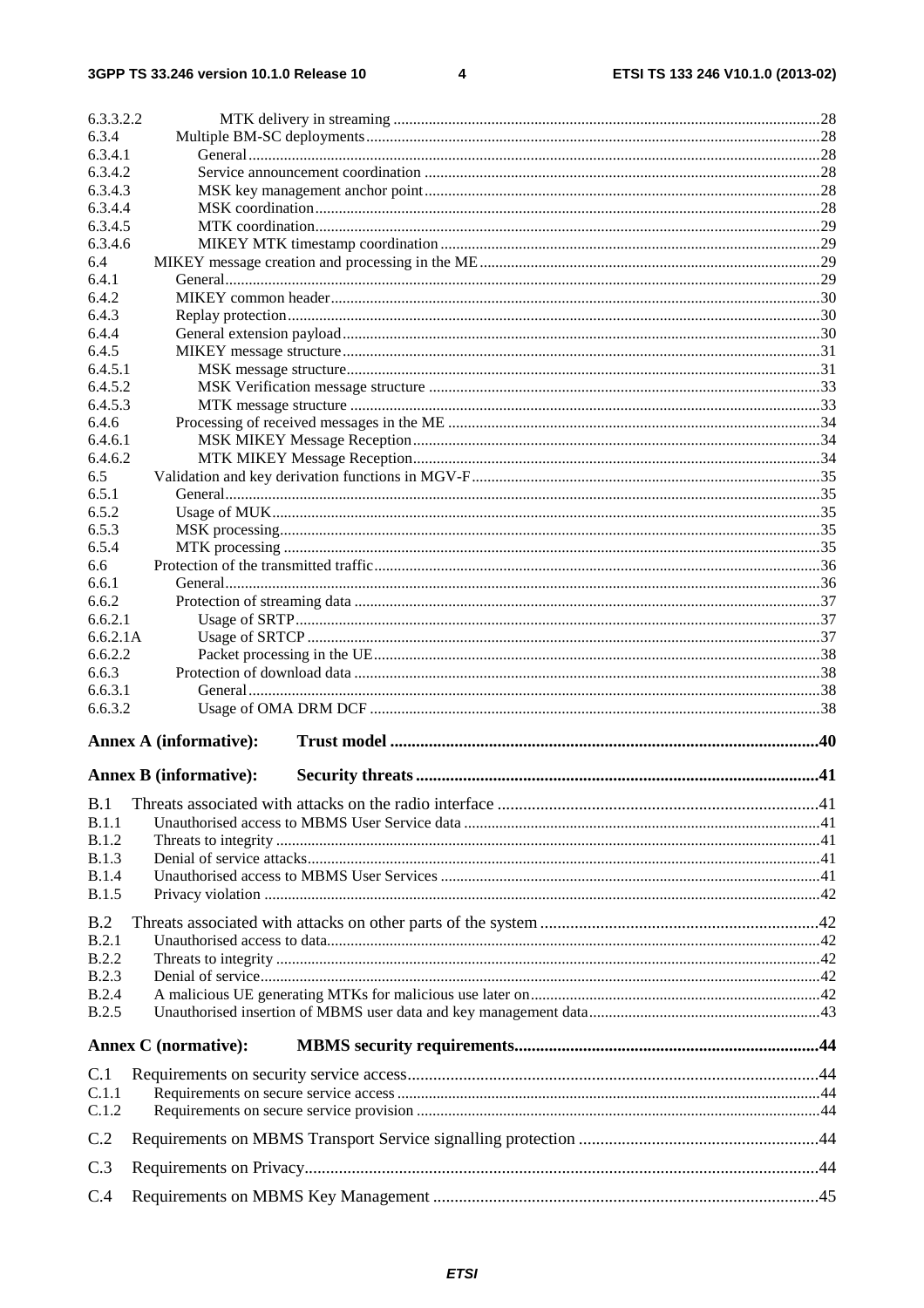| C.5                      |                               |                                                                |  |  |  |
|--------------------------|-------------------------------|----------------------------------------------------------------|--|--|--|
| C.6                      |                               |                                                                |  |  |  |
| C.7                      |                               |                                                                |  |  |  |
|                          | <b>Annex D</b> (normative):   |                                                                |  |  |  |
| D.1                      |                               |                                                                |  |  |  |
| D.2                      |                               |                                                                |  |  |  |
| D.3                      |                               |                                                                |  |  |  |
| D.4                      |                               |                                                                |  |  |  |
| D.5                      |                               |                                                                |  |  |  |
|                          | <b>Annex E (Informative):</b> |                                                                |  |  |  |
|                          | <b>Annex F</b> (normative):   | MRK key derivation for ME based MBMS key management50          |  |  |  |
|                          | <b>Annex G (normative):</b>   |                                                                |  |  |  |
|                          |                               |                                                                |  |  |  |
| G.1                      |                               |                                                                |  |  |  |
| G.2<br>G.2.1             |                               |                                                                |  |  |  |
| G.2.2                    |                               |                                                                |  |  |  |
| G.2.3<br>G.2.4           |                               |                                                                |  |  |  |
|                          |                               |                                                                |  |  |  |
|                          | <b>Annex H</b> (informative): |                                                                |  |  |  |
| H <sub>1</sub>           |                               |                                                                |  |  |  |
| H <sub>.2</sub><br>H.2.1 |                               |                                                                |  |  |  |
|                          | <b>Annex I</b> (informative): |                                                                |  |  |  |
|                          |                               |                                                                |  |  |  |
|                          | <b>Annex J (informative):</b> | Mapping the MBMS security requirements into security functions |  |  |  |
| J.1                      |                               |                                                                |  |  |  |
| J.1.1                    |                               |                                                                |  |  |  |
| J.1.2                    |                               |                                                                |  |  |  |
| J.1.3                    |                               |                                                                |  |  |  |
| J.1.4<br>J.1.5           |                               |                                                                |  |  |  |
| J.1.6                    |                               |                                                                |  |  |  |
| J.1.7                    |                               |                                                                |  |  |  |
| J.2                      |                               |                                                                |  |  |  |
|                          | <b>Annex K (Informative):</b> |                                                                |  |  |  |
|                          | <b>Annex L (Normative):</b>   |                                                                |  |  |  |
|                          | <b>Annex M</b> (informative): |                                                                |  |  |  |
|                          | <b>Annex N</b> (informative): |                                                                |  |  |  |
|                          |                               |                                                                |  |  |  |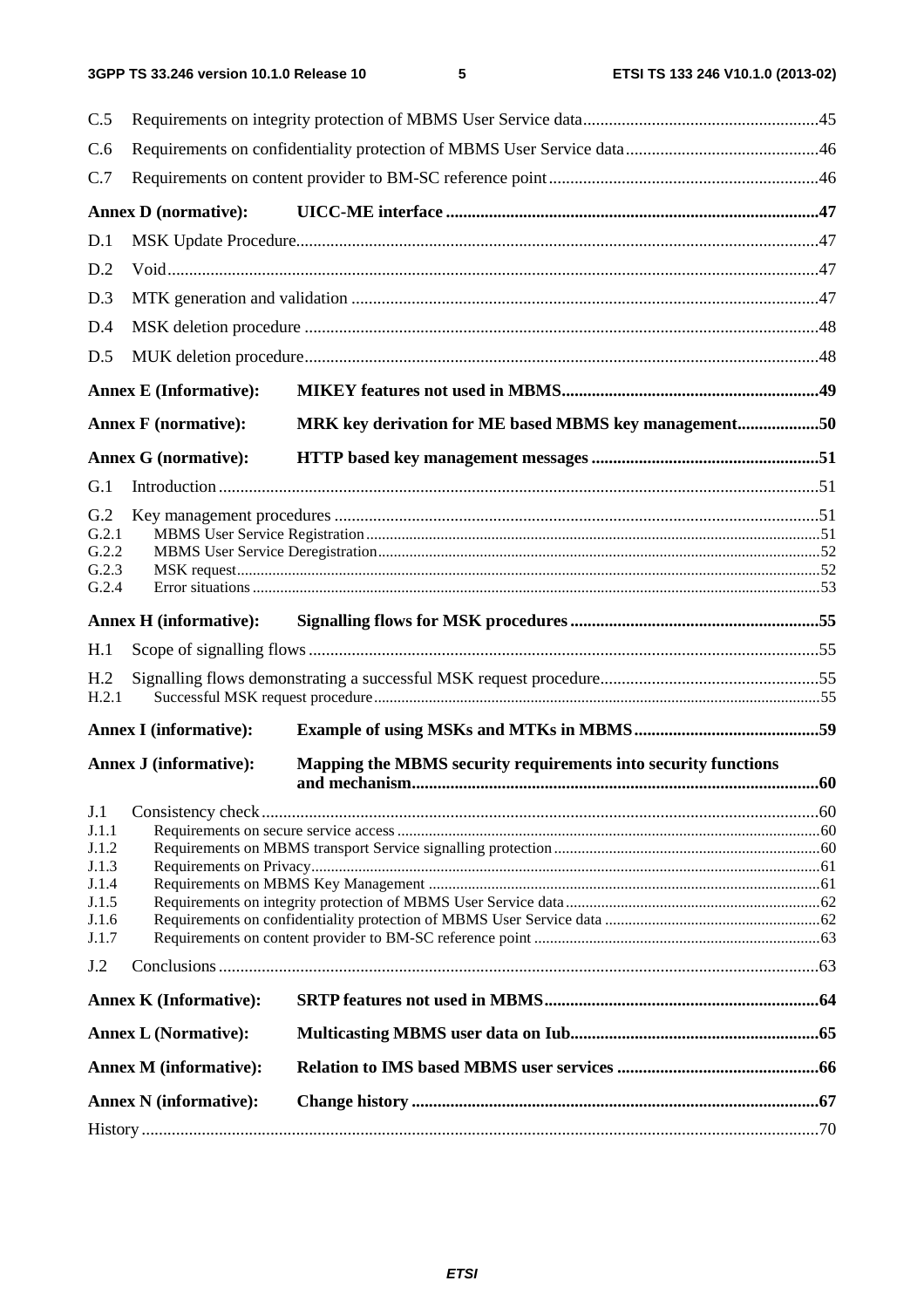## Foreword

This Technical Specification has been produced by the 3<sup>rd</sup> Generation Partnership Project (3GPP).

The contents of the present document are subject to continuing work within the TSG and may change following formal TSG approval. Should the TSG modify the contents of the present document, it will be re-released by the TSG with an identifying change of release date and an increase in version number as follows:

Version x.y.z

where:

- x the first digit:
	- 1 presented to TSG for information;
	- 2 presented to TSG for approval;
	- 3 or greater indicates TSG approved document under change control.
- y the second digit is incremented for all changes of substance, i.e. technical enhancements, corrections, updates, etc.
- z the third digit is incremented when editorial only changes have been incorporated in the document.

## Introduction

The security of MBMS provides different challenges compared to the security of services delivered over point-to-point services. In addition to the normal threat of eavesdropping, there is also the threat that it may not be assumed that valid subscribers have any interest in maintaining the privacy and confidentiality of the communications, and they may therefore conspire to circumvent the security solution (for example one subscriber may publish the decryption keys enabling non-subscribers to view broadcast content). Countering this threat requires the decryption keys to be updated frequently in a manner that may not be predicted by subscribers while making efficient use of the radio network. The stage 1 requirements for MBMS are specified in TS 22.146 [2].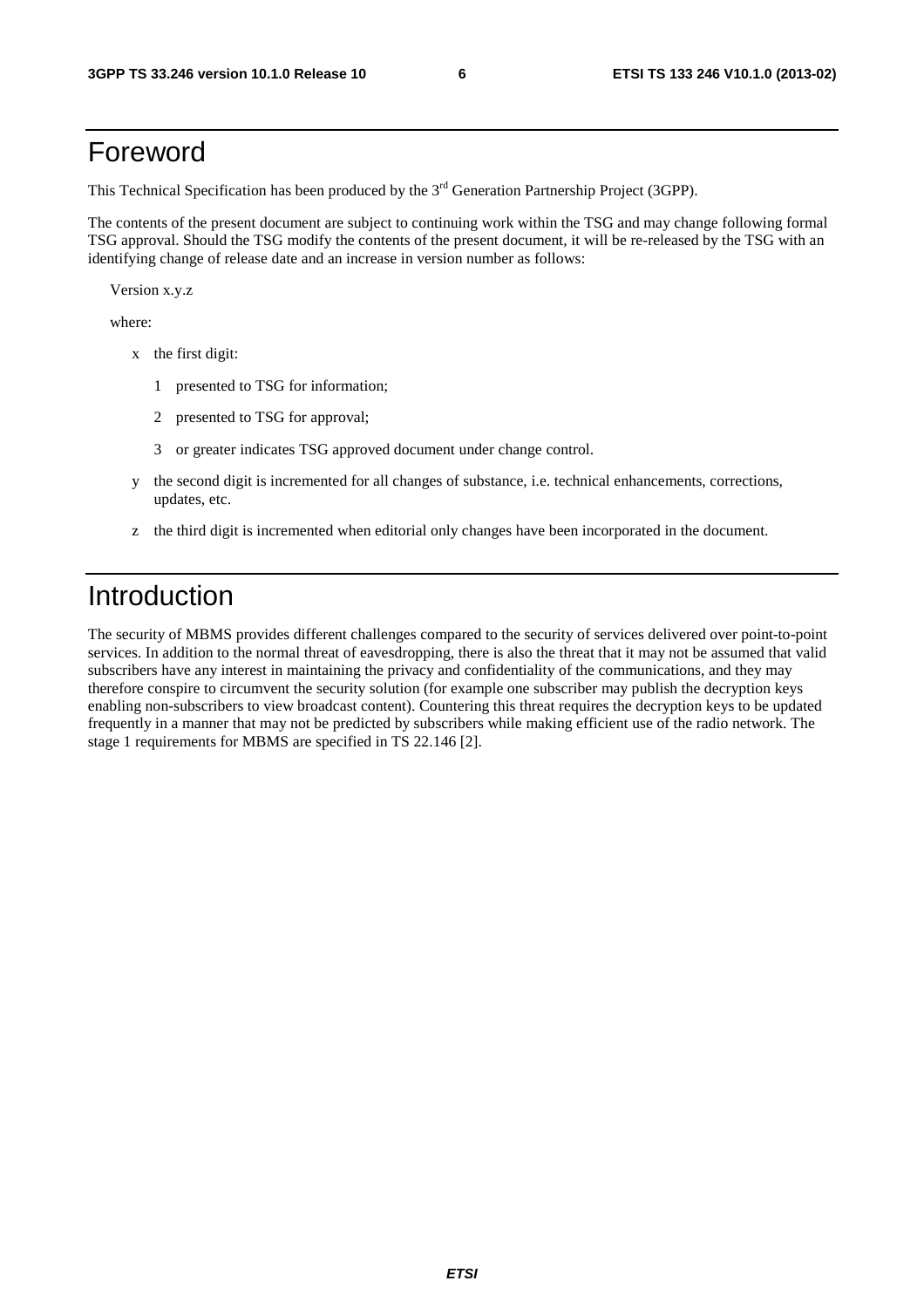## 1 Scope

The Technical Specification covers the security procedures of the Multimedia Broadcast/Multicast Service (MBMS) for 3GPP systems (UTRAN, GERAN and E-UTRAN). MBMS is a 3GPP system network bearer service over which many different applications could be carried. The actual method of protection may vary depending on the type of MBMS application.

## 2 References

The following documents contain provisions, which, through reference in this text, constitute provisions of the present document.

References are either specific (identified by date of publication, edition number, version number, etc.) or non-specific.

- For a specific reference, subsequent revisions do not apply.
- For a non-specific reference, the latest version applies. In the case of a reference to a 3GPP document (including a GSM document), a non-specific reference implicitly refers to the latest version of that document *in the same Release as the present document*.
- [1] 3GPP TR 21.905: "Vocabulary for 3GPP Specifications".
- [2] 3GPP TS 22.146: "Multimedia Broadcast/Multicast Service; Stage 1".
- [3] 3GPP TS 23.246: "Multimedia Broadcast/Multicast Service (MBMS); Architecture and Functional Description".
- [4] 3GPP TS 33.102: "3G Security; Security Architecture".
- [5] 3GPP TS 22.246: "MBMS User Services".
- [6] 3GPP TS 33.220: "Generic Authentication Architecture (GAA); Generic Bootstrapping Architecture".
- [7] 3GPP TS 31.102: "Characteristics of the USIM application".
- [8] IETF RFC 2617 "HTTP Digest Authentication".
- [9] IETF RFC 3830 "MIKEY: Multimedia Internet KEYing"
- [10] IETF RFC 1982 "Serial Number Arithmetic".
- [11] IETF RFC 3711 "Secure Real-time Transport Protocol".
- [12] 3GPP TS 43.020: "Security related network functions".
- [13] 3GPP TS 26.346: "Multimedia Broadcast/Multicast Service; Protocols and Codecs".
- [14] 3GPP TS 33.210: "Network domain security; IP network layer security".
- [15] OMA-DRM-DCF-v2\_0: "OMA DRM Content Format", [www.openmobilealliance.org](http://www.openmobilealliance.org/)
- [16] IETF RFC 4563 "The Key ID Information Type for the General Extension Payload in Multimedia Internet KEYing (MIKEY)".
- [17] Port numbers at IANA, [http://www.iana.org/assignments/port-numbers.](http://www.iana.org/assignments/port-numbers)
- [18] 3GPP TS 24.109: "3rd Generation Partnership Project; Technical Specification Group Core Network; Bootstrapping interface (Ub) and network application function interface (Ua); Protocol details".
- [19] IETF RFC 2616 " Hypertext Transfer Protocol -- HTTP/1.1".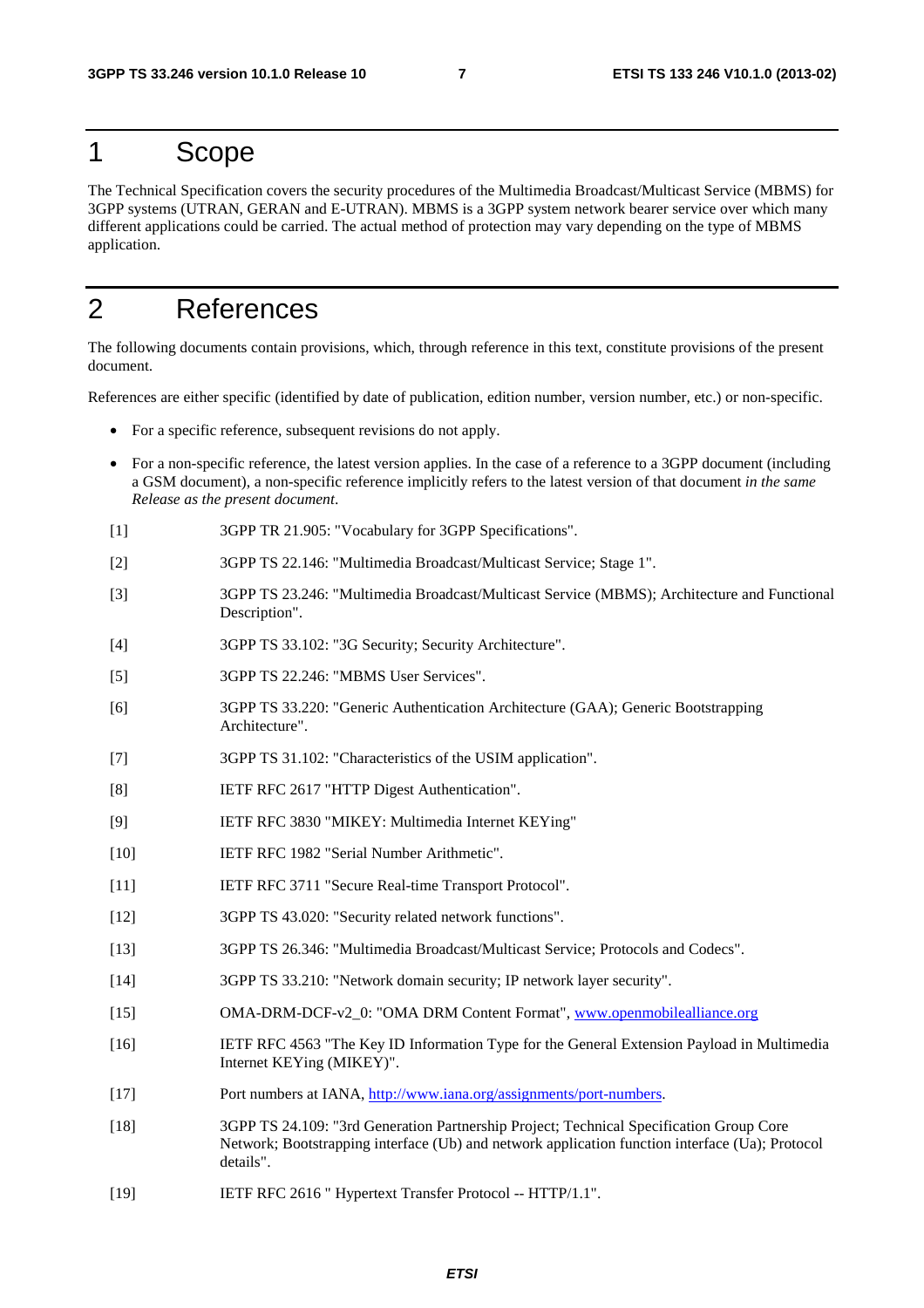- [20] 3GPP TS 29.109: "3rd Generation Partnership Project; Technical Specification Group Core Network; Generic Authentication Architecture (GAA); Zh and Zn Interfaces based on the Diameter protocol; Stage 3".
- [21] IETF RFC 3629 "UTF-8, a transformation format of ISO 10646".
- [22] IETF RFC 4771 "Integrity Transform Carrying Roll-Over Counter for the Secure Real-time Transport Protocol (SRTP)".
- [23] 3GPP TS 23.107: "3rd Generation Partnership Project; Technical Specification Group Services and System Aspects; Quality of Service (QoS) concept and architecture".
- [24] OMA DRM v2.0 Extensions for Broadcast Support, Candidate Version 1.0 29 May 2007' (OMA-TS-DRM\_XBS-V1\_0-20070529-C).
- [25] IETF RFC 3376 "Internet Group Management Protocol, Version 3".
- [26] IETF RFC 3810 "Multicast Listener Discovery Version 2 (MLDv2) for IPv6".
- [27] 3GPP TS 25.434, "UTRAN Iub Interface Data Transport and Transport Signalling for Common Transport Channel Data Streams".
- [28] IETF RFC 4303: "IP Encapsulating Security Payload (ESP)".
- [29] 3GPP TS 26.237: "IP Multimedia Subsystem (IMS) based Packet Switch Streaming (PSS) and Multimedia Broadcast/Multicast Service (MBMS) User Service; Protocols".
- [30] 3GPP TS 23.203: "Policy and charging control architecture".

## 3 Definitions, abbreviations, symbols and conventions

### 3.1 Definitions

For the purposes of the present document, the terms and definitions given in TR 21.905 [1] and the following apply.

For the definitions of MBMS User Service refer to TS 22.246 [5].

**HDR** = the general MIKEY HeaDeR.

**IMPI** = In the context of current specification IMSI is used in the format of IMPI as specified in GBA, cf. TS 33.220 [6].

**KEMAC** = A payload included in the MIKEY message, which contains a set of encrypted sub-payloads and a MAC.

**Key Group**= A group of MSKs that are identified by the same Key Group part of the MSK ID. Key Group part is used to group keys together in order to allow redundant MSKs to be deleted.

**MBMS download session:** See TS 26.346 [13].

**MBMS streaming session:** See TS 26.346 [13].

**MRK** = MBMS Request Key: This key is to authenticate the UE to the BM-SC when performing key requests etc.

**MSK** = MBMS Service Key: The MBMS Service key that is securely transferred (using the key MUK) from the BM-SC towards the UE. The MSK is not used directly to protect the MBMS User Service data (see MTK).

**MTK** = MBMS Traffic Key: A key that is obtained by the UICC or ME by calling a decryption function MGV-F with the MSK. The key MTK is used to decrypt the received MBMS data on the ME.

**MUK** = MBMS User Key: The MBMS user individual key that is used by the BM-SC to protect the point to point transfer of MSK's to the UE*.*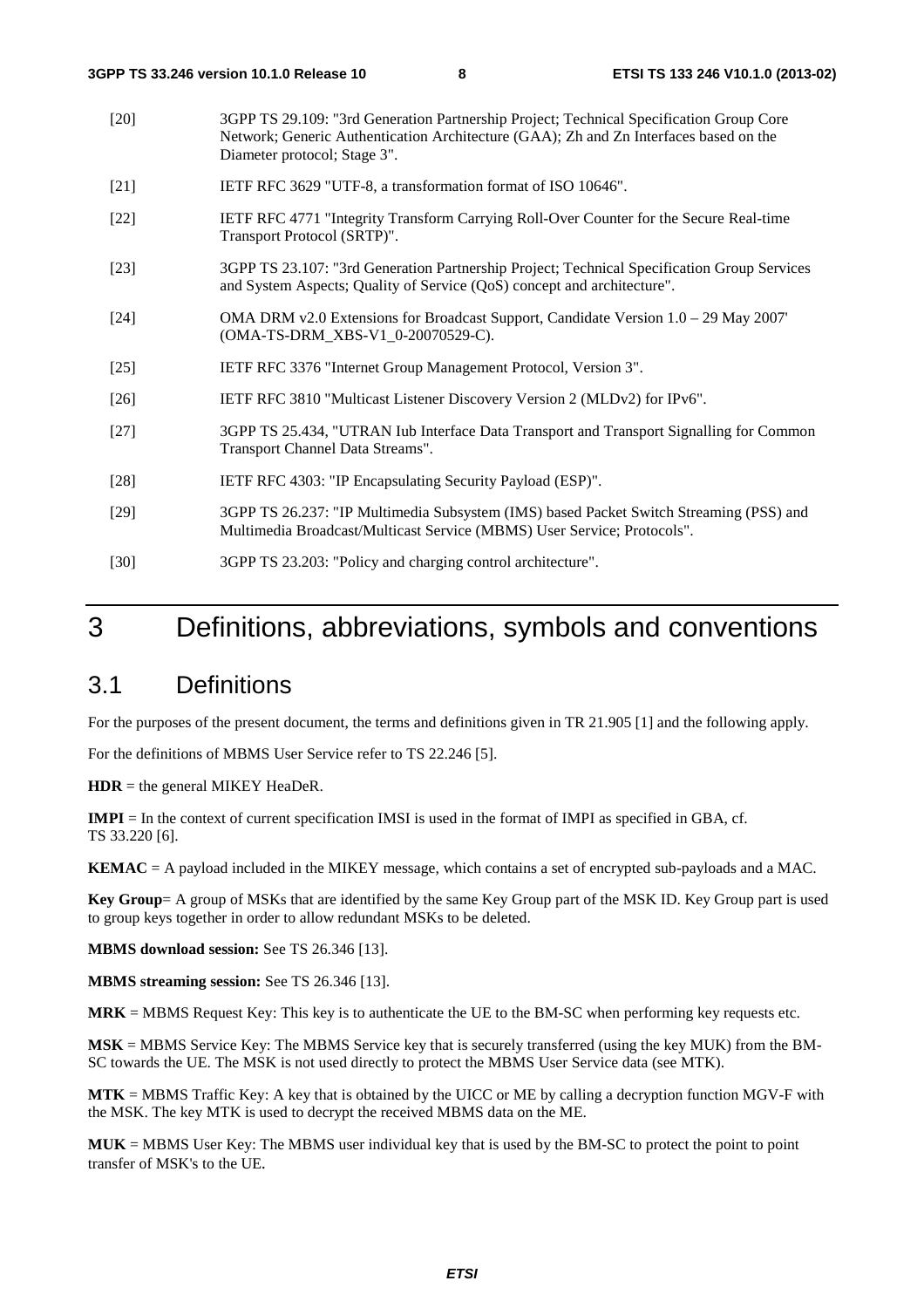NOTE: When a UICC is used, the keys MSK and MUK may be stored within the UICC or the ME depending on the UICC capabilities. When a SIM card is used, the keys MSK and MUK are stored within the ME.

**Salt key** = a random or pseudo-random string used to protect against some off-line pre-computation attacks on the underlying security protocol.

**SEQl** = Lower limit of the MTK ID sequence number interval: Last accepted MTK ID sequence number interval stored within MGV-S. The original value of SEQI is delivered in the key validity data field of MSK messages.

**SEQp** = The MTK ID, which is received in a MIKEY packet.

**SEQu** = Upper limit of the MTK ID sequence number interval, which is delivered in the key validity data field of MSK messages.

**(S)RTP Session**: The (S)RTP and (S)RTCP traffic sent to a specific IP multicast address and port pair (one port each for (S)RTP and (S)RTCP) during the time period the session is specified to exist. An (S)RTP session is used to transport a single media type (e.g. audio, video, or text). An (S)RTP session may contain several different streams of (S)RTP packets using different SSRCs.

### 3.2 Abbreviations

For the purposes of the present document, the following abbreviations apply:

| <b>B-TID</b> | <b>Bootstrapping Transaction Identifier</b>       |
|--------------|---------------------------------------------------|
| BM-SC        | <b>Broadcast-Multicast Service Centre</b>         |
| BSF          | <b>Bootstrapping Server Function</b>              |
| DCF          | <b>DRM</b> Content Format                         |
| <b>DRM</b>   | Digital Rights Management                         |
| EXT          | Extension payload                                 |
| <b>FDT</b>   | FLUTE File Delivery Table                         |
| <b>FLUTE</b> | File delivery over Unidirectional Transport       |
| <b>GBA</b>   | Generic Bootstrapping Architecture                |
| GBA ME       | ME-based GBA                                      |
| GBA_U        | GBA with UICC-based enhancements                  |
| IDi          | Identity of the initiator                         |
| IDr          | Identity of the responder                         |
| Ks_ext_NAF   | Derived key in GBA_U                              |
| Ks_int_NAF   | Derived key in GBA_U, which remains on UICC       |
| Ks_NAF       | Derived key in GBA_ME of 3G GBA or in 2G GBA      |
| <b>MAC</b>   | Message authentication code                       |
| <b>MBMS</b>  | Multimedia Broadcast/Multicast Service            |
| MGV-F        | MBMS key Generation and Validation Function       |
| MGV-S        | <b>MBMS</b> key Generation and Validation Storage |
| <b>MIKEY</b> | Multimedia Internet Keying                        |
| MKI          | Master Key identifier                             |
| <b>MRK</b>   | <b>MBMS</b> Request Key                           |
| MSK          | <b>MBMS</b> Service Key                           |
| MTK          | <b>MBMS</b> Traffic Key                           |
| <b>MUK</b>   | <b>MBMS</b> User Key                              |
| NAF          | <b>Network Application Function</b>               |
| OMA          | Open Mobile Alliance                              |
| <b>ROC</b>   | <b>Roll-Over Counter</b>                          |
| SP           | <b>Security Policy</b>                            |
| <b>SRTCP</b> | <b>Secure RTCP</b>                                |
| <b>SRTP</b>  | <b>Secure RTP</b>                                 |

### 3.3 Symbols

For the purposes of the present document, the following symbols apply:

|| Concatenation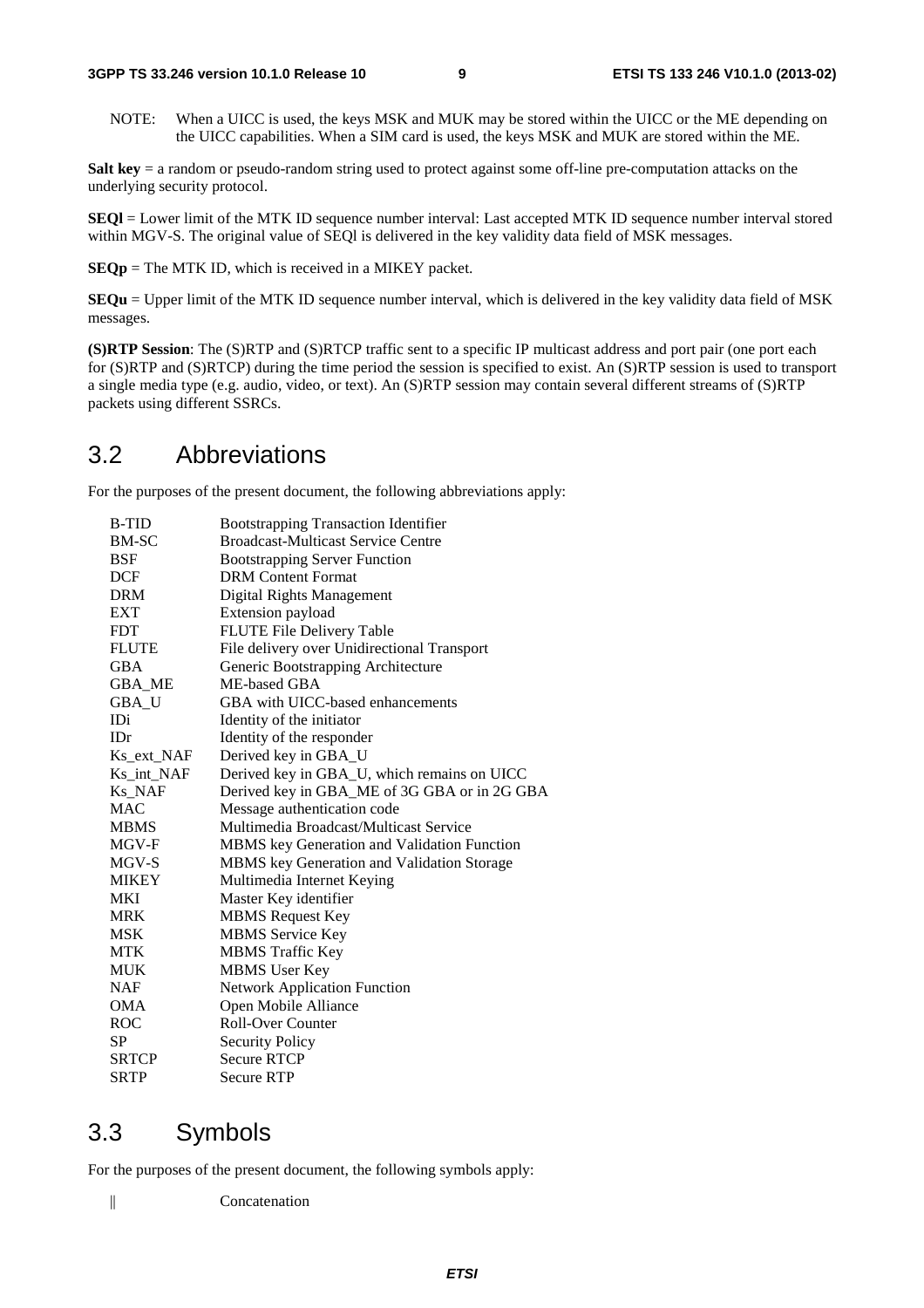### 3.4 Conventions

All data variables in this specification are presented with the most significant substring on the left hand side and the least significant substring on the right hand side. A substring may be a bit, byte or other arbitrary length bitstring. Where a variable is broken down into a number of substrings, the leftmost (most significant) substring is numbered 0, the next most significant is numbered 1, and so on through to the least significant.

## 4 MBMS security overview

### 4.1 MBMS security architecture

### 4.1.1 General

MBMS introduces the concept of a point-to-multipoint service into a 3GPP system. A requirement of a MBMS User Service is to be able to securely transmit data to a given set of users. In order to achieve this, there needs to be a method of authentication, key distribution and data protection for a MBMS User Service.

This means that MBMS security is specified to protect MBMS User Services, and it is independent on whether multicast or broadcast mode is used.

NOTE: There are two cases when multicast and broadcast mode are handled differently: usage of Membership function in authorization (see e.g. clause 4.1.1) and authorization of user related MBMS bearers (see e.g. clause 6.2.2) are only defined for multicast mode. MBMS in EPS supports only broadcast mode and functionality related to multicast mode does not apply to EPS.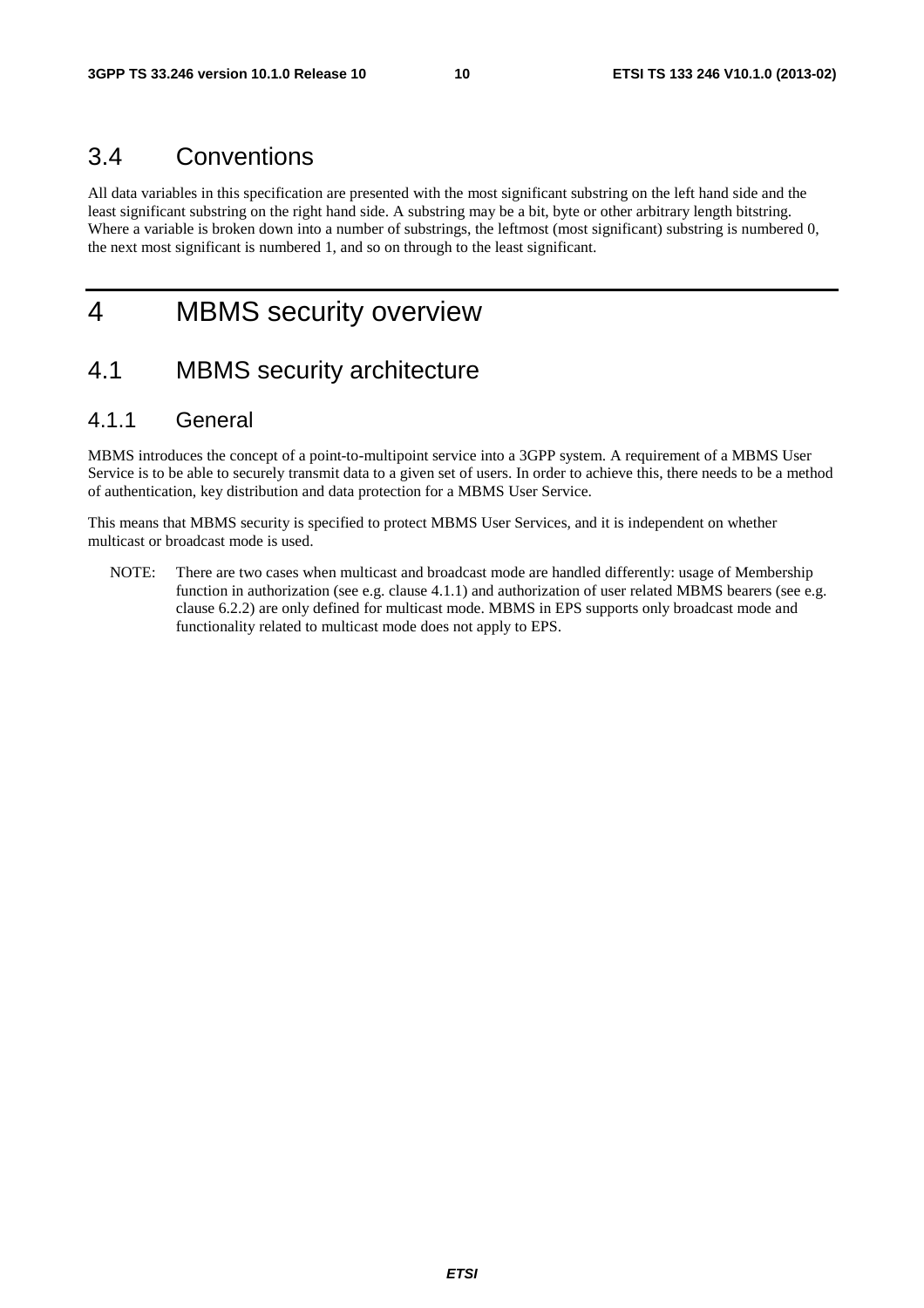

modified DCF format for download

*GBA\_U based NAF keys*

*MRK=Ks\_ext\_NAF* 

#### **Figure 4.1: MBMS security architecture**

Figure 4.1 gives an overview of the network elements involved in MBMS from a security perspective. Nearly all the security functionality for MBMS, except for the normal network bearer security, resides in either the BM-SC or the UE. The BSF is a part of GBA (TS 33.220 [6]). The UE and the BM-SC use GBA to establish shared keys that are used to protect the point-to-point communication between the UE and the BM-SC.

The BM-SC is a source for MBMS data. It could also be responsible for scheduling data and receiving data from third parties (this is beyond the scope of the standardisation work) for transmission. The BM-SC is responsible for establishing shared secrets with the UE using GBA, authenticating the UE with HTTP digest authentication mechanism, registering and de-registering UEs for MBMS User Services, generating and distributing the keys necessary for MBMS security to the UEs with MIKEY protocol and for applying the appropriate protection to data that is transmitted as part of a MBMS User Service. The BM-SC also provides the MBMS bearer authorisation for UEs attempting to establish MBMS bearer.

The BM-SC also verifies whether a user is authorized to register and receive keys for a MBMS User Service. For MBMS Multicast Mode this authorization is done with the help of Membership function in the BM-SC. For MBMS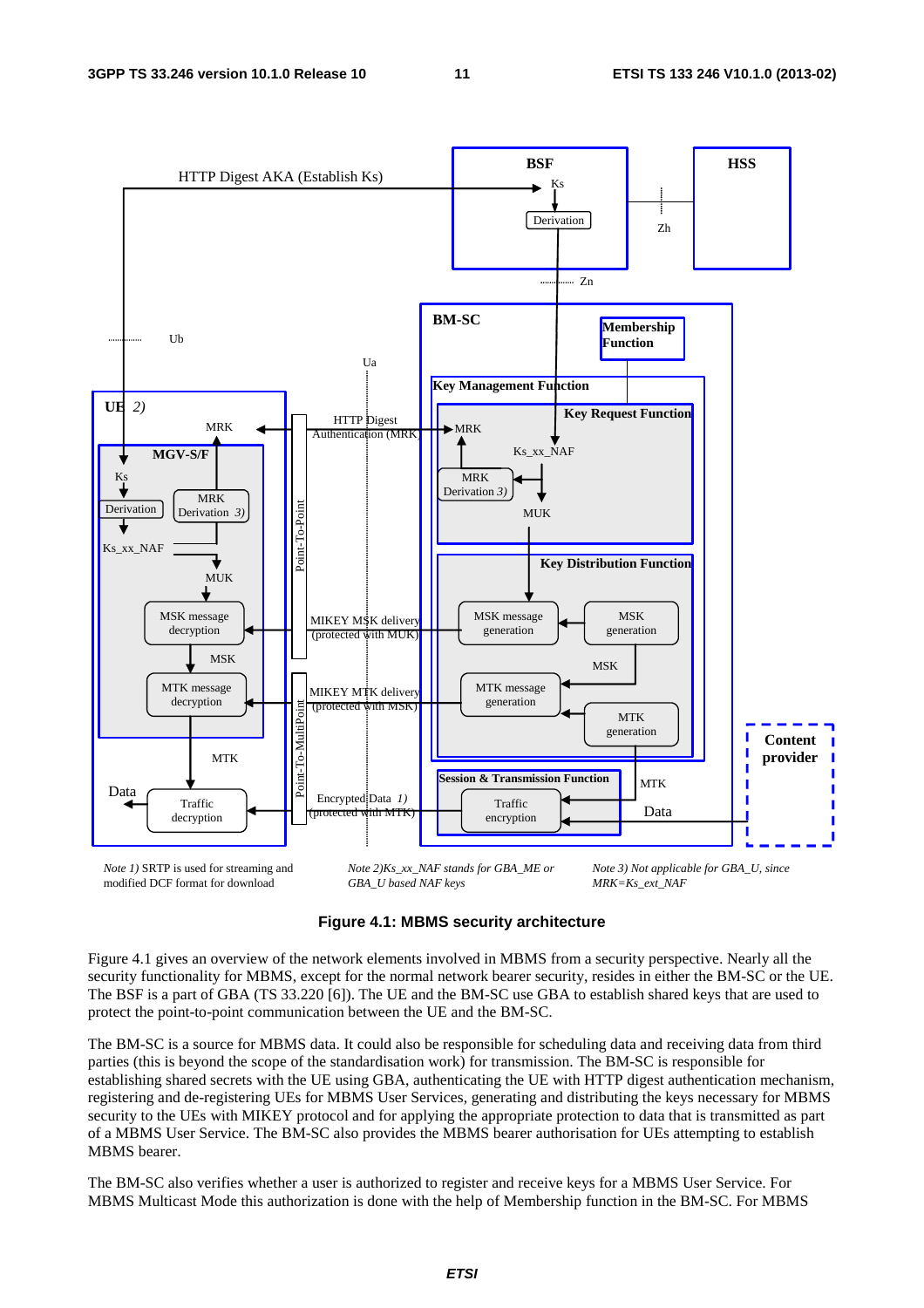Broadcast Mode this authorization is done without the help of Membership function because the Membership function is only defined in the context of MBMS Multicast Mode in TS 23.246 [3].

The UE is responsible for establishing shared secrets with the BM-SC using GBA, registering to and de-registering from MBMS User Services, requesting and receiving keys for the MBMS User Service from the BM-SC and also using those keys to decrypt the MBMS data that is received.

MBMS imposes the following requirements on the MBMS capable elements:

- a UICC that contains MBMS key management functions shall implement GBA\_U;
- a ME that supports MBMS shall implement GBA\_U and GBA\_ME, and shall be capable of utilising the MBMS key management functions on the UICC as well as providing MBMS key management functions itself;
- a BM-SC shall support using both GBA\_ME and GBA\_U keys to enable both ME based and UICC based MBMS key management, respectively.

### 4.1.2 BM-SC sub-functions

The BM-SC has the following sub-functions related to MBMS security, see figure 4.1.

- **Key Management function:** The Key Management function includes two sub-functions: Key Request function and Key Distribution function.
- **Key Request function:** The sub-function is responsible for retrieving GBA keys from the BSF, deriving MUK and MRK from GBA keys, performing MBMS User Service Registration, Deregistration and MSK request procedures and related user authentication using MRK, providing MUK to Key Distribution function, performing authorization check. The sub-function implements the following functions and procedures:
	- Bootstrapping initiation
	- Bootstrapping re-negotiation
	- HTTP digest authentication
	- MRK derivation
	- MBMS User Service Registration procedure
	- MBMS User Service Deregistration procedure
	- MSK request procedure
- **Key Distribution function:** The sub-function is responsible for retrieving MUK from Registration function, generating and distributing MSKs and MTKs to the UE, providing MTK to Session and Transmission function. The sub-function implements the following security procedures:
	- MSK delivery procedure
	- MTK delivery procedure
	- BM-SC solicited pull procedure
- **Session and Transmission function:** The sub-function is responsible for session and transmission functions cf. TS 26.346 [13]. As part of these session and transmission functions, this function performs protection of data with MTK (encryption and/or integrity protection). The sub-function implements the following security procedures:
	- Protection of streaming data
	- Protection of download data
- **Membership function:** The Membership function is used to verify if a user is authorized to register, receive keys or to establish a MBMS bearer for MBMS Multicast Mode. The Membership function is defined only for MBMS Multicast Mode in TS 23.246 [3].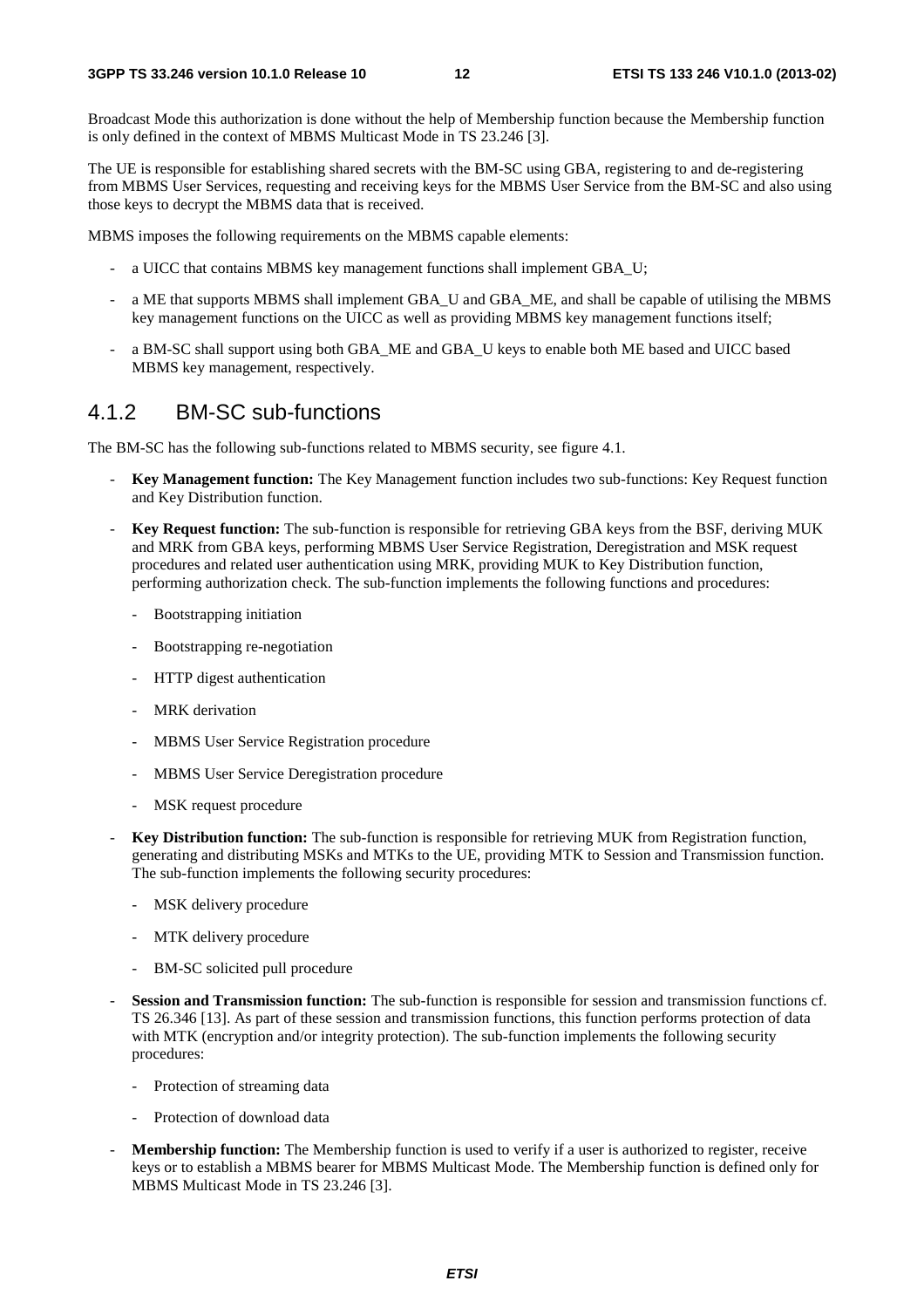### 4.1.3 UE security architecture

It is assumed that the UE includes a secure storage (MGV-S). This MGV-S may be realized on the ME or on the UICC. The MGV-F is implemented in a protected execution environment to prevent leakage of security sensitive information such as MBMS keys. MGV-S stores the MBMS keys and MGV-F performs the functions that should not be exposed to unprotected parts of the ME. An overview of ME based key management and UICC based key management in UE is described in figures 4.2a and 4.2b.

In particular in ME based key management it shall be ensured that the keys are not exposed to unprotected parts of the ME when they are transmitted from the UICC to the MGV-S or during the key derivations.



**Figure 4.2: ME and UICC based key management in** 

**Figure 4.2a: ME based key management in UE**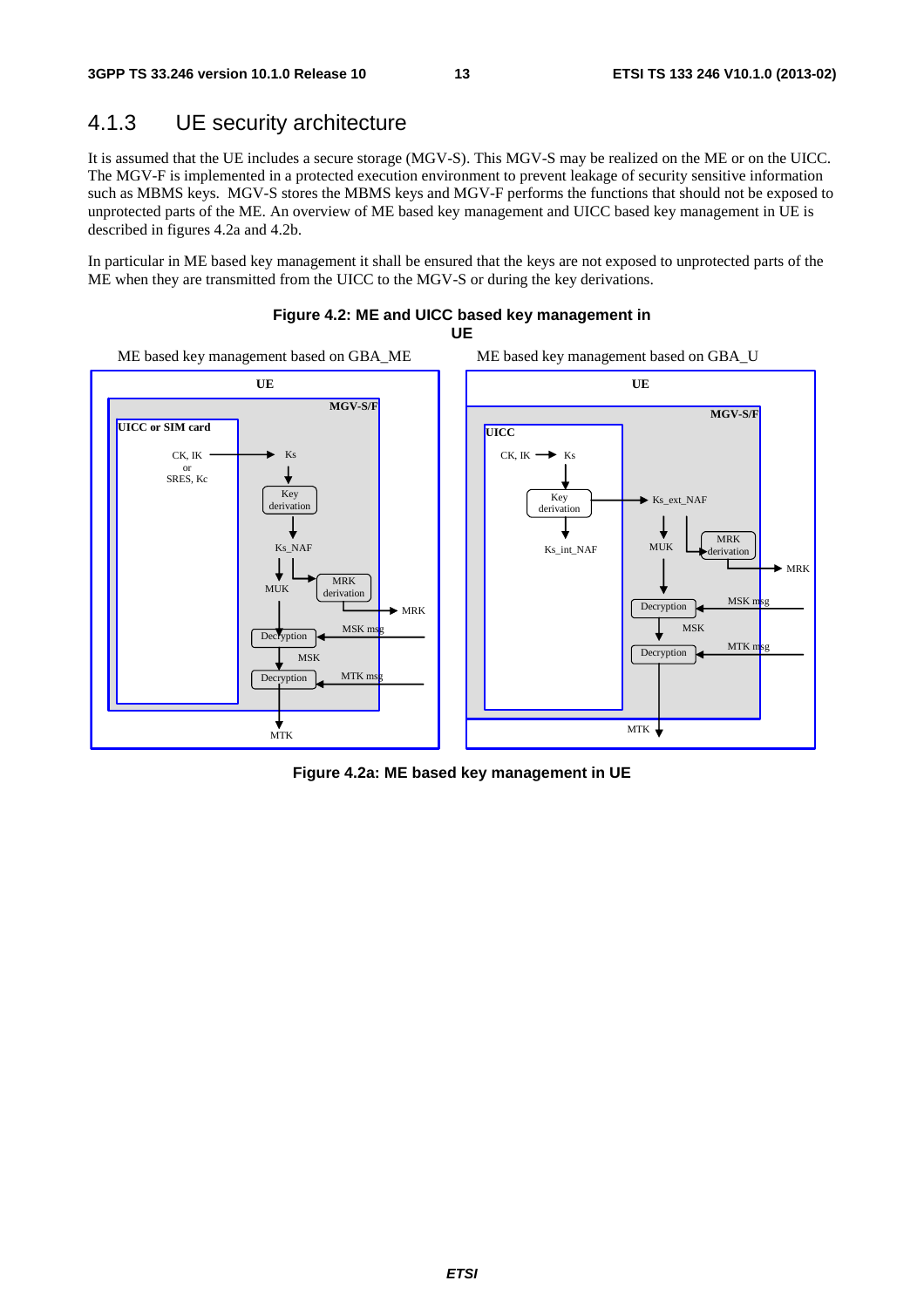

UICC based key management

**Figure 4.2b: UICC based key management in UE** 

### 4.1A Granularity of MBMS security

An MBMS User Service is composed of one or more MBMS Streaming Sessions and/or MBMS Download Sessions. An MBMS Streaming Session is composed of one or more RTP sessions, and an MBMS Download Session is composed of one or more FLUTE channels as defined in TS 26.346 [13]. MBMS streaming/download sessions may be transported over one or more MBMS Transport Services. Transport Services are defined in TS 22.246 [3]. MBMS security is used to protect RTP sessions and FLUTE channels. As such MBMS User Service protection is Transport Service independent, in particular, it is independent on whether it is carried over point-to-point bearer or MBMS bearer (in multicast mode or in broadcast mode).

## 4.2 Key management overview

The BM-SC controls the use of the MBMS Service Keys (MSKs) to secure the different RTP sessions and FLUTE channels. The MSKs are used to protect the delivery of MBMS Transport Keys (MTKs), which are used to secure the RTP sessions and FLUTE channels as specified within clauses 6.5 and 6.6. The delivery of MSKs is secured with user specific MBMS User Key (MUK), which is received from GBA, cf. clause 6.1. MSKs and MTKs are managed at the MBMS User Service Level.

The following rules apply for MBMS key management:

The use of the same MTK within two different RTP sessions is not allowed according to RFC3711 [11] section 9.1.

It shall be possible to update the MTKs during an RTP session or FLUTE channel to enhance the security.

MSKs shall be used to protect MTKs of only one RTP session or FLUTE channel. It shall be possible to update the MSKs during an RTP session or FLUTE channel to enhance the security.

MSKs within one Key Group shall be used to protect MTKs of only one RTP session or FLUTE channel. To allow smooth transition from "current" MSK to the "next", the MGV-S shall be capable of storing two MSKs within the same Key Group as specified in clause 6.3.2.1 of TS 33.246.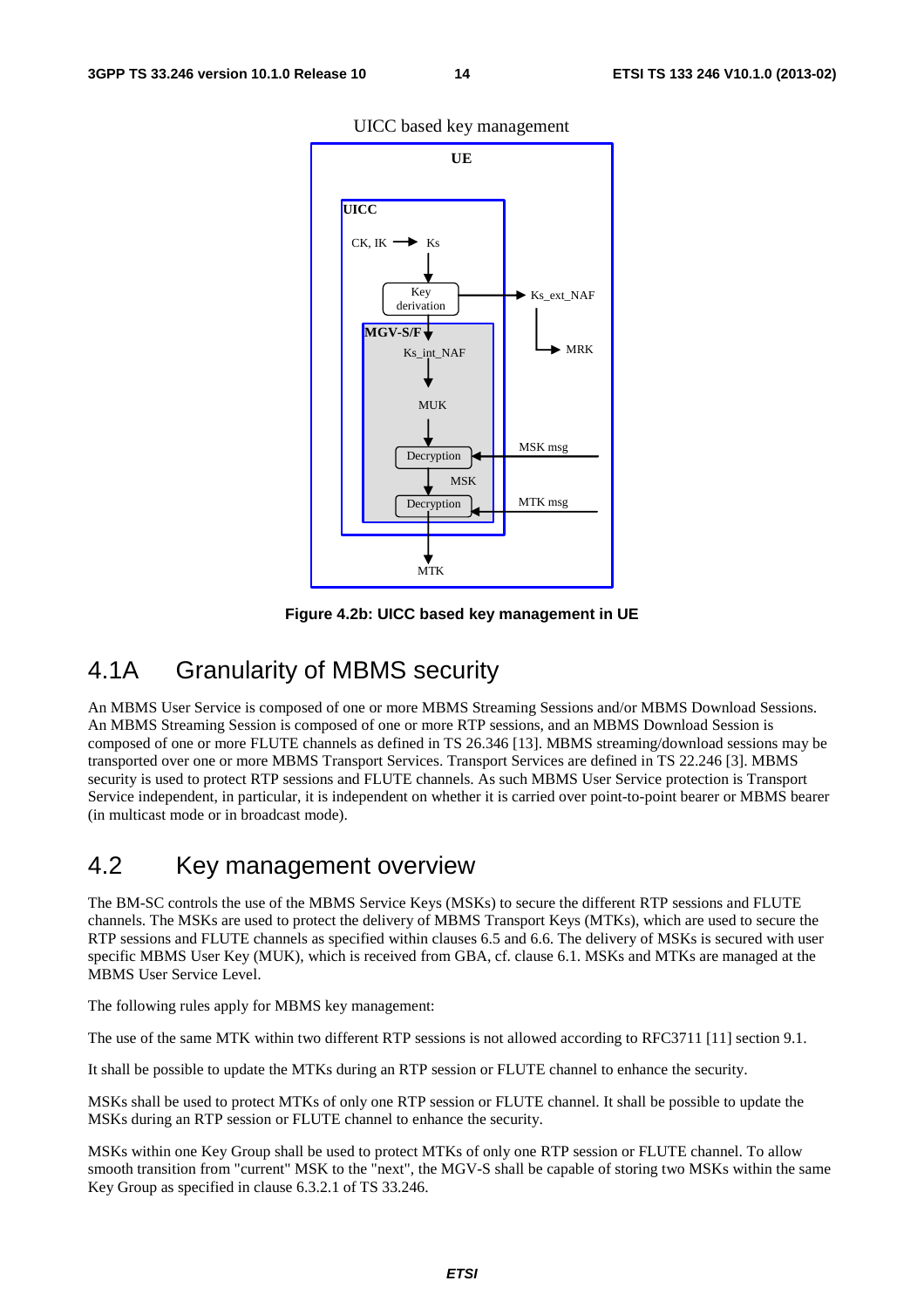Some of the rules are illustrated in figures 4.3 and 4.4.

The usage of MSKs and MTKs applied to a RTP session or FLUTE channel (i.e. usage of MSKs and MTKs for one Key group) is depicted in figure 4.3. Figure 4.4 shows an example of the usage of MSKs and MTKs for three RTP sessions. In particular it shows that MSKs and MTKs of one Key Group are used to protect exactly one RTP session.



Data packets for RTP session or FLUTE channel

#### **Figure 4.3: MBMS key hierarchy: usage of MSKs and MTKs within one RTP session or FLUTE channel**



**Figure 4.4: MBMS key hierarchy: usage of MSKs and MTKs for three separate RTP sessions** 

According to TS 22.246 [5] there exist MBMS User Services with shared and non-shared Transport Services. In case two MBMS User Services share an MBMS Transport Service, they also share one or more RTP sessions or FLUTE channels carried in the Transport Service. In this case, it shall be possible for the MBMS User Services to share one or more MSKs and MTKs of the Key Groups that are used to protect the MBMS data.

An example showing how key management is used with MBMS User and Transport Services is depicted in Annex I.

As described in clause 6.6, the MTK is used as master key for SRTP (and for corresponding SRTCP) and to protect DCF in case of download. According to RFC 3711 [11] it is mandatory to support master key lengths of 128, 192 and 256 bits for SRTP. The length of the MSK does not need to exceed the length of the MTK, but should be at least as long.

## 5 MBMS security functions

## 5.1 Authenticating and authorizing the user

A UE is authenticated and authorised such that only legitimate users are able to participate in an MBMS User Service.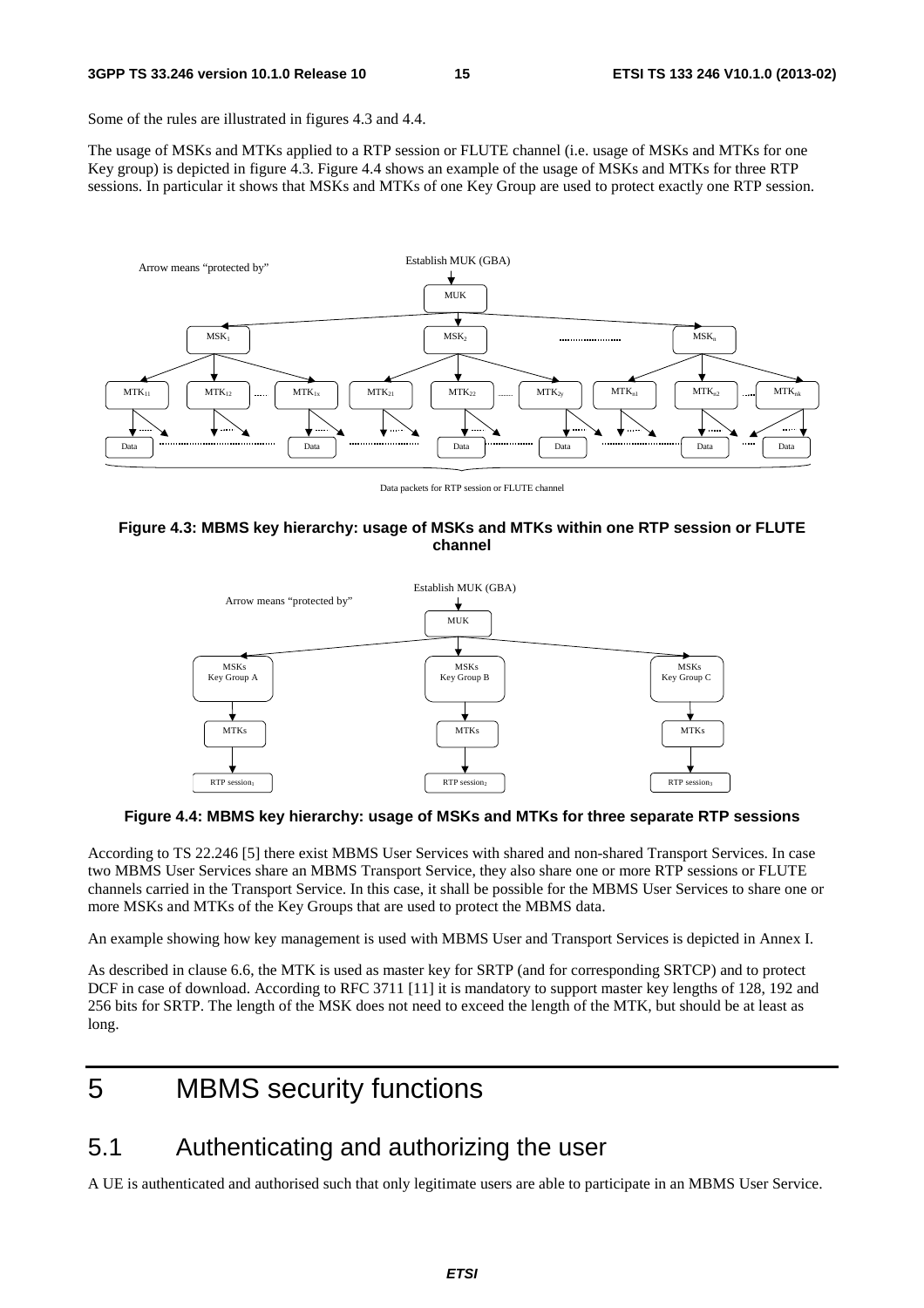When the UE uses HTTP protocol towards the BM-SC, the UE is authenticated with HTTP digest as described in clause 6.2.1. The Membership function within the BM-SC is used to verify the subscription information in MBMS Multicast Mode.

The following procedures use HTTP digest authentication:

- MBMS User Service Registration procedure (clause 6.3.2);
- MBMS User Service Deregistration procedure (clause 6.3.2);
- MSK request procedure. This can have many triggers (clause 6.3.2);
- Associated delivery procedures (specified in TS 26.346 [13]).

When the UE establishes (or releases) the MBMS bearer(s) to receive an MBMS User Service, it is authenticated and authorized as defined in clause 6.2.2.

### 5.2 Key derivation, management and distribution

Like any service, the keys that are used to protect the transmitted data in a MBMS User Service should be regularly changed to ensure that they are fresh. This ensures that only legitimate users can get access to the data in the MBMS User Service. In particular frequent re-keying acts as a deterrent for an attacker to pass the MBMS keys to others users to allow those other users to access the data in an MBMS User Service.

The BM-SC is responsible for the generation and distribution of the MBMS keys to the UE. A UE has the ability to request a key when it does not have the relevant key to decrypt the data. This request may also be initiated by a message from the BM-SC to indicate that a new key is available.

The following function is used by the procedures listed below:

MRK derivation (clause 6.1);

The following procedures are involved in Key management and distribution:

- MBMS User Service Registration procedure (clause 6.3.2);
- MBMS User Service Deregistration procedure (clause 6.3.2);
- MSK request procedure (clause 6.3.2);
- MSK delivery procedure (clause 6.3.2);
- MTK delivery procedure (clause 6.3.3);
- BM-SC solicited pull procedure (clause 6.3.2).

## 5.3 Protection of the transmitted traffic

The traffic for a particular MBMS User Service may require some protection depending on the sensitivity of the data being transmitted (e.g. it is possible that the data being transmitted by the MBMS User Service is actually protected by the DRM security method and hence might not require additional protection. However, MBMS protection is independent of DRM protection). If this protection is required, it will be either confidentiality and integrity or confidentiality only, or integrity only. The protection is applied end-to-end between the BM-SC and the UEs and will be based on a symmetric key shared between the BM-SC and the UEs that are currently accessing the service. The actual method of protection specified may vary depending on the type of data being transmitted, e.g. media streaming application or file download.

NOTE: When MBMS data is received over a point-to-point MBMS radio bearer, it would be ciphered between the BM-SC and UE and may also ciphered over the radio interface. This "double ciphering" is unnecessary from a security point of view and hence the decision of whether or not to apply radio interface ciphering to a point-to-point MBMS radio bearer is outside the scope of this specification.

The following traffic protection functions can be distinguished: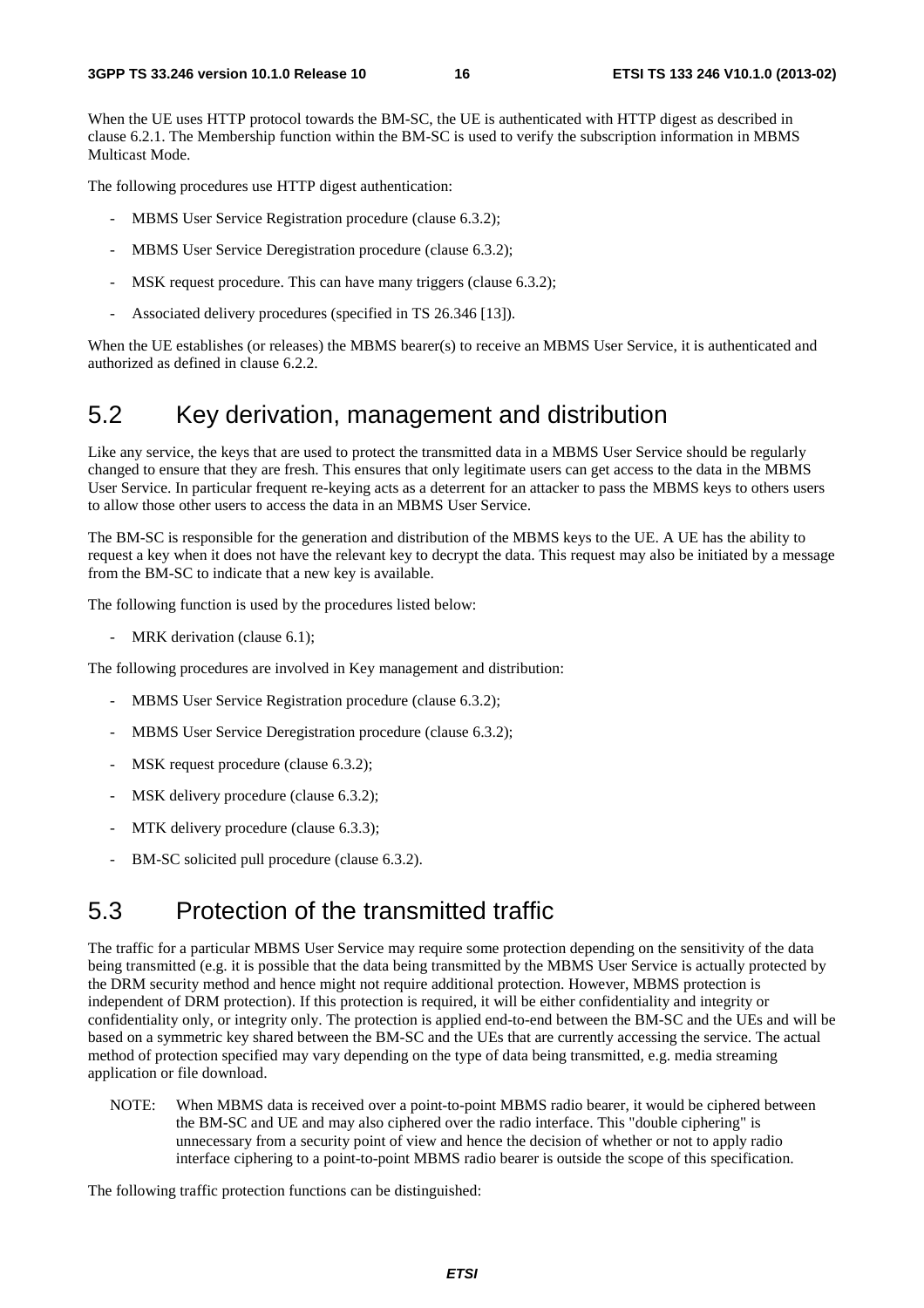- Protection of streaming data (clause 6.6.2);
- Protection of download data (clause 6.6.3).

## 6 Security mechanisms

### 6.1 Using GBA for MBMS

TS 33.220 [6] GBA (Generic Bootstrapping Architecture) is used to agree keys that are needed to run an MBMS User Service. The Ua security protocol identifier that shall be used for MBMS is defined in TS 33.220 [6].

The use of 2G GBA, as specified in Annex I of TS 33.220 [6], for MBMS may be supported as an implementation option to allow the use of SIM cards or SIMs on UICCs.

According to TS 33.220 [6], it is possible for operators to explicitly prohibit the use of SIMs for MBMS access based on policy configuration at the BSF.

If the Service Announcement indicates that protection of the MBMS User Service is applied, then the UE needs to share GBA-keys with the BM-SC. If no valid GBA-keys are available at the UE, the UE shall perform a GBA run with the BSF of the home network as described within TS 33.220 [6]. The BM-SC will act as a NAF (Network Application Function) according to TS 33.220 [6].

Along with the GBA-keys the BSF shall send the IMPI of the user to the BM-SC. When the UE has bootstrapped, it will use a new B-TID over the Ua reference point. The IMPI is used in the BM-SC to bind the old and the new B-TID together.

The MSKs for an MBMS User Service shall be stored on either the UICC, if the UICC is capable of MBMS key management, or the ME, if the UICC is not capable of MBMS key management or a SIM card is used.

Storing the MSKs on the UICC requires a UICC that contains the MBMS management functions.

As a result of a GBA\_U run, the BM-SC will share a key Ks\_ext\_NAF with the ME and share a key Ks\_int\_NAF with the UICC. In case the UICC supports MBMS then this key Ks\_int\_NAF is used by the BM-SC and the UICC as the key MUK (MBMS User Key) to protect MSK (MBMS Service Key) deliveries to the UICC as described within clause 6.3. The key Ks\_ext\_NAF is used as the key MRK (MBMS Request Key) within the protocols as described within clause 6.2. In case the UICC does not support MBMS then the key Ks\_int\_NAF can not be used for ME based key management, but the key Ks\_ext\_NAF shall be used as MUK and the key MRK is derived from the key Ks\_ext\_NAF by the BM-SC and the ME as specified in Annex F of this specification.

A run of GBA\_ME or 2G GBA results in the BM-SC sharing a key Ks\_NAF with the ME. Both the BM-SC and the ME use the key Ks\_NAF as MUK. The key MRK is derived from the key Ks\_NAF by the BM-SC and the ME as specified in Annex F of this specification. The key MUK is used to protect MSK deliveries to the ME as described within clause 6.3. The key MRK is used to authenticate the UE towards the BM-SC within the protocols as described within clause 6.2.

The MUK and MRK are identified by the combination of B-TID and NAF-ID (without the Ua security protocol identifier) in the UE and by B-TID in the BM-SC, where B-TID and NAF-ID are defined as specified in TS 33.220 [6].

In the UE two different MUKs, i.e. the last generated and the last successfully used, are used to guarantee that the UE and the BM-SC share always one MUK. The last generated MUK is replaced immediately after when a new MUK is generated and the last successfully used MUK is updated after the successful reception of the MIKEY message, which is protected using the last generated MUK. The usage of MUKs is described within clause 6.3.

For ME based key management:

- All MBMS keys (MUK, MRK, MSK and MTK) shall be deleted from the ME when a different UICC or SIM is inserted. Therefore the ME needs to store in non-volatile memory the last inserted UICC or SIM identity to be able to compare that with the used UICC or SIM identity at card insertion and power on.
- All MBMS keys (MRK, MSK and MTK) may be deleted from the ME when the ME is powered down. If the ME does not delete the MBMS keys at power down then the MBMS keys need to be stored in non-volatile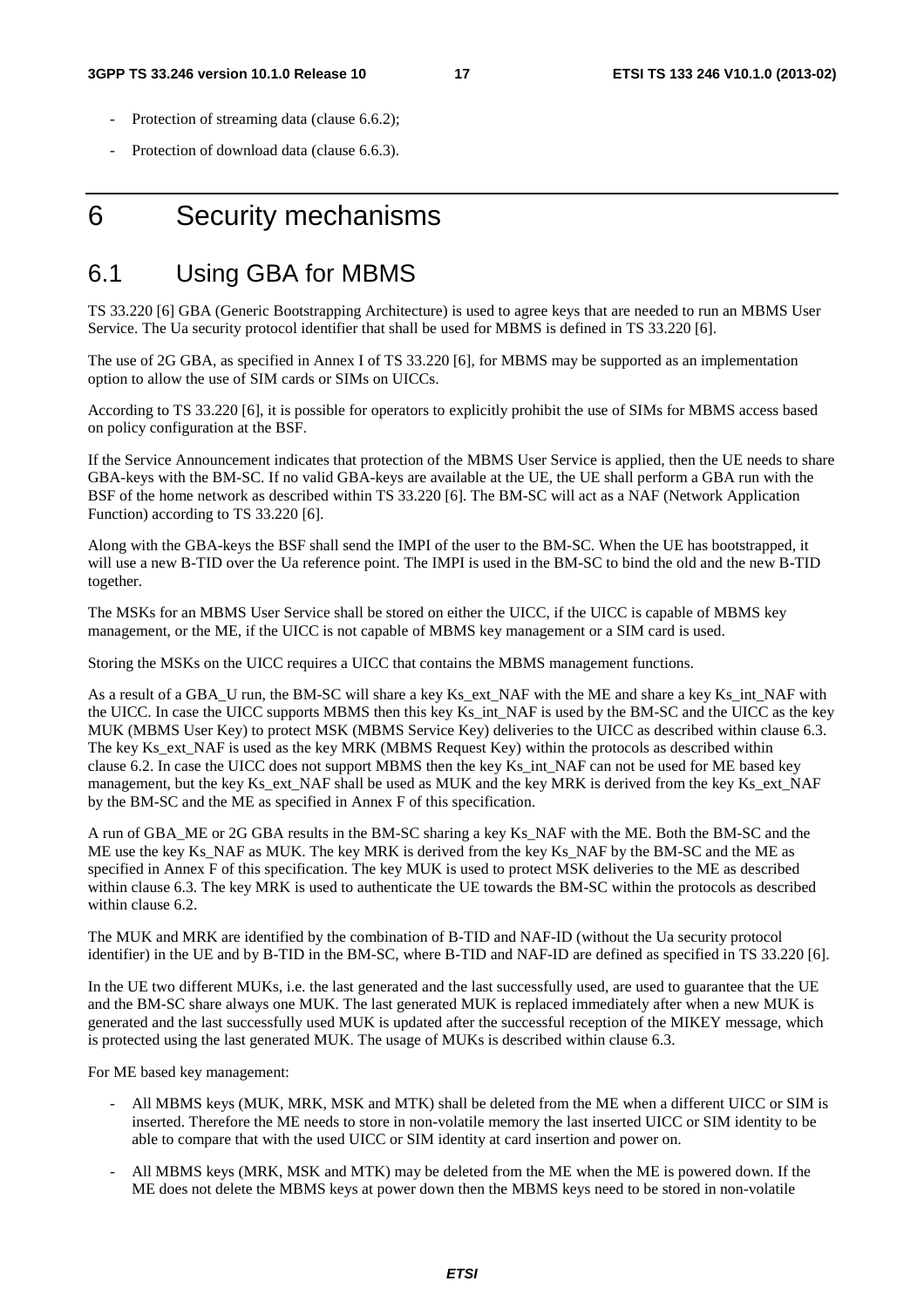memory. The ME should store the MUKs in non-volatile memory in order to be able to authenticate the first MIKEY message of a BM-SC solicited pull procedure (see clause 6.3.2.2.4).

NOTE: If the ME deletes the MSK at power down, then the MBMS client would need to request MSK to the BM-SC and may need to run GBA to reconvene an MBMS session.

For UICC-based key management:

- When a MSK delivery procedure has to be performed and the corresponding Ks\_int\_NAF (GBA NAF key) is no longer available in the UICC, the UE shall re-generate a Ks int NAF key. If the received MSK delivery procedure refers to a Ks\_int\_NAF key no longer available and if the bootstrapped key Ks is associated to the same B-TID, then the ME should re-generate Ks\_int\_NAF with a GBA NAF derivation procedure. In case that the bootstrapped key Ks has been updated, the ME should take the new B-TID into use and run the MSK request procedure towards the BM-SC which retrieves the latest Ks\_int\_NAF from the BSF.
- The ME shall control the deletion of MUKs stored on the UICC. When the ME wants to free up storage in the UICC for new MUK, the ME selects the MUK no longer needed to be deleted. If a MUK is deleted then the corresponding GBA NAF Keys (i.e. GBA NAF Keys with same NAF-ID) shall be deleted; the bootstrapped key Ks shall also be deleted if Ks is present and associated to the same B-TID.

## 6.2 Authentication and authorisation of a user

### 6.2.1 Authentication and authorisation in HTTP procedures

### 6.2.1.1 General

This clause describes authentication of the user to the BM-SC when using HTTP digest with bootstrapped security associations.

### 6.2.1.2 Bootstrapping

The BM-SC shall implement,initiation of bootstrapping and bootstrapping renegotiation procedures over Ua as specified in TS 33.220 [6] and in TS 24.109 [18]. The Ua interface procedures shall use MRK.

### 6.2.1.3 HTTP digest authentication

When the UE initiates an HTTP procedure towards the BM-SC, HTTP digest authentication as defined in RFC 2617 [8] shall be used for mutual authentication. HTTP digest is run between BM-SC and ME. The MBMS authentication procedure is based on the general user authentication procedure over Ua interface that is specified in clause "Procedures using the bootstrapped Security Association" in TS 33.220 [6]. The BM-SC will act as a NAF according to TS 33.220 [6]. Along with the GBA-keys the BSF shall send the IMPI of the user to the BM-SC. The details of HTTP digest authentication are specified in clause 5.2 of TS 24.109 [18]

The following adaptations apply to HTTP digest:

- the B-TID as specified in TS 33.220 [6] is used as username;
- MRK (MBMS Request Key) is used as password.

All HTTP procedures within this specification including the associated delivery procedures in TS 26.346 [13] shall be integrity protected with HTTP digest as specified in this clause.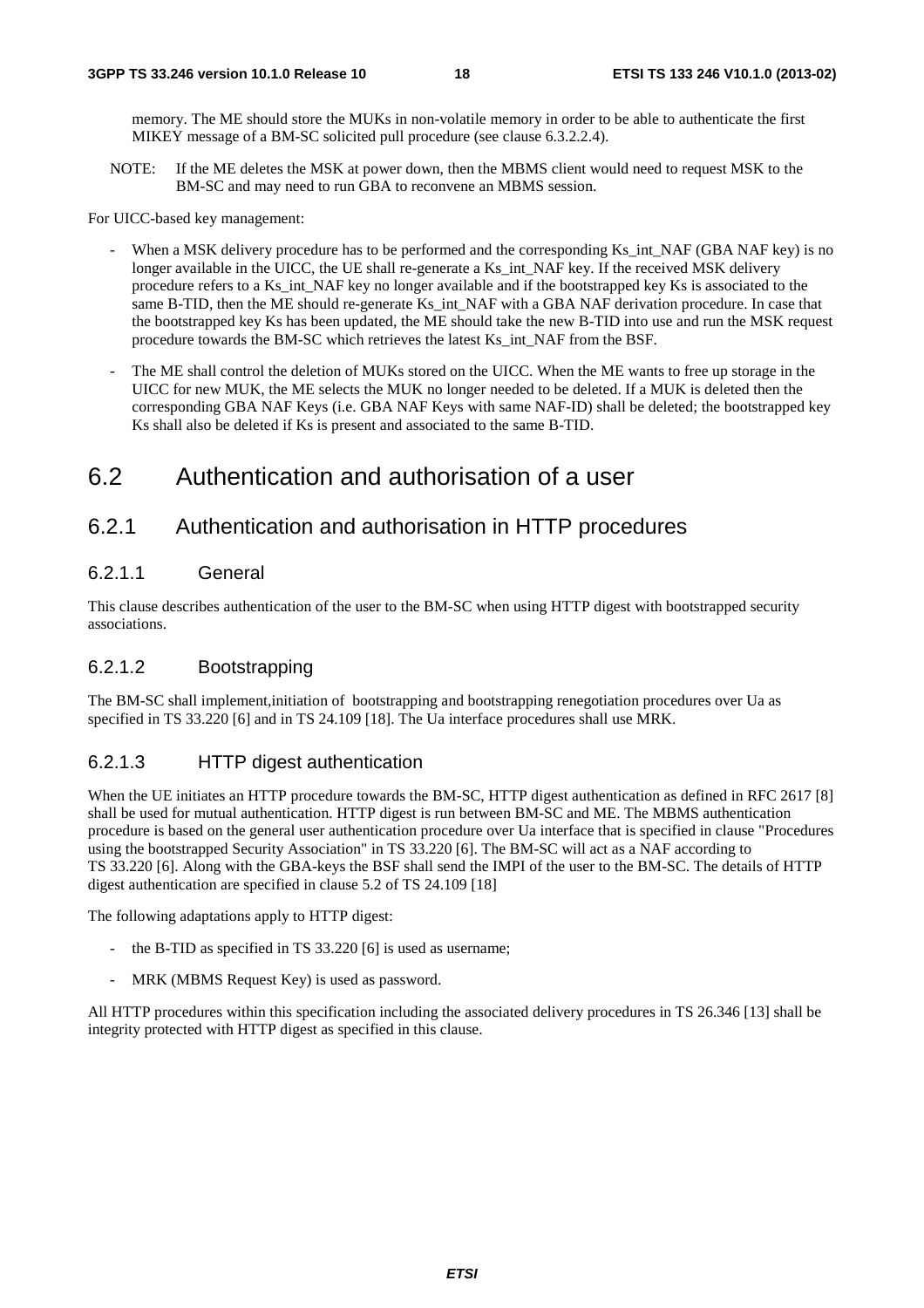### 6.2.2 Authentication and authorisation in MBMS bearer establishment

As defined in TS 23.246 [3] MBMS bearer establishment applies only to multicast mode. The authentication of the UE during MBMS bearer establishment relies on the authenticated point-to-point connection with the network, which was set up using network security described in TS 33.102 [4] or TS 43.020 [12]. Authorisation for the MBMS bearer establishment happens by the network making an authorisation request to the BM-SC to ensure that the UE is allowed to establish the MBMS bearer(s) corresponding to an MBMS User Service (see TS 23.246 [3] for the details). As MBMS bearer establishment authorisation lies outside the control of the MBMS bearer network (i.e. it is controlled by the BM-SC), there is an additional procedure to remove the MBMS bearer(s) related to a UE that is no longer authorised to access an MBMS User Service.

- NOTE: MBMS in EPS supports only broadcast mode and functionality described in this clause applies only to multicast mode.
- 6.2.3 Void
- 6.2.4 Void

### 6.3 Key management procedures

### 6.3.1 General

In order to protect an MBMS User Service, it is necessary to deliver both MSKs and MTKs from the BM-SC to the UE.

MSK procedures are further divided to MSK request procedures, described in clause 6.3.2.2, and MSK delivery procedure, described in clause 6.3.2.3. MSK procedures use a point-to-point bearer. MSK procedures are similar for both streaming and download services.

MBMS key management messages shall use a non-real time PDP context of QoS class "background" or "interactive" as defined by TS 23.107 [23] or PDN connection with similar QoS properties as defined TS 23.203 [30].

NOTE: In UTRAN the PS radio resources for a PDP context of QoS class "background" and "interactive" can be released and re-established on request of the network, while the IP address remains assigned to the PDP context. If the radio resources were released and the BM-SC wants to deliver an MSK (see clause 6.3.2.3) the network will page the UE. Similar functionality applies to PDN connections in E-UTRAN.

The BM-SC shall store the IP-address which was assigned for the PDP context for further key management usage. The BM-SC receives the IP address of the UE from the source IP address field of the MBMS User Service Registration message. It shall be ensured by the network that the original source UE IP address is visible to the BM-SC.

The operator may configure the BM-SC to refrain from pushing the MSK update message to the UE and let the UE request for the MSK. This may be needed in some download services where the UE fetches the MSK after receiving encrypted download object. In this case the back-off mode as described in clause 6.3.2.2.1 shall be used if present within the Service Announcement.

MTK delivery procedures use the same bearer as the MBMS User Service. MTK delivery procedures are different for streaming and download services and they are described in clause 6.3.3.

The details of the HTTP procedures and HTTP error situations are specified in Annex G. An example of detailed MSK request procedure is described in Annex H. The XML schemas of the HTTP payloads are specified in TS 26.346 [13].

### 6.3.2 MSK procedures

### 6.3.2.1 MSK identification

Every MSK is uniquely identifiable by its Key Domain ID and MSK ID

#### where

Key Domain  $ID = MCC \parallel MNC$  and is 3 bytes long.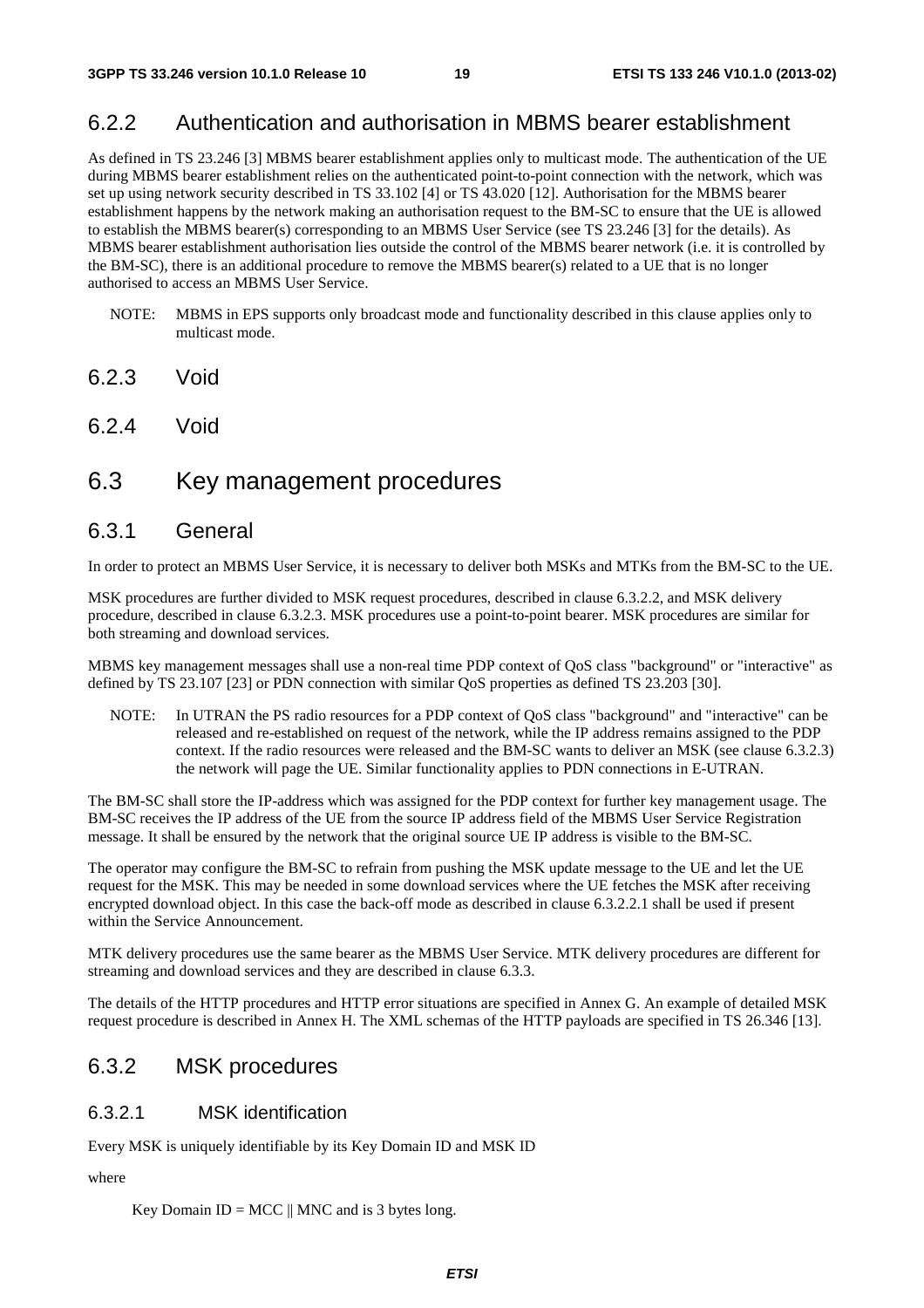NOTE 1: When MCC || MNC is used as key identifier, the UE should not try to use it in another context, e.g. the UE should not compare the received MCC || MNC to parameters in radio level.

 MSK ID is 4 bytes long and with byte 0 and 1 containing the Key Group part, and byte 2 and 3 containing the Key Number part. The Key Number part is used to distinguish MSKs that have the same Key Domain ID and Key Group part. The Key Number part value zero (0x0) is reserved for special use to denote the current MSK. Key Group part is used to group keys together in order to allow redundant MSKs to be deleted. The Key Group part value zero (0x0) is not allowed as it is reserved for future use. The MSK ID is carried in the extension payload of MIKEY extension payload.

NOTE 2: If the Key Domain ID does not uniquely identify the BM-SC, it needs to be ensured that the Key Group parts are unique within an operator, i.e. two BM-SCs within an operator shall not use the same Key Group value. unless multiple BM-SC deployment is used as is defined in clause 6.3.4

#### 6.3.2.1A MBMS User Service Registration procedure

When a UE has received MBMS User Service information, which indicates that the service is protected, via User Service Discovery / Announcement procedures describing a MBMS User Service, and the user wants to receive that MBMS User Service, the UE shall register to the MBMS User Service. Registration is required to ensure that the UE receives the necessary MSK updates.

MBMS User Service Registration shall be performed by the UE irrespective of the type of MBMS Transport Service i.e. in multicast mode or broadcast mode, as soon as the user first indicates that he wants to receive the MBMS User Service. In addition, it shall be performed at subsequent power on, unless the user has previously indicated that he/she no longer wants to receive the MBMS User Service, or unless the USIM or SIM has changed.

- NOTE 1: The User Service Discovery / Announcement procedures are specified in TS 26.346 [13]. It is out of the scope of the present specification how the UE receives the User Service information and how the User Service is triggered in the UE.
- NOTE 2: The MBMS User Service announcements are not protected when sent over MBMS bearer.

The UE shall not release the PDP context used by the MBMS User Service Registration until an MBMS User Service De-registration has been performed. This is to ensure that the BM-SC is aware of the correct UE IP address for the purpose of performing MSK deliveries from the BM-SC as specified in clause 6.3.2.2.4 and clause 6.3.2.3.1.

If the UE detects that a PDP context, which is used for MBMS key management, is released by the network, the UE should try to re-run MBMS User Service Registration for those MBMS User Services which were using the released PDP context for MBMS key management. For performing these re-registrations the UE may establish a new PDP context or the UE may use some other existing appropriate PDP context as defined in clause 6.3.1, if available. This is to ensure that the BM-SC becomes aware of the new UE IP address for the purpose of performing MSK deliveries from the BM-SC. Any new registrations should override any existing registrations of the UE to the same MBMS User Services.

If the MBMS User Service does not require any protection (i.e. if a service protection description is not present in the Service Announcement), the UE shall not perform User Service Registration for key management purposes, which means that the UE needs no shared secret with the BM-SC and should therefore not perform a GBA-run with BSF for MBMS (e.g. if no shared secret for MBMS is available in the UE).

The UE shall receive the following information via the User Service Discovery / Announcement procedures if protection of the MBMS User Service is applied:

- One or more fully qualified domain names (FQDN) of the key management servers (i.e. the BM-SC). This is for the UE to know to which IP address to send within the MBMS User Service Registration/Deregistration and MSK request Procedures. One or more FQDNs may be indicated in the Service Announcement for load balancing purposes. The UE shall choose the FQDN at the registration phase with the same mechanism as the File Repair Server is selected in TS 26.346 [13]. The UE shall keep the same FODN for subsequent key management procedures.
- UICC key management required: yes/ no.
- 2G GBA allowed: yes/no

If the flag 2G GBA is not present then 2G GBA is not allowed.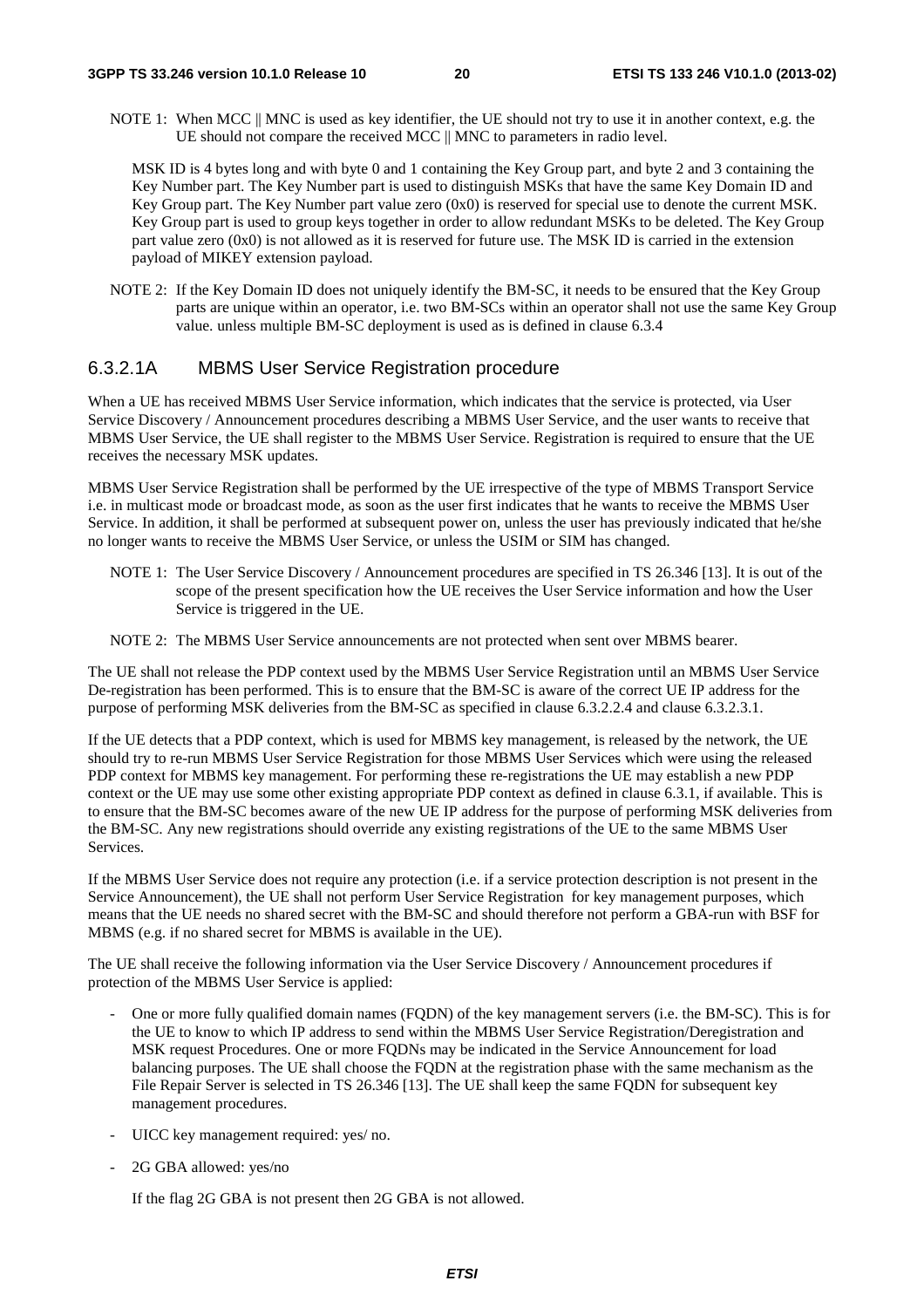- MIKEY FEC-protection, as defined in TS 26.346 [13], may be specified in the service protection description if MIKEY is FEC protected and encapsulated in FEC source packets.
- Identifiers of the MSKs needed for the User Service.

 For each MSK, the identifiers that shall be included are Key Domain ID and MSK ID. The Key Number part of each MSK ID shall be set to 0x0 to denote the current MSK. The Key Number values in the Service Announcement shall be ignored by the UE, since they may change over time and Key Group part of MSK ID is sufficient to identify the MSKs, see clause 6.3.2.1.

Mapping information how the MSKs are used to protect the different RTP sessions or FLUTE channels.

NOTE 3: Void

NOTE 4: Void

Back off mode parameters, as defined in TS 26.346 [13], may be specified for MSK requests, if wanted by the service provider. These parameters are then valid for all MSKs in the user service. The Back off mode is used to avoid congestion in MSK requests. In the rare cases that more than one User Service share the same MSK, but have different back off parameters, the UE is allowed to choose which ones to use. The Back off mode is optional to implement in the BM-SC and mandatory to implement in the UE. The UE shall use Back off mode if it is requested by the BM-SC in the Service Announcement.

The UE shall not register for an MBMS user service if it does not have enough storage available for any additional MSKs and MTKs required for that service. The UE should delete MSKs and MTKs that are no longer needed in order to free up storage for new MSKs and MTKs. For UICC-based key management, the ME shall control the deletion of MSKs stored on the UICC.

NOTE 4a: It is up to the ME implementation as to which keys are not needed any longer.

In case the service protection description indicates that the UICC key management is required, the UE should only try to access the MBMS User Service if the selected UICC application is capable of MBMS key management.

In case the service protection description indicates that UICC key management is not required, the use of either UICC key management or ME key management for a particular UE, depends on if the used UICC application is capable of MBMS key management or not, i.e. if the used UICC application is capable of MBMS key management, then UICC key management shall be used.

In case the service protection description indicates that UICC key management is not required and 2G GBA is not allowed, the UE should only try to access the MBMS User Service if a USIM is present in the UE as the use of SIM is not allowed for this MBMS User Service.

In case the service protection description indicates that UICC key management is not required and 2G GBA is allowed, the use of either 2G or 3G GBA for a particular UE depends on whether a UICC with a USIM is present in the UE or not as defined in TS 33.220 [6]. I.e., if a UICC with a USIM is present then 3G GBA shall be used, and if no UICC with a USIM is present then a SIM together with 2G GBA shall be used. The service protection description shall not allow 2G GBA and require UICC key management at the same time.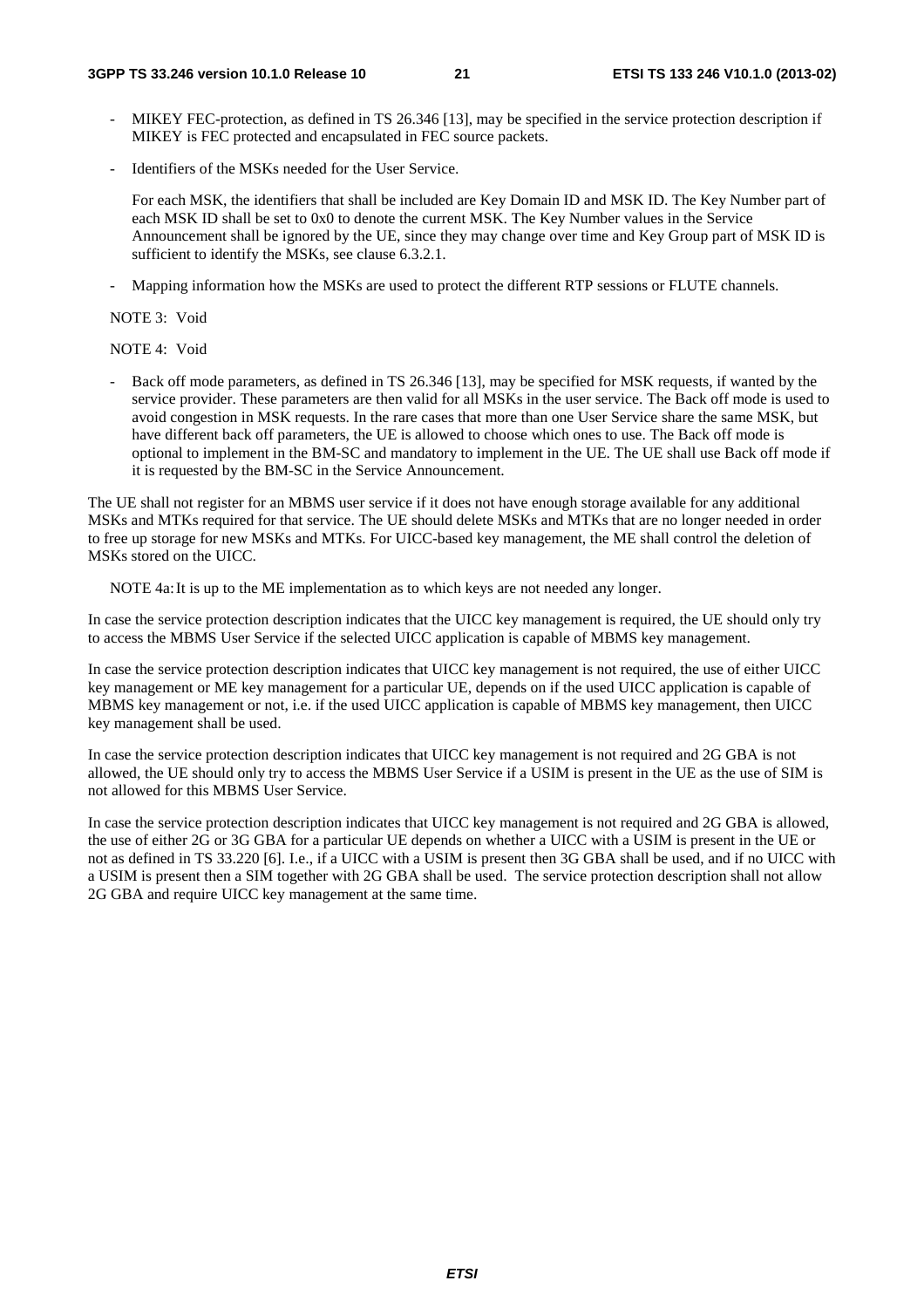

#### **Figure 6.0A: MBMS User Service Registration procedure**

The communication between the UE and the BM-SC is authenticated and integrity protected with HTTP Digest using bootstrapped security association as described in clause 6.2.1 of this specification.

The UE sends a registration request for the MBMS User Service using the HTTP POST message to the BM-SC Key Request function. The following information shall be included in the HTTP message.

- Indication that the UE requests to register to the MBMS User Service;
- A list of one or more MBMS User Service IDs.

The BM-SC Key Request function authenticates the UE with HTTP Digest using MRK key as described in clause 6.2.1.

If the authentication is successful, the BM-SC Key Request function shall verify whether the UE is authorized to register to the MBMS User Service(s) specified in the request. If the UE is authorized, the BM-SC Key Request function registers the UE to the MBMS User Service(s), which means that the UE is registered to receive the MSKs used in these MBMS User Service(s). The BM-SC Key Request function sends a HTTP 200 OK message with Authentication-Info header to the UE. The following information shall be included in the payload of the HTTP response message:

- A list including one status code for each MBMS User Service ID that was present in the Registration request.

The handling of multiple status codes in one response message is specified in clause 6.3.2.4.

NOTE 5: The BM-SC may not need to challenge the UE (dashed box in figure 6.0A), if the UE has used WWW Authorization request headers in the first message in figure 6.0A and BM-SC is able to authenticate the UE.

If the authentication fails, the BM-SC Key Request function resends HTTP 401 Authorization required message with the WWW-Authenticate header.

The UE checks the validity of the HTTP response message. If the message indicated failure in the HTTP status line, the UE may retry to send the request message.

The UE shall check the status codes in the payload and act accordingly. For example, the UE may retry to register to the MBMS User Service(s) that were indicated to have failed. Further error cases are described in clause G.2.4.

 The BM-SC Key Distribution function initiates MSK delivery procedure(s) as specified in clause 6.3.2.3 for those MBMS User Services for which the response message indicated success. The BM-SC may decide to not initiate MSK key delivery procedures, if the combination of services is such that it only makes sense to use all of them simultaneously.

NOTE 6: The time between the MBMS User Service Registration procedure and MSK delivery procedures may vary, i.e. the UE should not expect the MSK delivery procedures to start immediately.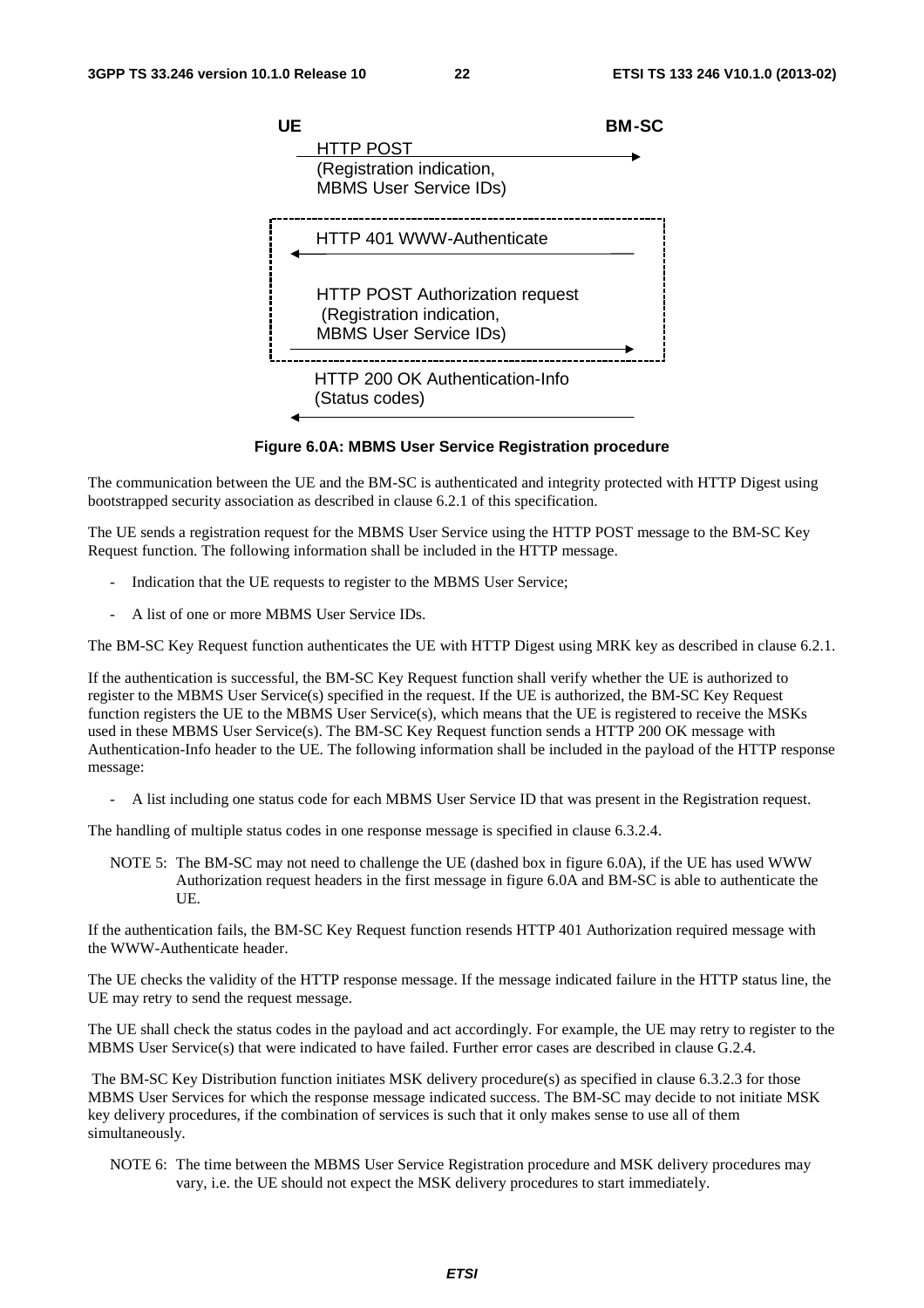### 6.3.2.1B MBMS User Service Deregistration procedure

When the user desires to deregister from one or more MBMS User Services, the UE shall perform an MBMS User Service De-registration. This shall be done irrespective of the type of MBMS Transport Service i.e. in multicast mode or in broadcast mode.

The UE shall also perform an MBMS User Service De-registration, at UE power down, for all ongoing MBMS User Services to ensure that the BM-SC is made aware that the user is no longer contactable.

It may happen that the UE is unable to perform a MBMS User Service De-registration for all ongoing MBMS User Services e.g. due to uncontrolled power down or loss of coverage. This could lead to situations where the BM-SC wants to initiate an MSK delivery procedure (see clause 6.3.2.3) towards an unreachable UE.



#### **Figure 6.0B: MBMS User Service Deregistration procedure**

The communication between the UE and the BM-SC is authenticated and integrity protected with HTTP Digest using bootstrapped security association as described in clause 6.2.1 of this specification.

The UE sends a deregistration request for the MBMS User Service using the HTTP POST message to the BM-SC Key Request function. The following information shall be included in the HTTP message.

- Indication that the UE requests to deregister from the MBMS User Service;
- A list of one or more MBMS User Service IDs.

The BM-SC Key Request function authenticates the UE with HTTP Digest using MRK key as described in clause 6.2.1.

If the authentication is successful, the BM-SC Key Request function deregisters the UE from the MBMS User Service(s), which means that the UE will no longer receive the MSKs used in these MBMS User Service(s). The BM-SC Key Request function sends a HTTP 200 OK message with Authentication-Info header to the UE. The following information shall be included in the payload of the HTTP response message:

- A list including one status code for each MBMS User Service ID that was present in the De-Registration request.

The handling of multiple status codes in one response message is specified in clause 6.3.2.4.

NOTE: The BM-SC may not need to challenge the UE (dashed box in figure 6.0B), if the UE has used WWW Authorization request headers in the first message in figure 6.0.B and BM-SC is able to authenticate the UE.

If the authentication fails then the BM-SC Key Request function resends HTTP 401 Authorization required message with the WWW-Authenticate header.

The UE checks the validity of the HTTP response message. If the message indicated failure in the HTTP status line, the UE may retry to send the request message. The UE shall check the status codes in the payload and act accordingly. Error cases are described in clause G.2.4.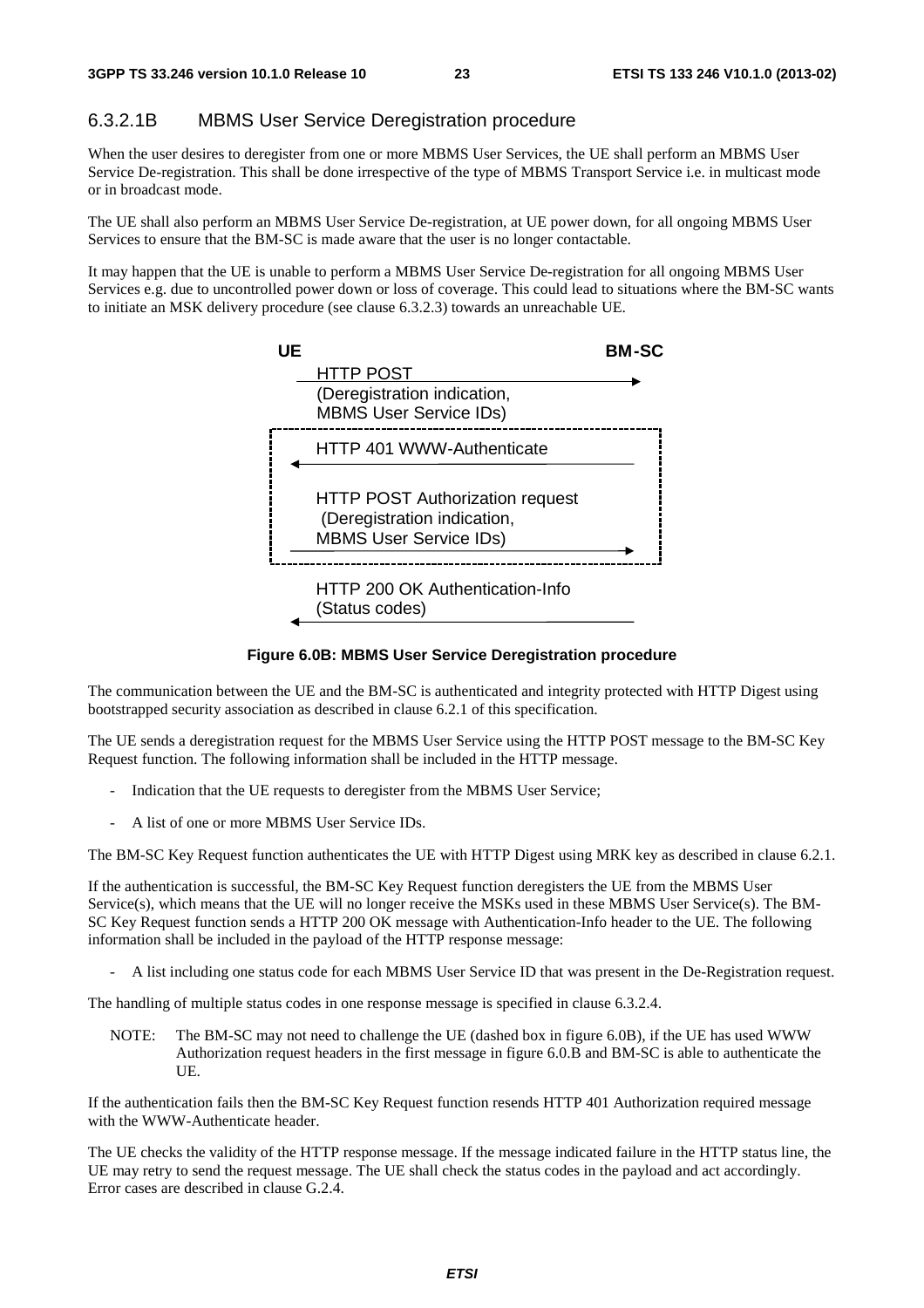The BM-SC should invalidate those MSKs from the UE, which are not used by any other MBMS User Services where the UE is registered. The BM-SC Key Distribution function performs this by running MSK delivery procedure for each MSK, where the Key Validity data is set to invalid value (see clause 6.3.2.3), i.e. SEQl is greater than SEQu.

#### 6.3.2.2 MSK request procedures

#### 6.3.2.2.1 Basic MSK request procedure

When a UE detects that it needs the MSK(s) for a specific MBMS User Service, the UE should try to get the MSKs that will be used to protect the data transmitted as part of this MBMS User Service. In the MSK request procedure the UE shall list the Key Domain ID - MSK ID pairs for which the UE needs the MSK(s). The UE shall always (except in the case of a BM-SC solicited pull) wait a period of time as specified by the back-off parameters in the User Service Description (if they are present) before making a request.

The basic MSK request procedure is a part of different other procedures, e.g.:

- request of MSK(s) when the UE has missed a key update procedure e.g. due to being out of coverage.
- BM-SC solicited pull procedure.



**Figure 6.1: Basic MSK request procedure** 

The communication between the UE and the BM-SC is authenticated and integrity protected with HTTP Digest using bootstrapped security association as described in clause 6.2.1 of this specification.

The UE requests for one or several MSKs using the HTTP POST message. The following information is included in the HTTP message.

key identification information: a list of one or several Key Domain ID - MSK ID pairs.

UEs may request specific MSK(s) by setting the Key Number part of the MSK ID to the requested value. When the Key Number part of the MSK ID is set to 0x0, this means the current MSK, see clause 6.3.2.1. The UE may request MSK(s) associated to more than one MBMS User Service in the same MSK request procedure.

The BM-SC Key Request function authenticates the UE with HTTP Digest using the keys received from GBA as described in clause 6.2.1.

If the authentication is successful, the BM-SC Key Request function shall verify whether the UE is registered to any MBMS User Service that uses the MSKs specified in the request. If the UE is authorized, the BM-SC Key Distribution function shall deliver requested MSKs to the UE (see clause 6.3.2.3). The BM-SC sends a HTTP 200 OK message with Authentication-Info header. The following information shall be included in the payload of the HTTP response message:

- A list including one status code for each Key Domain ID - MSK ID pair that was present in the Registration request.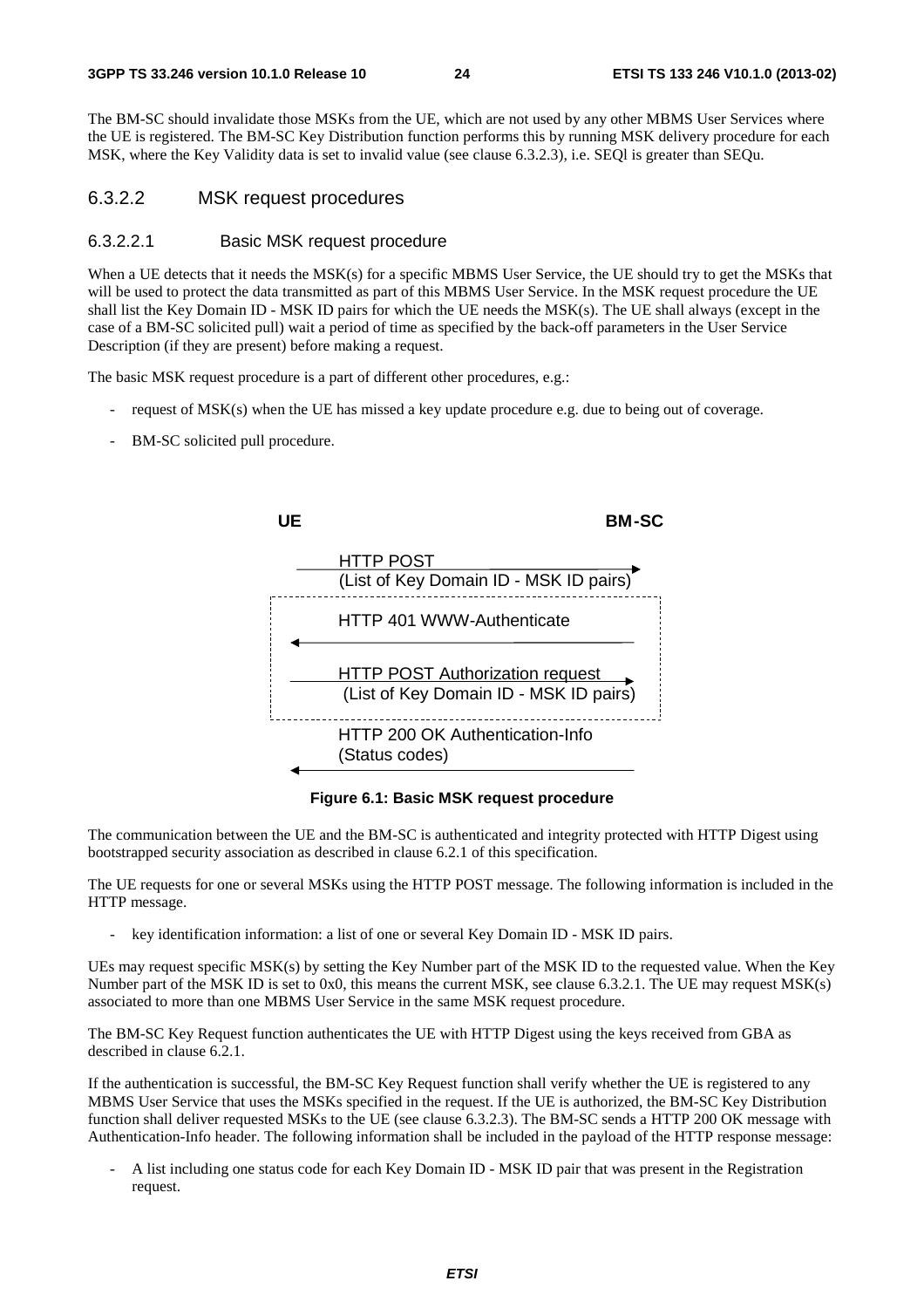The handling of multiple status codes in one response message is specified in clause 6.3.2.4.

NOTE 1: The BM-SC may not need to challenge the UE (dashed box in figure 6.1), if the UE has used WWW Authorization request headers in the first message in figure 6.1 and BM-SC is able to authenticate the UE.

If the authentication fails then the BM-SC Key Request function resends HTTP 401 Authorization required message with the WWW-Authenticate header.

The UE checks the validity of the HTTP response message. If the message indicated failure in the HTTP status line, the UE may retry to send the request message.

The UE shall check the status codes in the payload and act accordingly. For example, the UE may retry to request those MSKs that were indicated to have failed or leave the MBMS User Service.

If the HTTP procedure above resulted to success, the BM-SC Key Distribution function initiates MSK delivery procedure as specified in clause 6.3.2.3.

6.3.2.2.2 Void

#### 6.3.2.2.3 Missed key update procedure

When the UE has missed an MSK update and it detects that it has not got the current MSK, e.g. from the received traffic, it may trigger the retrieval of the current MSK from the BM-SC. The procedure is the same as the Basic MSK request procedure in clause 6.3.2.2.1.

#### 6.3.2.2.4 BM-SC solicited pull procedure

While the push is the regular way of updating the MSK to the UE, there may be situations where the BM-SC Key Distribution function solicits the UE to contact the BM-SC and request for new MSK. An example of such a situation is when the BM-SC Key Distribution function wants to trigger the UE that it needs to update the MSK.

#### **UE BM-SC**

MIKEY (Key Number part of MSK ID = 0x0) with last MUK known by the BM-SC<br>  $\frac{1}{2}$ 

Validate message based on last MUK known by BM-SC. Run GBA if that MUK was expired and no valid GBA-key is present

HTTP POST (Key Domain ID - MSK ID pair)

#### **Figure 6.2b: BM-SC solicited pull**

The BM-SC Key Distribution function sends a MIKEY message over UDP to the UE. The MIKEY message shall be protected by the last MUK known by the BM-SC. The Key Number part of the MSK ID in the extension payload of the MIKEY message shall be set to 0x0 to indicate that the UE should request for current MSK from the BM-SC.

If the received MUK\_ID (i.e. the last MUK known by the BM-SC) does not correspond to the last MUK known by the UE, then the UE checks the solicited pull MIKEY message with the last MUK successfully used by the BM-SC.

The BM-SC shall not set the V-bit in the common header when initiating the BM-SC solicited pull procedure.

NOTE 1: A MUK may be used by the BM-SC Key Distribution function beyond the GBA key lifetime of the corresponding Ks\_xx\_NAF for the purpose of using the MUK within the first MIKEY message of a push solicited pull procedure.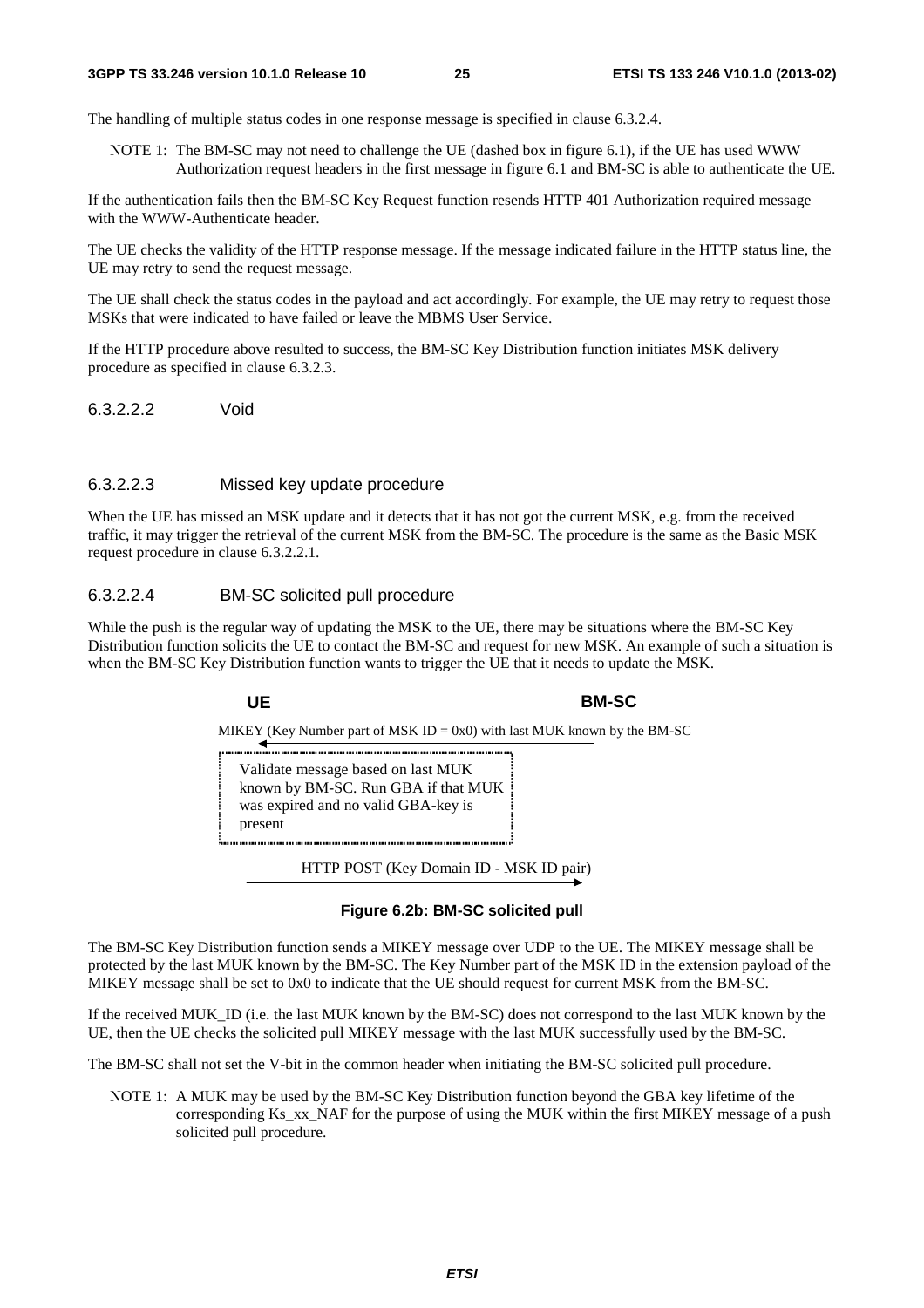NOTE 2: Since the integrity of the MIKEY message still needs to be assured, a KEMAC payload shall be included in the MIKEY message from the BM-SC Key Distribution function. There is however no key present in the message. Thus by setting the Encr data len field to zero, only the MAC of the message will be included.

When receiving the message, the UE shall request for the current MSK for the specified Key Group as specified in clause 6.3.2.2.1.

A situation where the use of the solicited pull procedure is needed for the BM-SC to be able to update successfully MSK"s to a UE is when the BM-SC has chosen the MUK lifetime less than the GBA key lifetime of the corresponding Ks\_xx\_NAF, and the MUK lifetime has expired in the BM-SC. In that case the BM-SC should initiate the BM-SC solicited pull procedure and answer to the HTTP POST of Figure 6.2b with a Bootstrapping Renegotiation Request according to TS 33.220 [6].

#### 6.3.2.3 MSK delivery procedures

#### 6.3.2.3.1 Pushing the MSK to the UE

The BM-SC Key Distribution function controls when the MSKs used in a MBMS User Service are to be changed. The below flow describes how MSK changes are performed. This procedure can be initiated after the UE has requested for MSK(s) as described in clause 6.3.2.2.

| UE | MIKEY (MSK)/UDP      | <b>BM-SC</b> |  |
|----|----------------------|--------------|--|
|    | <b>MIKEY ACK/UDP</b> |              |  |



When the BM-SC Key Distribution function decides that it is time to update the MSK, the BM-SC Key Distribution function sends MIKEY message over UDP transporting the requested MSK to the UE.

If requested by the BM-SC Key Distribution function, the UE sends a MIKEY acknowledgement message to the BM-SC.

NOTE: The MSK is not necessarily updated in the message, since a MSK transport message can be sent e.g. to update the Key Validity data.

When an MSK push MIKEY message is not directly preceded by an MSK key request, then it may happen that the BM-SC uses a still valid MUK that is not the last generated MUK at the UE. The UE shall handle such a MIKEY push message in a similar way as the push solicited pull MIKEY message (i.e. upon a successful integrity check the UE shall initiate an MSK request with the specified Key Group). Additionally, in this case, the UE shall not create a MIKEY acknowledgement message.

- NOTE: This procedure guarantees that the UE contacts the BM-SC with the last B-TID, such that the UE now receives a MIKEY push message with the last generated MUK. The integrity of the initial pushed MIKEY message can be verified at the UE with the MUK-ID that is known as the last successfully used BM-SC MUK-ID.
- 6.3.2.3.2 Void

#### 6.3.2.4 Handling of multiple status codes within one response message

The UE shall include a list of one or more MBMS User Service IDs (in MBMS User Service registration and deregistration procedures) or MSK ID-Key Domain ID -pairs (in MSK request procedure) in the payload of one HTTP request message.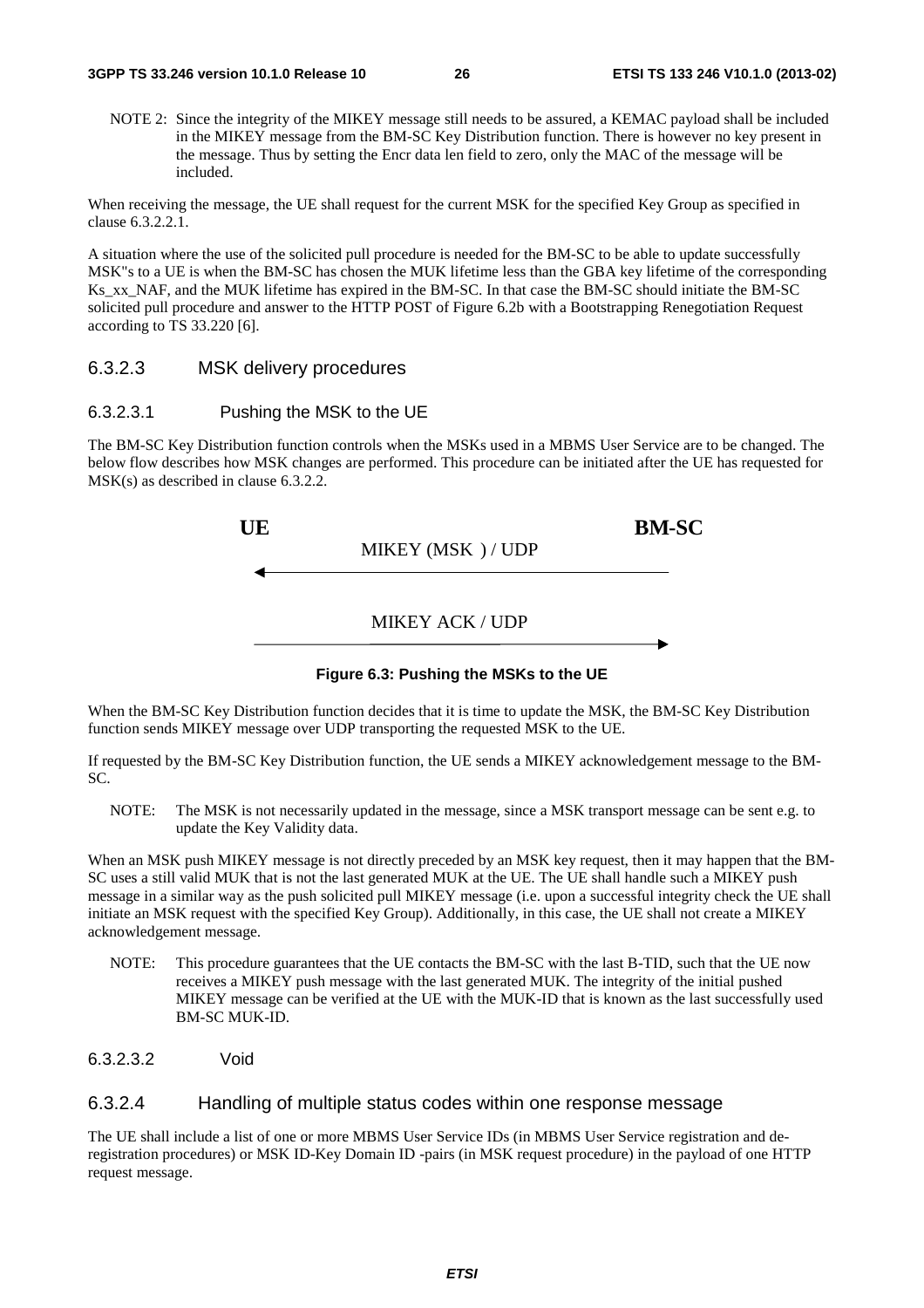When the BM-SC has processed the request message, it shall include a list of corresponding status codes in the HTTP response message, i.e. a status code for each MBMS User Service ID or MSK ID-Key Domain ID -pair. The status codes are carried in the payload of the HTTP response message and they use the values as specified in RFC 2616 [19]. A successful code, e.g. 200 OK, means that the (de-) registration or MSK request for that specific MBMS User Service ID or MSK was successful. The MBMS specific error codes are described in clause G.2.4.

There is also a status code in the status line of the HTTP response message, which has a successful value if the BM-SC was able to successfully process the corresponding request message. Otherwise the status code in the HTTP status line shall indicate the appropriate error.

NOTE 1: This means that there are two levels of status codes in the response message: the status code in the HTTP status line that is specific to the HTTP message and processed by the HTTP application and the one or more status codes in the payload that are specific to and processed by the MBMS application.

In case the response message does not include all the same status codes in the payload that were in the request message, the UE may still process the status codes that it is able to process.

The list of status codes is also used in case only one MSK or registration is requested. Figure 6.4 below illustrates an example of a UE trying to register to two MBMS User Services. The registration is successful for the first but fails for the second MBMS User service. The example procedure shows only parameters that are relevant for the functionality in question.

| UE |                                                                                                           | BM -SC |
|----|-----------------------------------------------------------------------------------------------------------|--------|
|    | <b>HTTP POST (Registration)</b><br>Payload:<br>(serviceID: AAA)<br>(serviceID: BBB)                       |        |
|    | HTTP 200 OK Authentication-Info<br>Payload:<br>(serviceID: AAA, code: 200)<br>(serviceID: BBB, code: 403) |        |
|    | Figure 6.4: Example registration procedure                                                                |        |

### 6.3.3 MTK procedures

### 6.3.3.1 MTK identification

Every MTK is uniquely identifiable by its Key Domain ID, MSK ID and MTK ID

where

Key Domain ID and MSK ID are as defined in clause 6.3.2.1.

MTK ID is 2 bytes long sequence number and is used to distinguish MTKs that have the same Key Domain ID and MSK ID. It is carried in the MTK ID field of MIKEY extension payload. Every time a MSK with a new MSK ID is taken into use by the BM-SC, the MTK ID of the first MTK sent by the BM-SC protected by that MSK shall be set to an initial value greater than zero chosen by the BM-SC.

NOTE 1: In most situations the practical choice for the initial MTK ID will be one, but this does not prevent the BM-SC to choose a value different for each service and greater than one.

The MTK ID that will be used in a next MTK update needs to be greater than the previously used MTK-ID.

NOTE 2: The practical choice to increment is 1 but also other increments are allowed.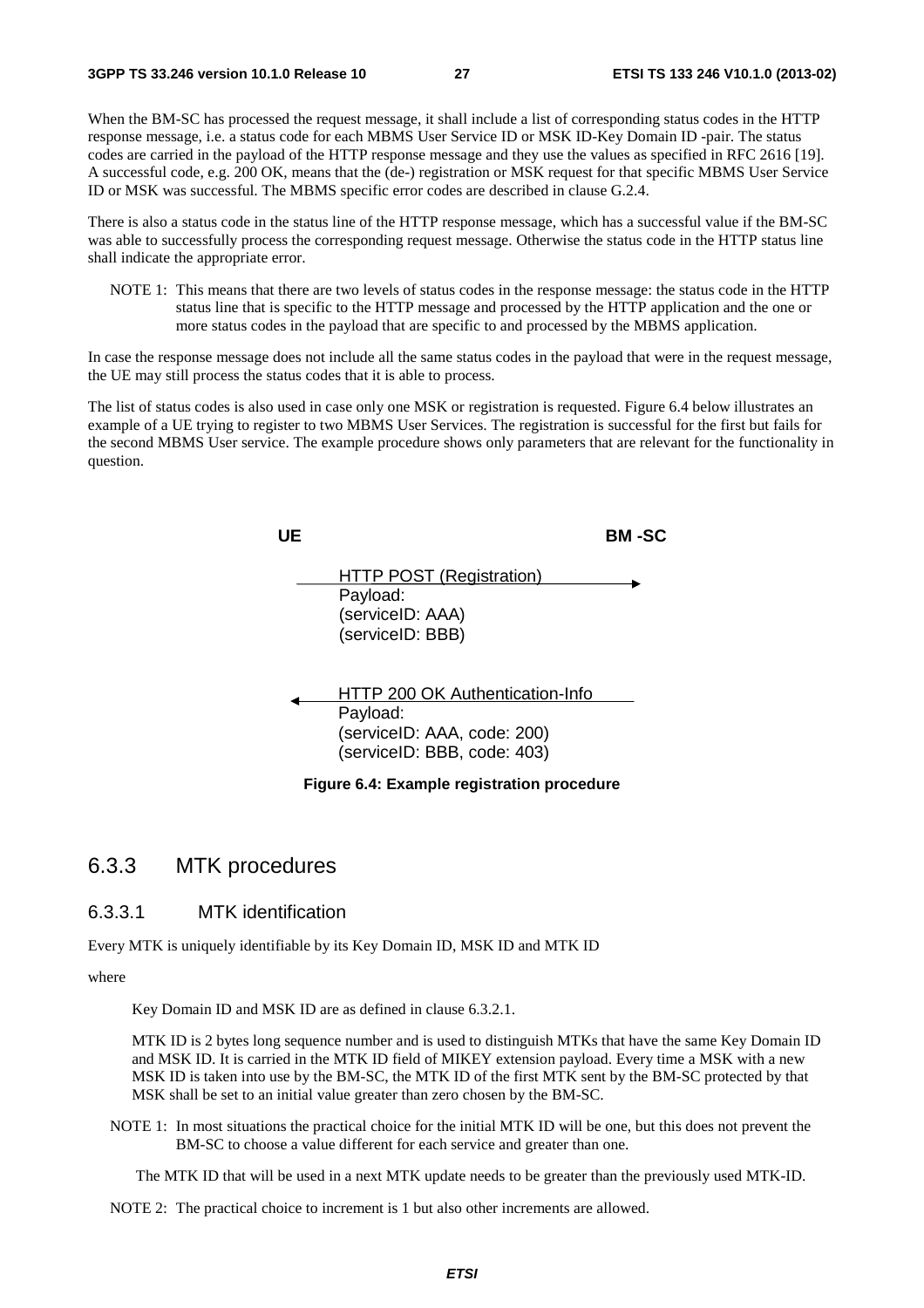#### **3GPP TS 33.246 version 10.1.0 Release 10 28 ETSI TS 133 246 V10.1.0 (2013-02)**

NOTE 3: As the MTK ID is 2 bytes long, this allows to use  $2^{16}$  -2 MTKs protected by one MSK if the MTK-ID is always incremented by one and the initial MTK ID starts at 1. The maximum value for MTK ID is disallowed (see clause 6.4.5.1).

#### 6.3.3.2 MTK update procedure

The MTK is delivered to the UE using MIKEY over UDP, but the V-bit in the common header shall not be set.

The UE shall not send an error message to the BM-SC as a result of receiving an MTK message.

#### 6.3.3.2.1 MTK delivery in download

In the download case the MIKEY message carrying the MTK shall be delivered over the same FLUTE stream as the object to be downloaded to the UE (see TS 26.346 [13]). This means that the message is specified as a separate object in the FLUTE File Delivery Table (FDT), having its own identifier. This means the MTK delivery inherits the reliability features of FLUTE. The mime-type of the object carrying the MIKEY message shall be the IANA-registered type for MIKEY.

#### 6.3.3.2.2 MTK delivery in streaming

MIKEY messages transporting MTKs shall be sent using the same IP destination address as the RTP traffic. MIKEY messages shall be transported to UDP port number 2269 specified for MIKEY. Reliability of MTK delivery is reached by re-sending MTK messages periodically.

NOTE: Re-sending of MTK message will also allow the UE to faster switch between SRTP streams.

In order to increase the possibility that UEs receive a new MTK in time, MTK messages may be sent before the RTP traffic changes over to a new MTK.

### 6.3.4 Multiple BM-SC deployments

### 6.3.4.1 General

The requirements in the following sub-clauses apply when one and the same MBMS User Service is transmitted via multiple BM-SCs, as this case requires some coordination between the BM-SCs regarding MBMS key management.

#### 6.3.4.2 Service announcement coordination

When one and the same MBMS User Service is transmitted via multiple BM-SCs the service shall be announced with one Service Announcement indicating common security protectection description for the involved BM-SCs.

### 6.3.4.3 MSK key management anchor point

The UE shall register to one BM-SC indicated in the Service Announcement and shall keep the same BM-SC for all subsequent MSK management procedures as defined in clause 6.3.2.1A.

NOTE: The MSK key management can be kept on the original BM-SC even though the UE could move under a new BM-SC. This is because the MSK key management uses the PDP/PDN connection.

#### 6.3.4.4 MSK coordination

The BM-SCs shall use MSKs in a synchronized way. At a certain point in time the same MSK (identified by the Key Domain ID, MSK Key Group and Key Number part) shall be used in all BM-SCs per a streaming or download session. When the MSK needs to be updated, the BM-SCs shall take the new MSK (identified by the Key Number part) into use at the same time. This is to ensure that the BM-SCs are able to use the MTKs in a synchronized way. For MSK key management anchor point see clause 6.3.X.3.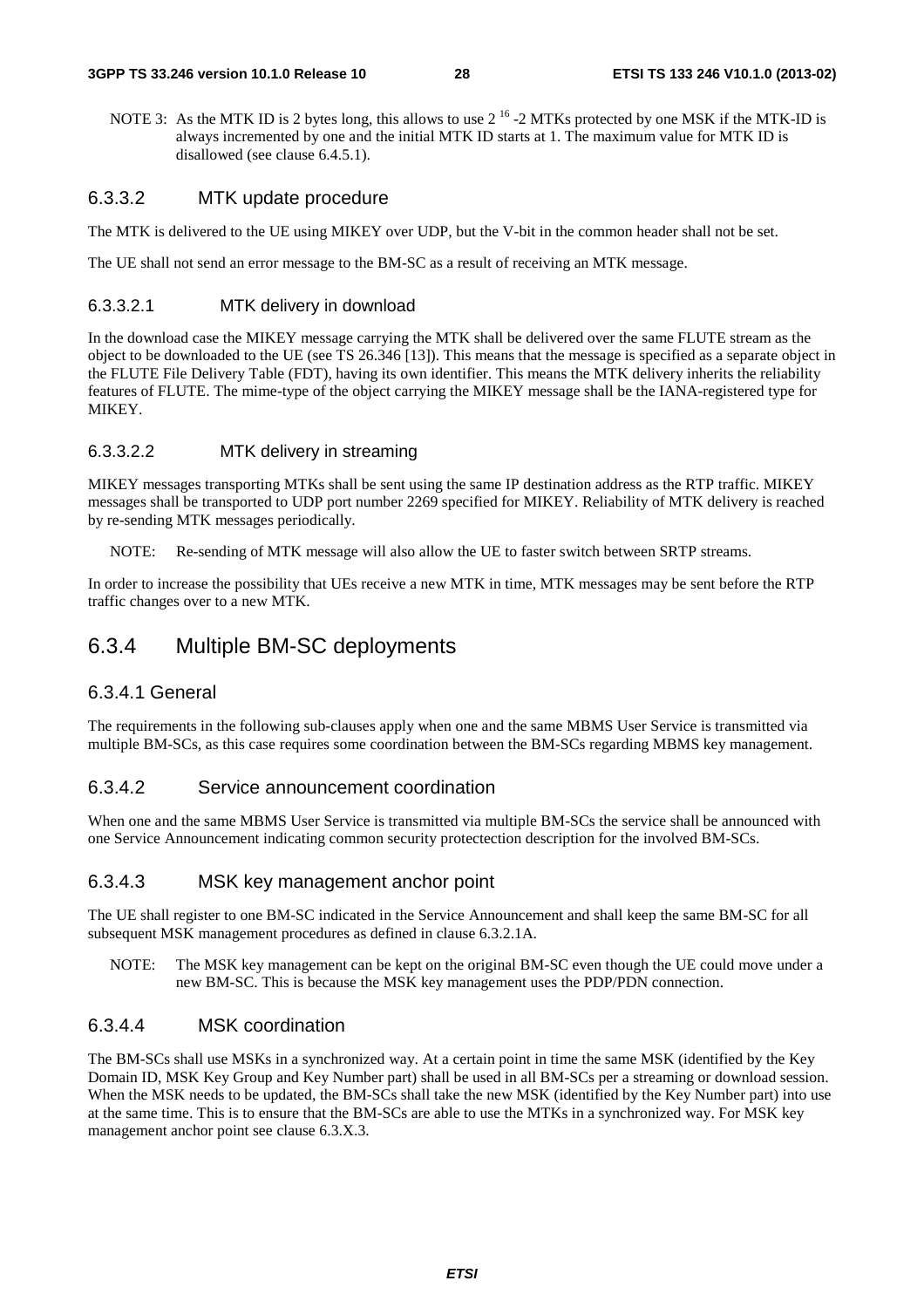### 6.3.4.5 MTK coordination

The BM-SCs shall use MTKs in a synchronized way. At a certain point in time the same MTK (identified by the MTK ID as defined in clause 6.3.3.1) shall be used in all BM-SCs per a streaming or download session. When the MTK needs to be updated, the BM-SCs shall take the new MTK into use at the same point in time. This is to ensure that a UE that moves under a new BM-SC, which is transmitting the same MBMS User Service as the old BM-SC, is able to decrypt the service without interruption. The BM-SCs transmitting the same MBMS User Service may transmit identical content or slightly different content, e.g. local news. Especially in the latter case it is important that the update of the MTK happens at the same point in time and is not based on the amount of content (packets or files) sent in the streaming or download session since the amount of content may vary between the BM-SCs. This is to ensure that the BM-SCs keep synchronized in their use of MTKs regardless of the amount of content sent.

#### 6.3.4.6 MIKEY MTK timestamp coordination

MBMS uses counter-based MIKEY timestamps as specified in clause 6.4.3. The BM-SCs shall use MIKEY timestamps in MTK delivery messages in a synchronized way. At a certain point in time the same MIKEY MTK timestamp shall be used in all BM-SCs for a streaming or download session.

NOTE: There is no need to synchronize the MIKEY timestamp for MSK delivery messages as the MSK messages are sent from one BM-SC, see also clause 6.3.4.3.

When the same MBMS User Service is transmitted via multiple BM-SCs it may happen that the BM-SCs send different amount of MTK delivery messages within a streaming or download session. This will result to that the MIKEY MTK timestamps are not in synchronization between the BM-SCs, and that a UE that moves under a new BM-SC is not able to decrypt the service without interruption due to replay protection.

The BM-SCs may keep synchronization for the use of MIKEY MTK timestamps by sending the same amount of MIKEY MTK delivery messages at the same pace. However, this may not always be possible e.g. due to different amount of content transmitted by the BM-SCs. Another possibility is that the BM-SCs increase the MIKEY MTK timestamp based on NTP UTC time regardless of how many MIKEY MTK delivery messages are sent, and add the first 32 most significant bits (i.e. the integral part) of NTP UTC time to the counter-based timestamp payload field of MIKEY MTK messages. This ensures that the BM-SCs are synchronized and the UE will treat the timestamp as a counter.

### 6.4 MIKEY message creation and processing in the ME

### 6.4.1 General

MIKEY is used to transport the MSKs and MTKs from the BM-SC to the UE. Clauses 6.4.2, 6.4.3, 6.4.4 and 6.4.5 describe how to create the MIKEY messages, while clause 6.4.6 describes the initial processing by the ME on these messages. The final processing is done by the MBMS key Generation and Validation Function (MGV-F) and is described in clause 6.5.

MIKEY shall be used with pre-shared keys as described in RFC 3830 [9]. The UDP port number for MIKEY is 2269 (see Port Numbers at IANA [17]).

To keep track of MSKs and MTKs, a new Extension Payload (EXT) as defined in RFC 4563 [16] is added to MIKEY. The Extension Payload can contain the key types and identities of MSK and the MTK and Key Domain ID (see clauses 6.3.2 and 6.3.3).

Some MIKEY payloads contain text strings, e.g., the IDi and IDr payloads. These strings shall be encoded according to UTF-8 as defined in RFC 3629 [21].

In case MIKEY packets are FEC-protected (see TS 26.346 [13]), this is signalled within the MBMS User Service Description.

As MIKEY is used in a key transport mode, the key derivation function as defined in section 4.1.4 of RFC 3830 [9] shall be used for MIKEY internal keys and MIKEY internal salt. The preshared key used for transmission of MSK is the MUK, and the pre-shared key used for transmission of MTK is the MSK.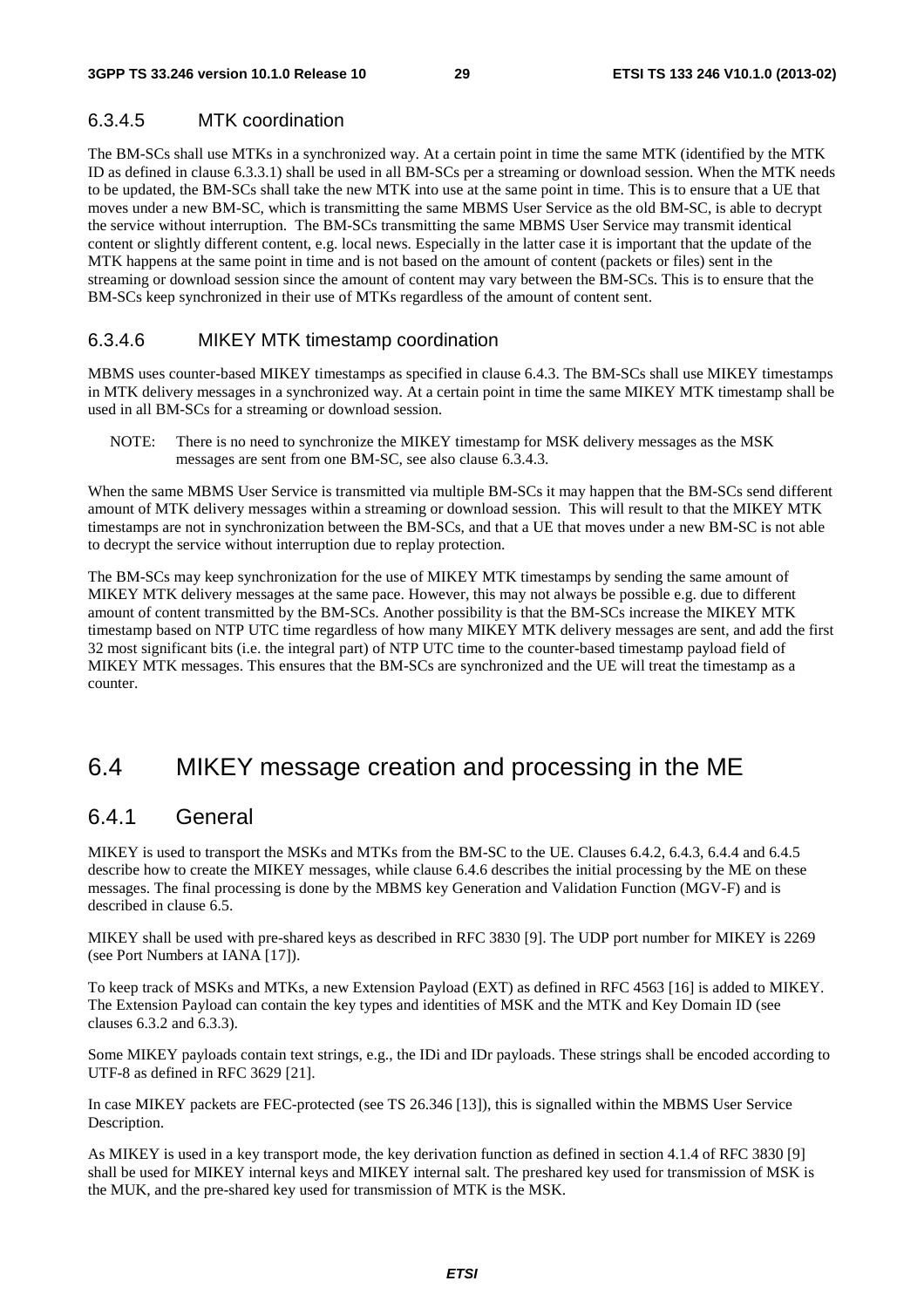The size of the authentication key to be used to verify the MAC field of a MIKEY message shall be 160 bits.

### 6.4.2 MIKEY common header

MSKs shall be carried in MIKEY messages. The messages are sent point-to-point between the BM-SC and each UE. The messages use the MUK shared between the BM-SC and the UE as the pre-shared secret in MIKEY.

Once the MSK is in place in the UE, the UE can make use of the MTK messages sent by the BM-SC over MBMS bearer. The MTK is carried in messages conforming to the structure defined by MIKEY and use the MSK as the preshared secret.

If the BM-SC requires an ACK for an MSK key update message this is indicated by setting the V-bit in the MIKEY common header. The UE shall then respond with a MIKEY message containing the verification payload. In the case the server does not receive an ACK, normal reliability constructions can be used, e.g., start a timer when the message is sent and then resend the message if no ACK is received before the timer expires.

The CSB ID field of MIKEY common header is not used for identification purposes but shall be present in both MSK messages and MTK messages.

NOTE: As the CSB ID field has no meaning within the context of MBMS, the BM-SC is free to assign any value to CSB ID. Assigning random values to CSB ID enhances security as CSB ID is taken into account for MIKEY key derivations (section 4.1.3 and 4.1.4 of RFC 3830 [9]).

### 6.4.3 Replay protection

Each MIKEY message contains the timestamp field (TS) of type 2. This means that the contents of the timestamp field is a 32-bit counter. The counter shall be increased by one for each MSK message sent from the BM-SC to the UE even in case BM-SC retransmits a previously sent MSK message. The counter shall be increased by one for each new MTK message created in the BM-SC.

NOTE: The BM-SC is allowed to retransmit a previously sent MTK message for streaming in order to provide a higher reliability of MTK delivery (cfr section 6.3.3.2.2) without having to increment the TS field for each sent MTK message. As specified in step 2 of clause 6.4.6.2, the ME will discard duplicate MTK messages based on the last received TS.

There is one counter per UE for MSK delivery, and one counter common to all UEs for MTK delivery. The counter is used for replay protection; messages with a counter less than or equal to the current counter are discarded. Less than or equal is to be taken in the meaning of RFC1982 [10]. If the less than or equal relation is undefined in the sense of RFC1982 [10], the message should be considered as being replayed and shall be discarded. The counter in the TS field shall be reset for MSK transport messages when the MUK is updated. The counter in the TS field shall be reset for MTK transport messages when the MSK is updated.

### 6.4.4 General extension payload

The MSK and MTK shall be delivered in messages that conform to the structure defined in RFC 3830 [9] (MIKEY). To be able to keep track of the key that is derived in the message, a general Extension Payload (EXT) is used that conforms to the structure defined in reference RFC 4563 [16].

The EXT includes a Key Domain ID and one or two Key Type ID sub-payloads depending on the message. These are used as follows.

For MSK delivery the EXT includes the Key Domain ID and a Key Type ID sub-payload. The Key Domain ID has the value as specified in clause 6.3.2.1. The Key Type ID sub-payload includes the type and ID of the key that is delivered in the message, i.e. the MSK ID, see figure 6.4a. The key that is used to protect the message, i.e. MUK, is identified as specified in clause 6.1.

For MTK delivery the EXT includes the Key Domain ID and two Key Type ID sub-payloads. The Key Domain ID has the value as specified in clause 6.3.2.1. The first Key Type ID sub-payload includes the type and ID of the key that is used to protect the message, i.e. the MSK ID, and the second Key Type ID sub-payload includes the type and ID of the key that is delivered in the message, i.e. the MTK ID, see figure 6.4b.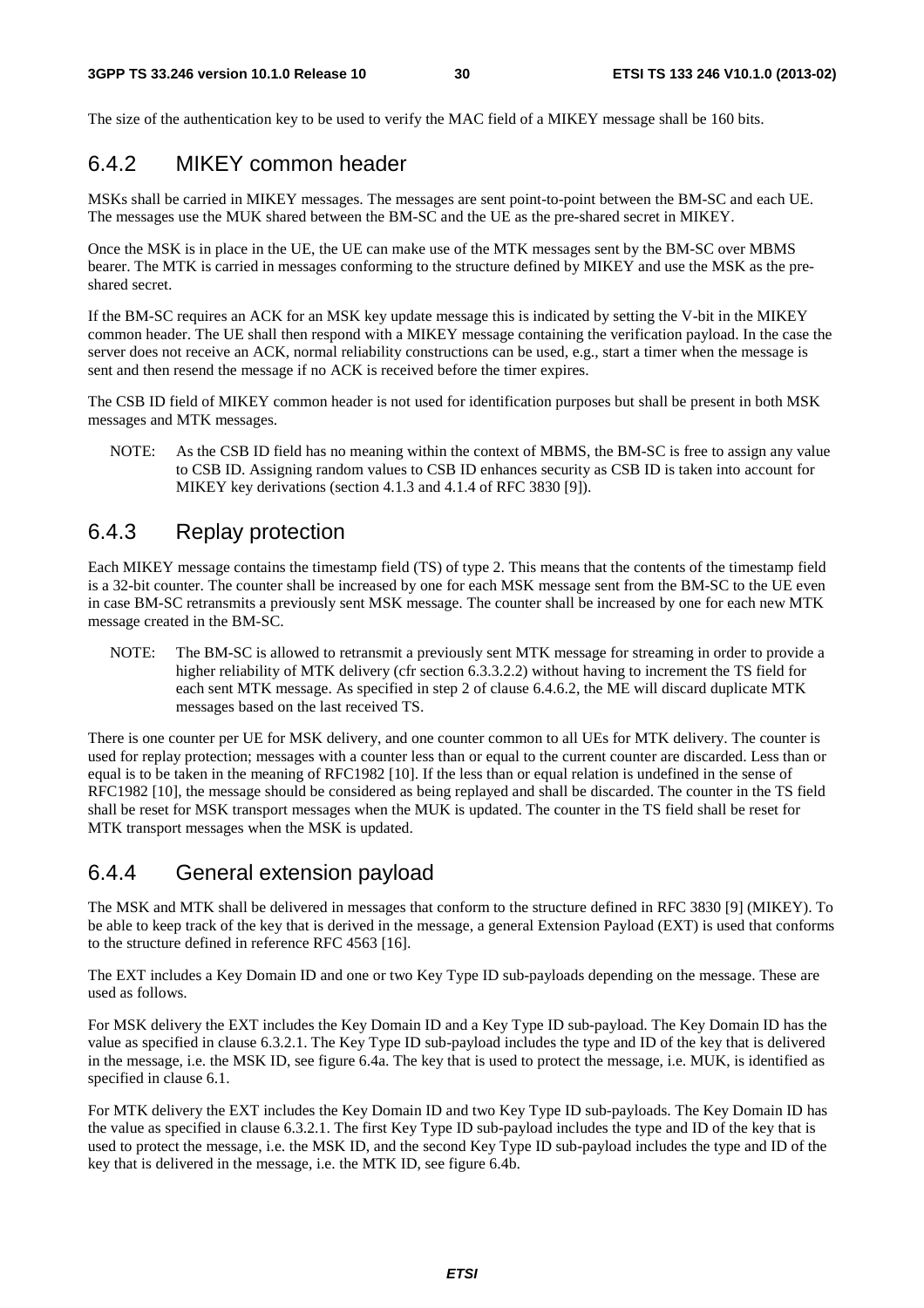See clauses 6.3.2.1 and 6.3.3.1 for definition of MSK ID and MTK ID. The MTK ID is increased every time the corresponding key is updated. It is possible that the same MTK is delivered several times over MBMS bearer, and the ME can then discard messages related to a key it already has instead of passing them to the MGV-F.

The MGV-F (see clause 6.5) protects itself from a possibly malicious ME by checking the integrity and freshness of the MIKEY message.

The format of the key IDs shall be represented by unsigned integers.

Key Domain ID sub-payload

Key Type ID sub-payload (MSK ID)

#### **Figure 6.4a: Extension payload used with MIKEY MSK message**



#### **Figure 6. 4b: Extension payload used with MIKEY MTK message**

### 6.4.5 MIKEY message structure

#### 6.4.5.1 MSK message structure

The following applies for both streaming services and download services:

- The structure of the MIKEY message carrying a MSK key shall be according to Figure 6.5. (For handling of unknown MIKEY extension payloads in MGV-F, cf. clause 6.5.3.).
- The actual MSK key that is delivered is kept in the KEMAC payload. Only one MSK key shall be transported in the KEMAC payload.
- The format of the EXT payload is as described in chapter 6.4.4.
- The MIKEY-RAND is used to derive e.g. encryption and authentication keys from the received keys. It is sent in all the MSK delivery messages. A UE and BM-SC shall support a MIKEY-RAND of 128-bit. For a specific MSK (identified by the MSK ID including the Key Number part) within an MBMS streaming or download session, the same MIKEY-RAND shall be used in MSK delivery messages for all UEs. This ensures that all UEs will use the same MIKEY-RAND for MTK message processing, cf. clause 6.5.4.
- The identity payloads of the initiator's and responder's IDs shall be included in the MSK transport messages. IDi is the ID (i.e. FQDN) of the BM-SC (i.e. NAF-ID without the Ua security protocol identifier) and IDr is the ID of the UE's username (i.e. B-TID). The ID Type field of IDi and IDr payloads shall be set to value 0 (=NAI). As the content of the IDi field is not a NAI, but a FQDN of the BM-SC, the ID Type field of the IDi payload shall be ignored by the receiver and the ID data field shall be handled as a text string.
- NOTE: NAF-ID without the Ua security protocol identifier (i.e. FQDN of BM-SC) is used to identify a server while a NAI identifies a user,
- The Type subfield shall be set to value 2 (=TEK) in the KEMAC payload in all MSK delivery messages.
- The KV (Key validity period) subfield shall be set to value 2 (=Interval) in the KEMAC payload in all MSK delivery messages.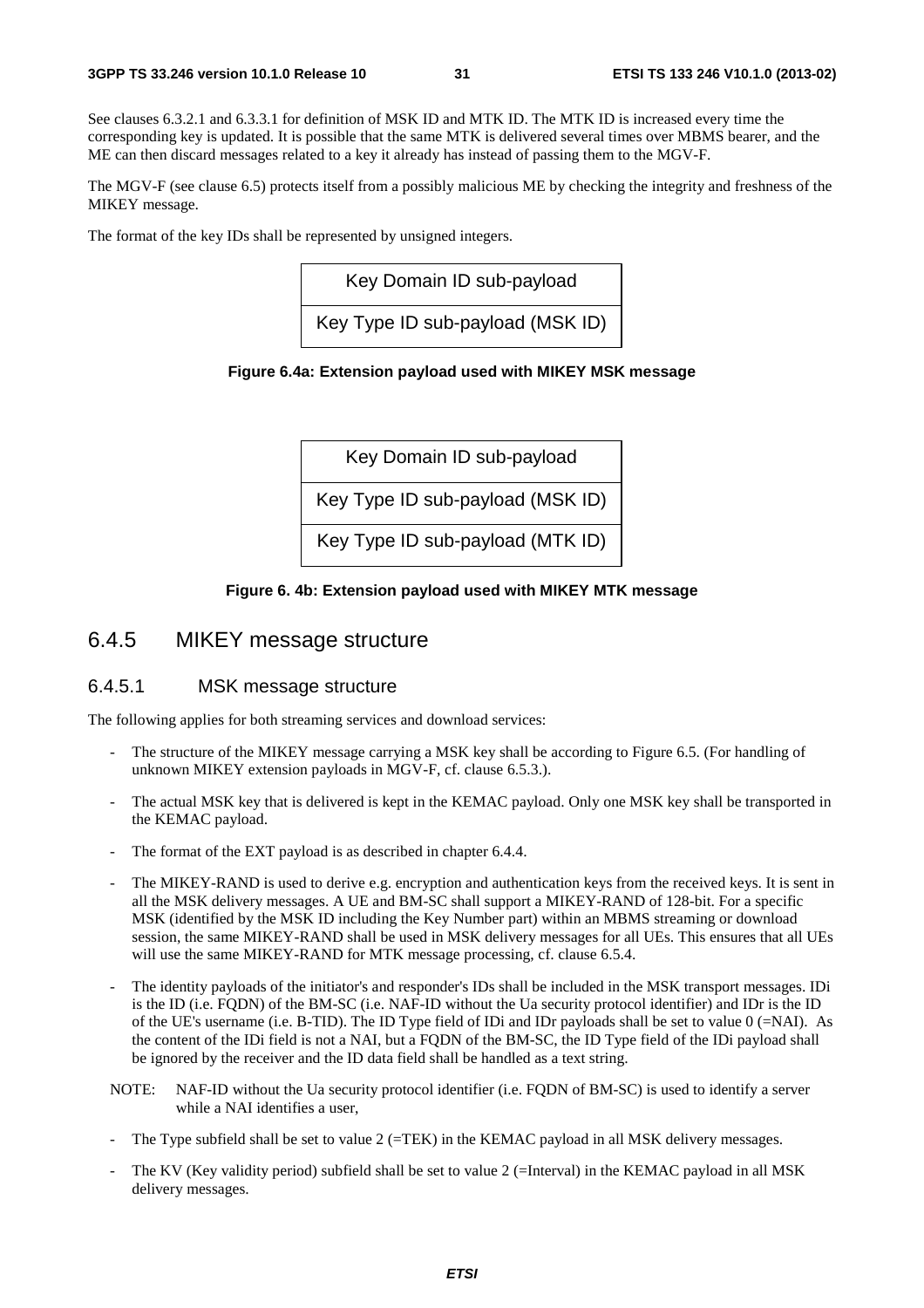- The Key Validity Data subfield is present in the KEMAC payload when MSK is transported. The field defines the validity time for MSK in terms of sequence number interval (i.e. lower limit of MTK ID and upper limit of MTK ID). The lower limit of the interval defines the original value of SEQl to be used by the MGV-F (see clause 6.5) and the upper limit of the interval defines the SEQu. The BM-SC shall never set SEQu to its maximum possible value.
- The use of NULL algorithm in the MAC alg field is not allowed.
- The use of NULL algorithm in the Encr alg field is not allowed.

The following applies only for streaming services:

- Only one CryptoSession can be transported in the field CS ID map info for streaming.
- The #CS field shall be set to one, and CS ID map info shall be present in the MSK message.
- The CS ID map type subfield shall be set to 'SRTP-ID' as defined in RFC 4563 [16].
- The SP payload shall be used only with streaming services.
- Security Policy (SP) payload shall include information for the security protocol such as algorithms to use, key lengths, initial values for algorithms etc.
- The BM-SC shall ensure that the UE has received the SP payload before the SP payload needs to be applied in the streaming service.
- The BM-SC is not allowed to change the SP payload anymore once the streaming service using that SP has started for the first time.
- The BM-SC shall include the SP payload when the MSK delivery was triggered by the UE using the MSK request procedure or the MBMS User Service Registration procedure, otherwise it is optional for the BM-SC to include the SP payload into MSK delivery messages.
- An SRTP key derivation rate of zero shall be used. The BM-SC can achieve this either by explicitly signalling a key derivation rate of zero via MIKEY SRTP policy (RFC 3830 [9]) or by omitting this parameter in MIKEY SRTP policy as the default key derivation rate of SRTP is zero.

The following applies only for download services:

- The #CS field shall be set to zero, and no CS ID map info shall be present in the MSK message.
- The CS ID map type subfield shall be set to 'Empty map' as defined in RFC 4563 [16].
- The SP payload shall not be included in the MSK messages.

| Common HDR             |  |  |  |  |
|------------------------|--|--|--|--|
| <b>EXT</b>             |  |  |  |  |
| $\overline{\text{TS}}$ |  |  |  |  |
| <b>MIKEY RAND</b>      |  |  |  |  |
| IDi                    |  |  |  |  |
| IDr                    |  |  |  |  |
| $\overline{\text{SP}}$ |  |  |  |  |
| <b>KEMAC</b>           |  |  |  |  |

**Figure 6.5: The logical structure of the MIKEY message used to deliver MSK. For use of brackets, cf. section 1.3 of RFC 3830 [9] (MIKEY)**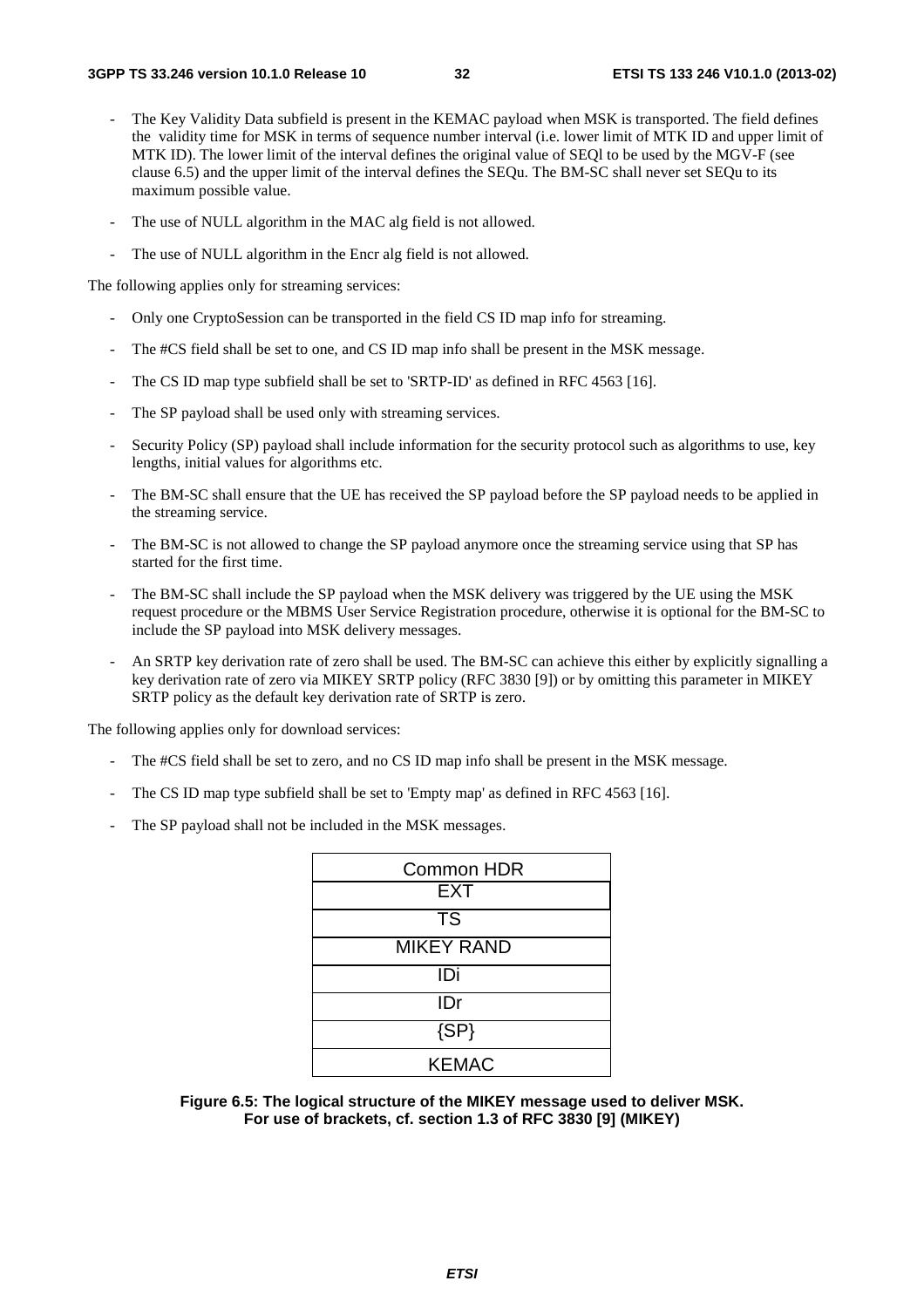### 6.4.5.2 MSK Verification message structure

If the BM-SC expects a response to the MSK-transport message (i.e., the V-bit in the MIKEY common header is equal to 1), the UE shall send a verification message as a response. The verification message shall be constructed according to section 3.1 of MIKEY, and shall consist of the following fields: HDR  $\parallel$  TS  $\parallel$  IDr  $\parallel$  V, where IDr is the ID of the UE. The ID Type field of IDr payload shall be set to value  $0$  (=NAI). The CS ID map type subfield shall be set to 'Empty map' as defined in RFC 4563 [16]. The #CS field shall be set to zero, and no CS ID map info shall be present in the MSK verification message. The use of the NULL algorithm in the MAC alg field is not allowed. Note that the MAC included in the verification payload, shall be computed over both the initiator's and the responder's ID as well as the timestamp in addition to be computed over the response message as defined in RFC 3830 [9].

The UE shall use the same CSB ID in the verification messages as received in the MSK delivery message.

| Common HDR |  |  |  |
|------------|--|--|--|
| <b>TS</b>  |  |  |  |
| IDr        |  |  |  |
|            |  |  |  |

#### **Figure 6.6: The logical structure of the MIKEY Verification message**

The verification message shall not be sent as a response to MIKEY messages delivering MTK.

The ME shall send the verification message, when received as result from the MGV-F, to the BM-SC.

#### 6.4.5.3 MTK message structure

Following requirements apply for both streaming and download services:

- The structure of the MIKEY message carrying a MTK key shall be according to Figure 6.7. (For handling of unknown MIKEY extension payloads in MGV-F, cf. clause 6.5.4)
- The actual MTK key that is delivered is kept in the KEMAC payload. Only one MTK key can be transported in the KEMAC payload.
- The EXT payload has format as described in clause 6.4.4.
- The #CS field shall be set to zero, and no CS ID map info shall be present in the MTK message.
- The CS ID type map type subfield shall be set to 'Empty map' as defined in RFC 4563 [16].
- Neither shall the SP payload be included in MTK messages.
- The KV (Key validity period) subfield shall be set to NULL in the KEMAC payload when MTK is transported.
- The Key Validity Data subfield shall not be present in the KEMAC payload when MTK is transported.
- The use of NULL algorithm in the MAC alg field in the KEMAC payload is not allowed.
- The use of NULL algorithm in the Encr alg field in the KEMAC payload is not allowed.
- NOTE: MIKEY-RAND is not included in MTK messages since the MIKEY-RAND sent within MSK delivery messages is used for MTK message processing, cf. clause 6.4.5.1 and 6.5.4.

Following requirement applies for streaming services only:

- The Type subfield shall be set to value  $3$  (=TEK + salt) in the KEMAC payload in all MTK delivery messages for streaming services.
- A 112 bit salt shall be added to the KEMAC payload in addition to the MTK.

Following requirement applies for dowload services only: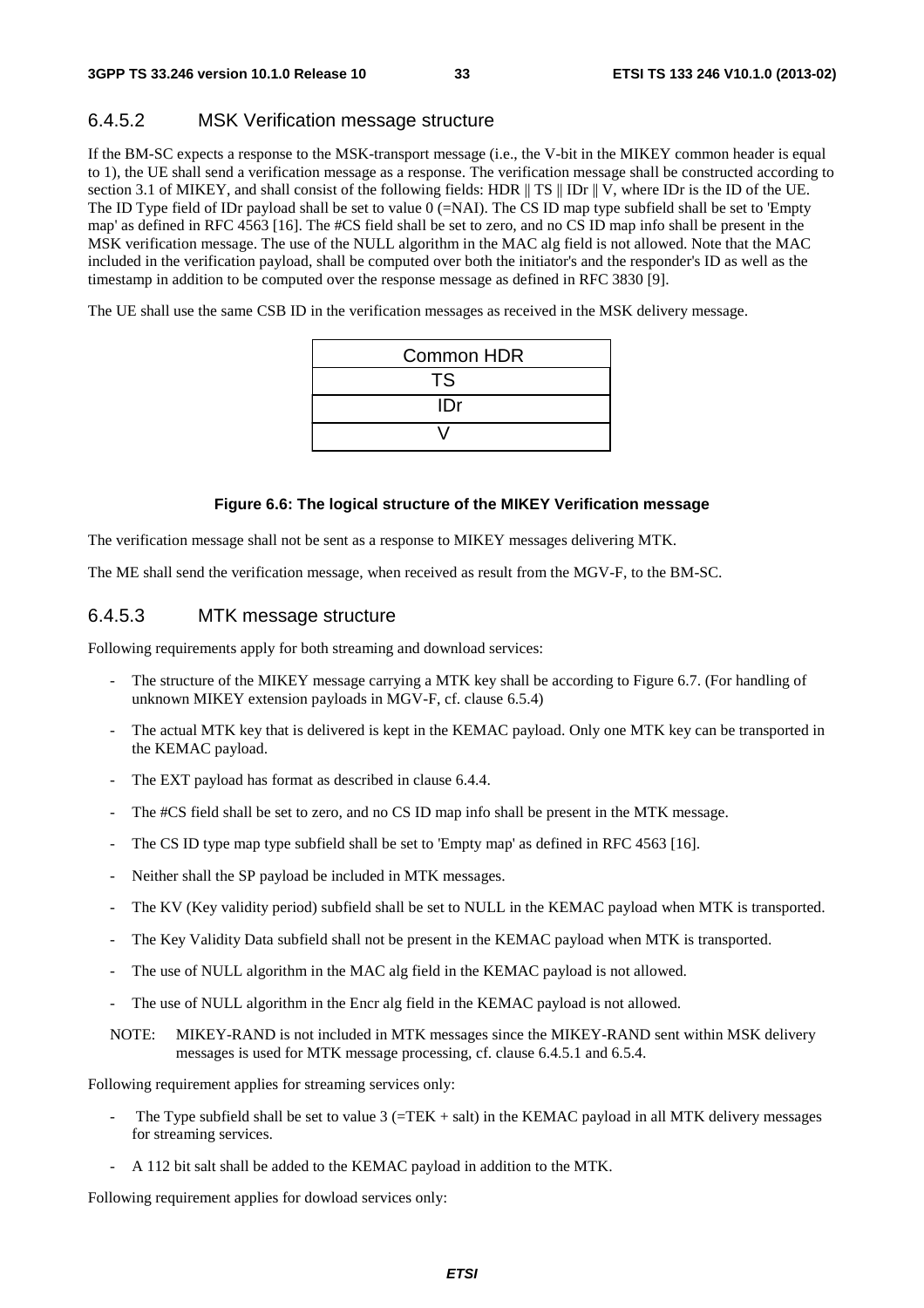- The Type subfield shall be set to value  $0$  (=TGK) in the KEMAC payload in all MTK delivery messages for download services.
- No salt shall be added to the KEMAC payload.

| Common HDR   |  |  |  |
|--------------|--|--|--|
| <b>EXT</b>   |  |  |  |
| TS           |  |  |  |
| <b>KEMAC</b> |  |  |  |

#### **Figure 6.7: The logical structure of the MIKEY message used to deliver MTK**

### 6.4.6 Processing of received messages in the ME

#### 6.4.6.1 MSK MIKEY Message Reception

When the MIKEY message arrives at the ME, the processing proceeds following the steps below (basically following section 5.3 of RFC 3830 [9]).

- 1. The Extension Payload (EXT) is examined, and if it indicates an MSK delivery protected with MUK, the MUK ID is received by combining IDi and IDr.
- 2. The Timestamp Payload is checked, and the message is discarded if the counter in the Timestamp Payload is smaller or equal to the stored replay counter associated with the given MUK (the stored replay counter value is retrieved from MGV-S).
- 3. The Security Policy payload is stored temporarily in the ME if it was present.
- 4. The message is transported to MGV-F for further processing, cf. clause 6.5.3.
- 5. The MGV-F replies success or failure. In case of success the temporarily stored Security Policy payload is taken into use. Otherwise it is deleted.
- 6. The ME shall check if the MIKEY message indicates a BM-SC solicited pull procedure and behave as described in clause 6.3.2.2.4.

#### 6.4.6.2 MTK MIKEY Message Reception

When the MIKEY message arrives at the ME, the processing proceeds following the steps below (basically following section 5.3 of RFC 3830 [9]).

- 1. The Extension Payload (EXT) is examined, and if it indicates an MTK delivery protected with MSK, the MSK ID is extracted from the Extension Payload.
- 2. The Timestamp Payload is checked, and the message is discarded if the counter in the Timestamp Payload is smaller or equal to the stored replay counter associated with the given MSK (the stored replay counter value is retrieved from MGV-S).
- 3. If the MTK ID extracted from the Extension payload is less than or equal to the current MTK ID (kept in the ME), the message shall be discarded.
- 4. The message is transported to MGV-F for further processing, cf. 6.5.4.
- 5. The MGV-F replies success (i.e. sending the MTK and salt if available) or failure.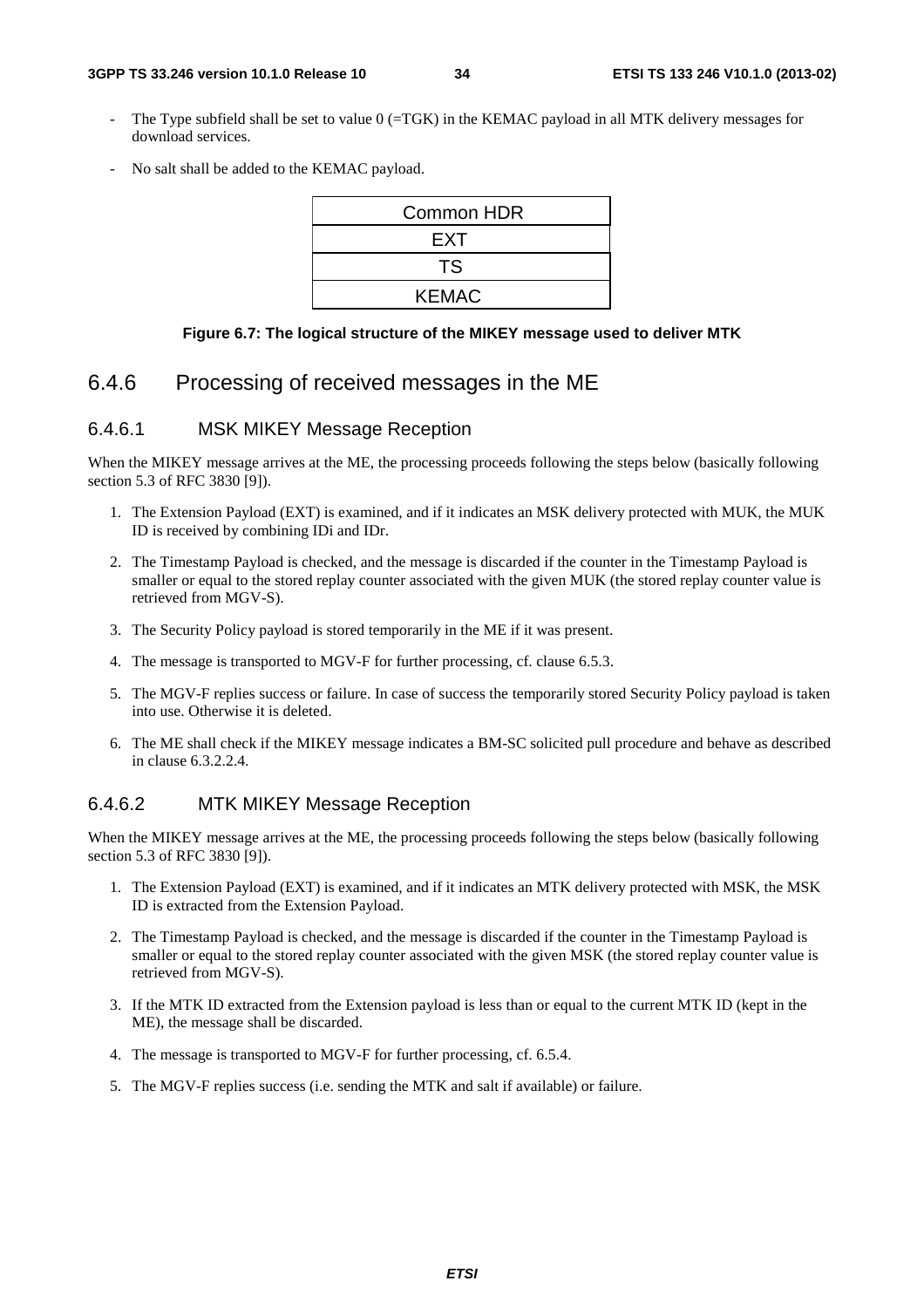## 6.5 Validation and key derivation functions in MGV-F

### 6.5.1 General

When an MSK or MTK message is received in the UE, it is processed in protected environment MGV-S.

### 6.5.2 Usage of MUK

When a MUK has been installed in the MGV-S, i.e. as a result of a GBA run, it is used as pre-shared secret used to verify the integrity of the MSK transport message and decrypt the MSK carried in the KEMAC payload as described in RFC 3830 [9].

### 6.5.3 MSK processing

When the MGV-F receives the MIKEY message, the MGV-F first determines the type of message by reading the EXT. If the EXT indicates MSK delivery (clause 6.4.4) then the text in this clause applies.

The MGV-F shall not abort processing of a MIKEY message when encountered with an extension payload with unknown type. The content of an unknown extension payload (except for the next payload, type and length fields) shall be treated as an opaque object. The MAC computation required for the KEMAC payload shall include any unknown extension payloads preceeding it.

NOTE: This is because an unknown extension payload may be specified for ME use only and it is therefore "unknown" to the MGV-F. Skipping unknown payloads during the payload parsing is a deviation from recommended receiver behavior in section 5.3 of RFC 3830 [9].

The MGV-F retrieves the MUK identified as specified in clause 6.1. If the Key Number part of the MSK ID in the EXT equals 0x0 then this indicates a solicited pull procedure (clause 6.3.2.2.4) for which the MIKEY message does not contain an MSK and for which the MUK shall be applied according to clause 6.3.2.2.4.

The integrity of the message is validated and if valid then the MSK, if present, shall be extracted from the KEMAC payload as described in section 5 of RFC 3830 [9], and the Key Validity data, shall be extracted from the message and stored (in the form of MTK ID interval).

If integrity validation is successful, then the MGV-F shall update the stored Time Stamp value associated with the corresponding MUK ID in MGV-S with the counter value in the Time Stamp payload.

If the MGV-F receives an MSK and already contains two other MSKs under the same Key Domain ID and Key Group part, then the UE shall keep the newer and delete the older of these two MSKs. The newer MSK (i.e. the MSK to be kept) of the two stored MSKs under the same Key Domain ID and Key Group part is determined by the UE from the combination of MUK ID and Time Stamp value in the following way. The MSK that was protected with the newer MUK is the newer MSK regardless of the value of the Time Stamp. In case the MUK IDs are equal, the MSK with higher Time Stamp value is the newer MSK. Updating an existing MSK (e.g. by updating the Key Validity Data) or resending an MSK means then also that the updated MSK becomes the newer MSK since the Time Stamp value is increased in these cases. In case the MUK ID values are not equal, the newer MUK is the last MUK successfully used by the BM-SC as specified in clause 6.3.2.2.4.

If the MGV-F receives an MSK, which has the same MSK ID as a stored MSK, the received MSK shall replace the stored MSK and update the Key Validity data. In case the MSK message does not include any key in KEMAC payload, then the Key Validity data shall be updated for the specified MSK except if the MSK ID is 0x0.

### 6.5.4 MTK processing

When the MGV-F receives the MIKEY message, it first determines the type of message by reading the EXT. If the key inside the message is an MTK protected by MSK, MGV-F retrieves the MSK with the ID given by the Extension payload.

The MGV-F shall not abort processing of a MIKEY message when encountered with an extension payload with unknown type. The content of an unknown extension payload (except for the next payload, type and length fields) shall be treated as an opaque object. The MAC computation required for the KEMAC payload shall include any unknown extension payloads preceeding it.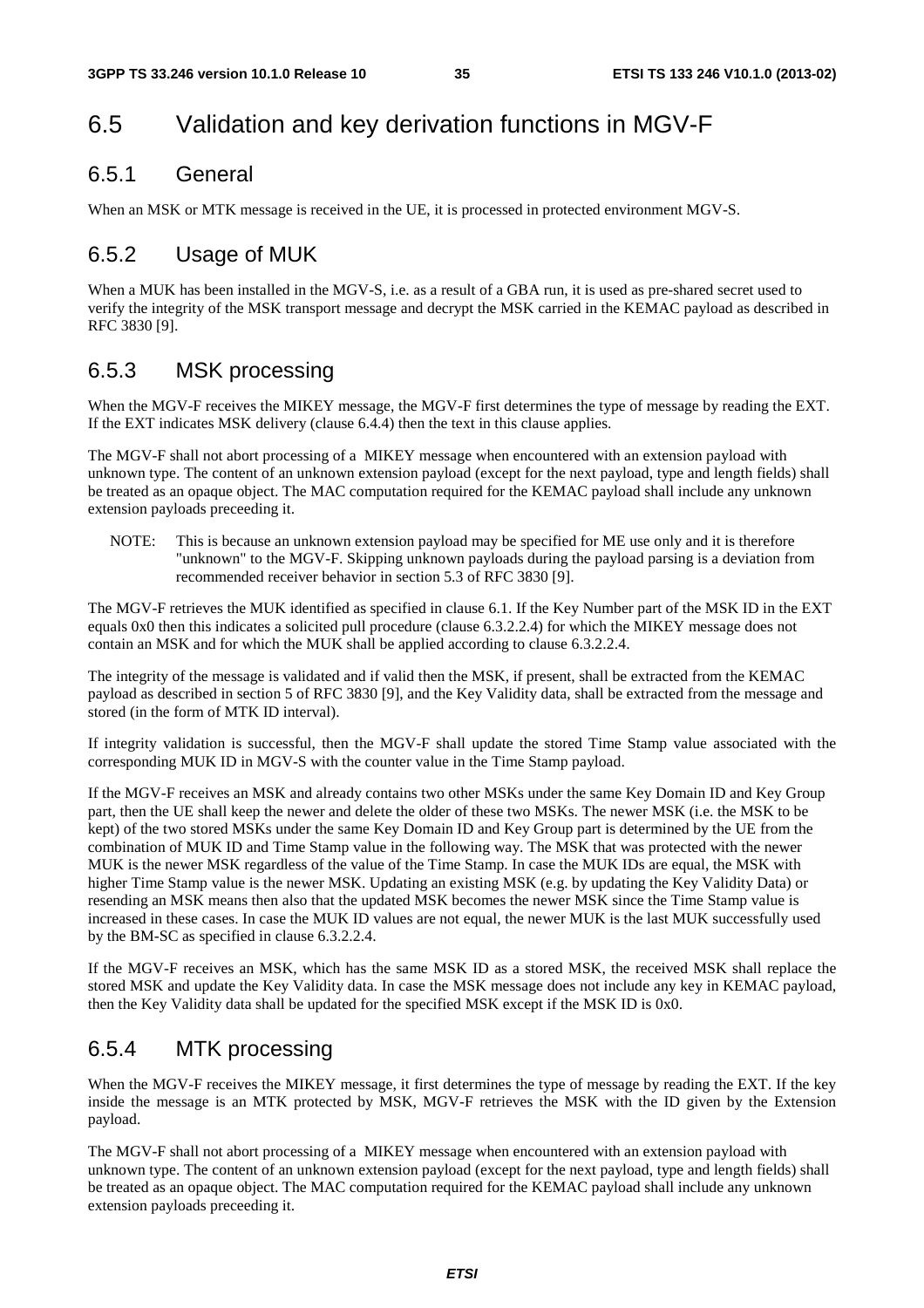#### **3GPP TS 33.246 version 10.1.0 Release 10 36 ETSI TS 133 246 V10.1.0 (2013-02)**

NOTE 1: This is because an unknown extension payload may be specified for ME use only and it is therefore "unknown" to the MGV-F. Skipping unknown payloads during the payload parsing is a deviation from recommended receiver behavior in section 5.3 of RFC 3830.

It is assumed that the MBMS service specific data, MSK, MIKEY-RAND and the sequence numbers SEQl and SEQu, have been stored within a secure storage (MGV-S). MSK, MIKEY-RAND, SEOI and SEOu were transferred to the MGV-S with the execution of the MSK update procedures. The initial values of SEQl and SEQu are determined by the service provider.

The MGV-F shall only calculate and deliver the MBMS Traffic Keys (MTK) to the ME if the ptm-key information is deemed to be fresh.

The MGV-F shall compare the received SEQp, i.e. MTK ID from the MIKEY message with the stored SEQl and SEQu. If SEQp is equal to or lower than SEQl or SEQp is greater than SEQu, then the MGV-F shall indicate a failure to the ME. Otherwise, the MGV-F shall verify the integrity of the MIKEY message according to RFC 3830 [9]. The random value to use as input to the PRF function (section 4.1.4 of RFC3830 [9]) is the MIKEY-RAND stored together with the MSK. If the verification is unsuccessful, then the MGV-F will indicate a failure to the ME. If the verification is successful, then the MGV-F shall update SEQl with SEQp value and extract the MTK from the message. The MGV-F then provides the MTK to the ME.

If MAC verification is successful, the MGV-F shall update in MGV-S the counter value in the Time Stamp payload associated with the corresponding MSK ID.

NOTE 2: It is advised for the implementers of MGV-S (either on the UICC or ME) to exercise caution when implementing memory management for the MTK parameters (e.g. MTK ID field) . E.g. on the UICC, t he file EF<sub>MSK</sub> containing theMSK\_IDs and related timestamps is marked as a high update activity file, but that might not be sufficient to avoid potential wear-out of the non-volatile memory, if the network uses a very short MTK lifetime (e.g. 5 seconds). The approach chosen by implementers needs also to take into account the fact that users may roam and use the service in other networks than their home network. Those networks may have a different configuration.

The ME shall store the two most recent MTKs used per MBMS streaming or download session. In particular, if the ME receives an MTK and already stores two other MTKs for that MBMS streaming or download session, then the UE shall keep the newer and delete the older of the two stored MTKs before storing the received MTK. Any MTKs stored in association with a particular MBMS streaming or download session should be deleted at the end of that session.

In the case of streaming, SRTP and SRTCP require a master key and a master salt. The MTK is used as a common master key for both SRTP and SRTCP, and the salt in the KEMAC payload is used as master salt.

In case of download service, key derivation as defined in section 4.1.3 of RFC 3820 [9] shall be used to derive authentication and encryption keys from MTK in the ME using the constants for authentication and encryption keys defined in table 4.1.3 of RFC 3830 [9]. As there shall be no CS field present for download services as specified in clause 6.4.5.3, cs\_id shall be set to 0x00000000 within the key derivation of section 4.1.3 of RFC 3830 [9]. The derived authentication and encryption keys shall be provided to the download protection protocol.

## 6.6 Protection of the transmitted traffic

### 6.6.1 General

The data transmitted to the UEs is protected by a symmetric key (an MTK) that is shared by the BM-SC and UEs that are accessing the MBMS User Service. The protection of the data is applied by the BM-SC Session and Transmission Function. In order to determine which MTK was used to protect the data key identification information is included with the protected data. The key identification information will uniquely identify the MSK and MTK. The MTK is processed according to the methods described in clauses 6.4 and 6.5. Whenever data from an MBMS User Service has been decrypted, if it is to be stored on the UE it will be stored decrypted.

NOTE: Including the key identification information with the protected data stops the UE trying to decrypt and render content for which it does not have the MSK.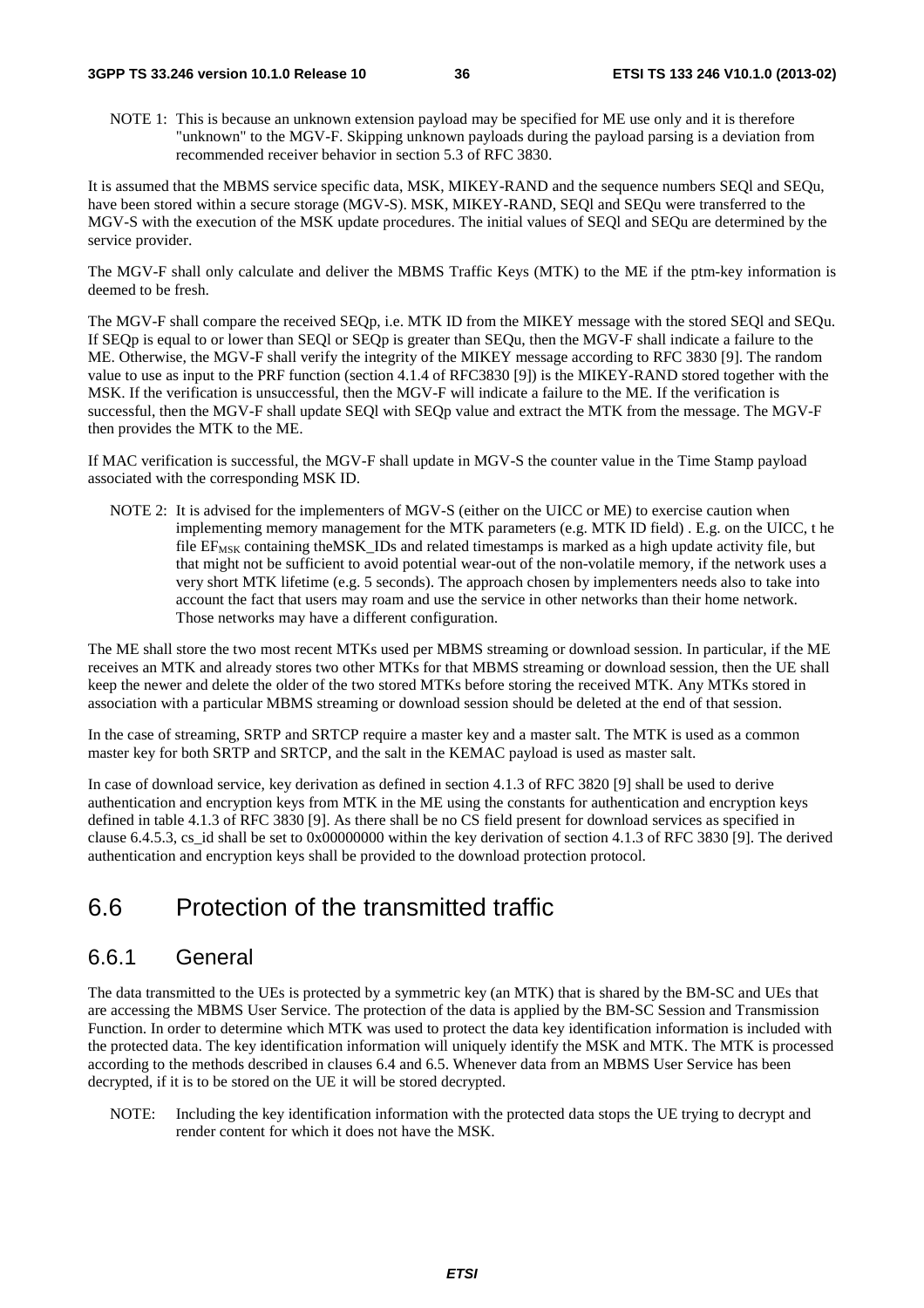### 6.6.2 Protection of streaming data

### 6.6.2.1 Usage of SRTP

When it is required to protect MBMS streaming data SRTP (Secure Real-time Transport Protocol) as defined in RFC 3711 [11] shall be used. The MTK is carried to the UEs from the BM-SC using RFC 3830 [9] (MIKEY) with extensions defined according to this specification. MTK shall be used as the master key in SRTP key derivation to derive the SRTP session keys as defined in section 4.3 of RFC 3711 [11]. A key derivation rate as defined in clause 6.4.5 shall be used.

The correct MTK to use to decrypt the data is indicated using the MKI (Master Key identifier) field, which is included in the SRTP packets as defined in RFC 3711 [11]. The form of MKI shall be a concatenation of MSK ID and MTK ID, i.e.  $MKI = (MSK ID || MTK ID)$ .

NOTE 1: The UE knows the Key Domain ID related to this MKI from the User Service Description which includes mapping between IP address and port of the traffic and the corresponding Key Domain ID and MSK ID.

The SRTP authentication tag shall be appended to the packets as defined in RFC 4771 [22].

NOTE 2: In RFC 4771 [22] it is specified that the ROC is transferred in every Rth SRTP packet. The specification furthermore defines how the constant R and the integrity transform is negotiated using MIKEY.

The parameter, constant R, shall be included in the MSK delivery messages.

NOTE 3: In RFC 4771 [22] it is specified that if the constant R is not signalled then the default value 1 is to be used. However explicit signalling of R is here required in each MSK delivery message in order to require the operator of choosing the most optimal value for the SRTP stream. The default value of R=1 causes to add a ROC to each SRTP packet implying that a MAC of 10 octets (proposed by RFC 4771 [22]) and a ROC of 4 octets will be added to each SRTP packet in both mode RCCm1 and RCCm2. Also a ROC of 4 octets will be added to each SRTP packet in mode RCCm3 (but no MAC).

SRTP security policy parameters, such as encryption algorithm, are transported in MIKEY Security Policy payload as defined in section 6.10.1 in RFC 3830 [9].

FEC shall be applied beneath the SRTP layer as described within TS 26.346 [13]

NOTE 4: This deviates from the default FEC order as described within RFC3711 [11] clause 10. The reversed order is not signalled within the service protection description of the MBMS User Service Announcement.

### 6.6.2.1A Usage of SRTCP

Secure RTCP (SRTCP) provides the same security services to RTCP as SRTP does to RTP. As defined in TS 26.346 [13] only RTCP sender reports are allowed in MBMS.

As defined in RFC 3711[11] SRTCP shall be applied to RTCP control packets when SRTP is applied to RTP with the following profiling:

- Encryption of SRTCP packets is optional;
- SRTCP packets shall be integrity protected as defined in RFC 3711 [11];
- SRTCP shall share master key and master salt with the corresponding SRTP stream;
- SRTCP packets shall carry the same MKI field value as the corresponding SRTP stream;

NOTE 1: This is a consequence of sharing the same master key.

- SRTCP shall use the same encryption algorithm as corresponding SRTP session
- NOTE 2: SRTCP does not need additional mechanisms, e.g. RFC 4771 [22], to synchronize the ROC as SRTCP header explicitly carries the SRTCP packet index.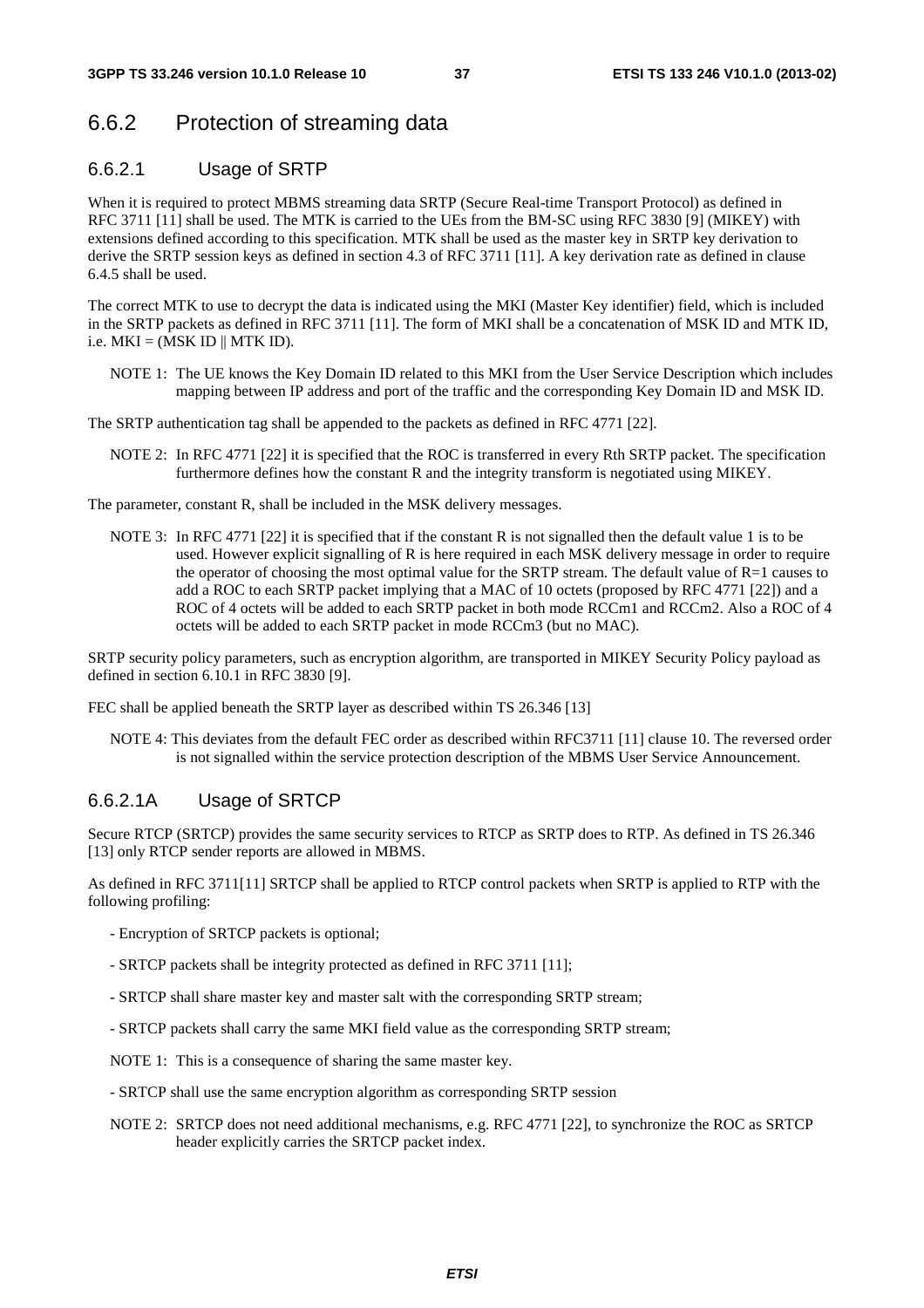### 6.6.2.2 Packet processing in the UE

When the SRTP module receives a packet, it will retrieve the correct cryptographic context identified by destination transport address, destination port and SSRC (according to RFC 3711 [11] and RFC 4771 [22]), check if it has the MTK corresponding to the value in the MKI field in the SRTP cryptographic context.

- NOTE 1: The cryptographic context needs to be unique for each SRTP stream.
- NOTE 2: The SRTP module does not need to interpret the MKI field semantics. It only checks whether it has the MTK corresponding to the MKI value.

If the check is successful, the SRTP module processes the packet according to the security policy.

If the SRTP module does not have the MTK, it will request the MTK corresponding to the MKI from the key management module. When the key management module returns a new MTK, the SRTP module will derive new session keys from the MTK and process the packet. However, if the key management module does not have the MSK indicated by MKI, then it should fetch the MSK using the methods discussed in the clause 6.3.

If the correct MTK is not present in the UE when RTP traffic arrives, the UE shall wait for the next MTK update procedure from the BM-SC as described in clause 6.3.3.2.

NOTE 3: It is implementation specific issue whether the UE spools encrypted packets or discards all packets before the UE has received the correct MTK.

The below flow shows how the protected content is delivered to the UE.



**Figure 6.8: Delivery of protected streaming content to the UE** 

### 6.6.3 Protection of download data

#### 6.6.3.1 General

HMAC-SHA1 0x01

Data that belongs to a download MBMS User Service is decrypted as soon as possible by the UE, if the MSK needed to provide the relevant MTK is already available on the UE.

#### 6.6.3.2 Usage of OMA DRM DCF

NOTE: If the OMA DRM V2.0 DCF [15] specification is upgraded, these upgrades do not apply for the present document.

When it is required to protect MBMS download data, OMA DRM V2.0 DCF as defined in OMA DRM V2.0 DCF [15] shall be used. MBMS download data are therefore indicated by minor version 0x00000002 in a DCF. OMA DRM Rights Objects are not utilized. Instead, encryption and authentication keys are generated from MTK. For integrity protection, an OMADRMSignature as specified below is attached inside the optional Mutable DRM information box ('mdri') of the DCF.

The OMADRMSignature Box is an extension to OMA DRM V2.0 DCF for use by MBMS, and is defined as follows:

```
aligned(8) class OMADRMSignature extends Fullbox("odfs", version, flags) { 
    Unsigned int(8) SignatureMethod; // Signature Method 
   Char Signature[]; // Actual Signature
} 
SignatureMethod Field: 
NULL, 0 \times 0
```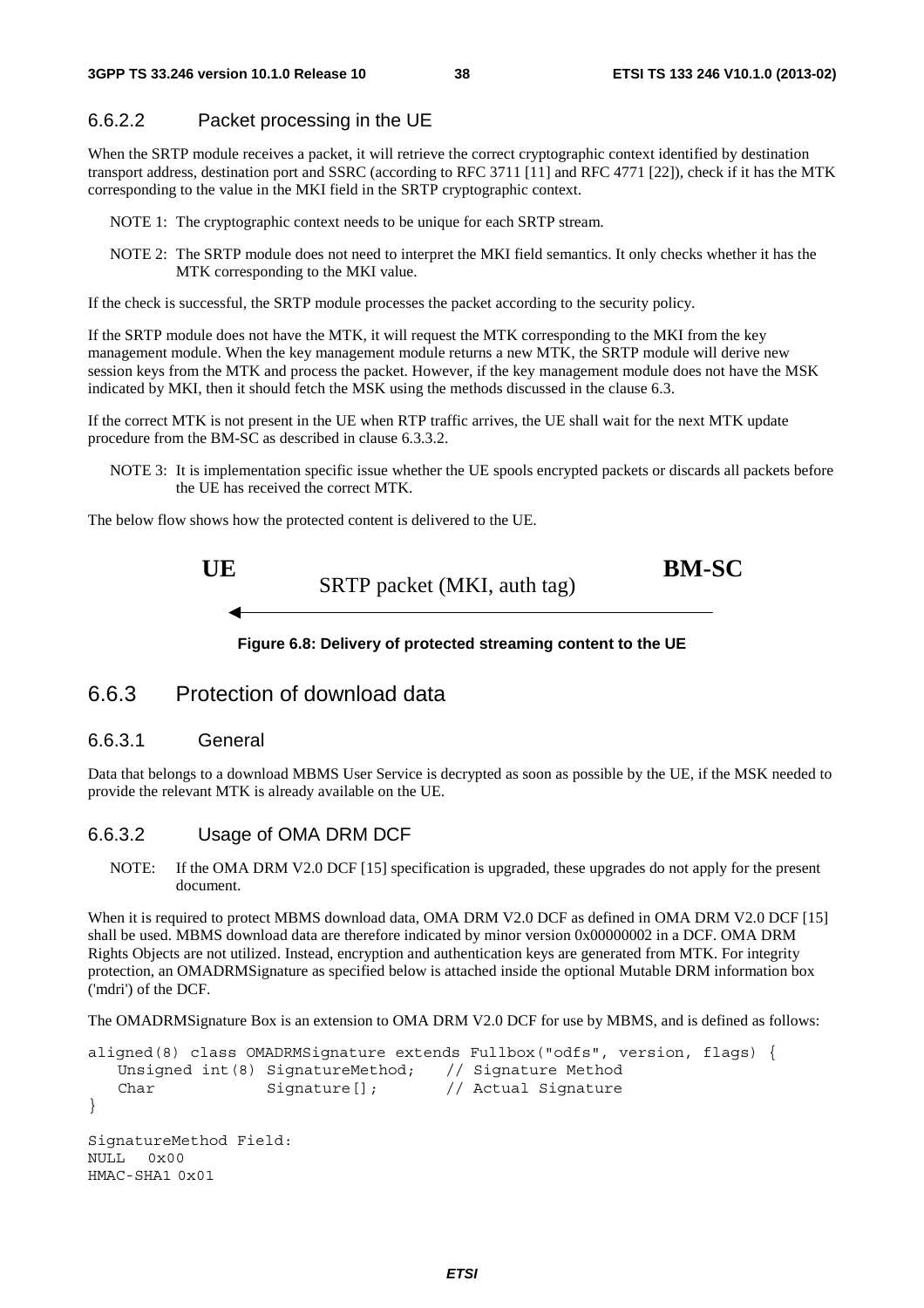The range of data for the HMAC calculation shall be according to section 5.3 of OMA DRM V2.0 DCF [15].

The correct MTK for decrypting and verifying the integrity of the download data is indicated by the KeyID in the OMABCASTKeyInfoBox 'obki' included in the ExtendedHeadersfield in the OMADRMCommonHeaders box (cf. OMA DRM XBS [24]). The use of the 'obki' box by MBMS is as follows:

- KeyIssuerPresent set to 1 if KeyIssuerURL is provided (the DCF RightsIssuerURL field is not used)
- STKMPresent set to 0 (no STKM stored in file)
- TBKPresent set to 0 (no TerminalBindingKey used)
- TBKIssuerURLPresent set to 0 (no TBKIssuerURL present)
- KeyIDType set to 0x02 (reserved by OMA BCAST for 3GPP MBMS, identifies the KeyID for MBMS usage.

KeyID is the base64 encoded concatenation (Key Domain ID  $\parallel$  MSK ID  $\parallel$  MTK ID).

If the MBMS download data requires protection, see 6.3.2.1A, then the FDT of the FLUTE protocol shall be integrity protectedby wrapping the FDT in a DCF of its own. The correct MTK for verifying the integrity of the FDT shall be indicated by theKeyID in the OMABCASTKeyInfoBox 'obki' included in the ExtendedHeaders field in the OMADRMCommonHeaders box.

The MBMS DCF implementation shall support the following boxes specified in OMA DRM V2.0 DCF [15]:

- Fixed DCF header;
- Mutable DRM information Box:
- OMA DRM Container Box.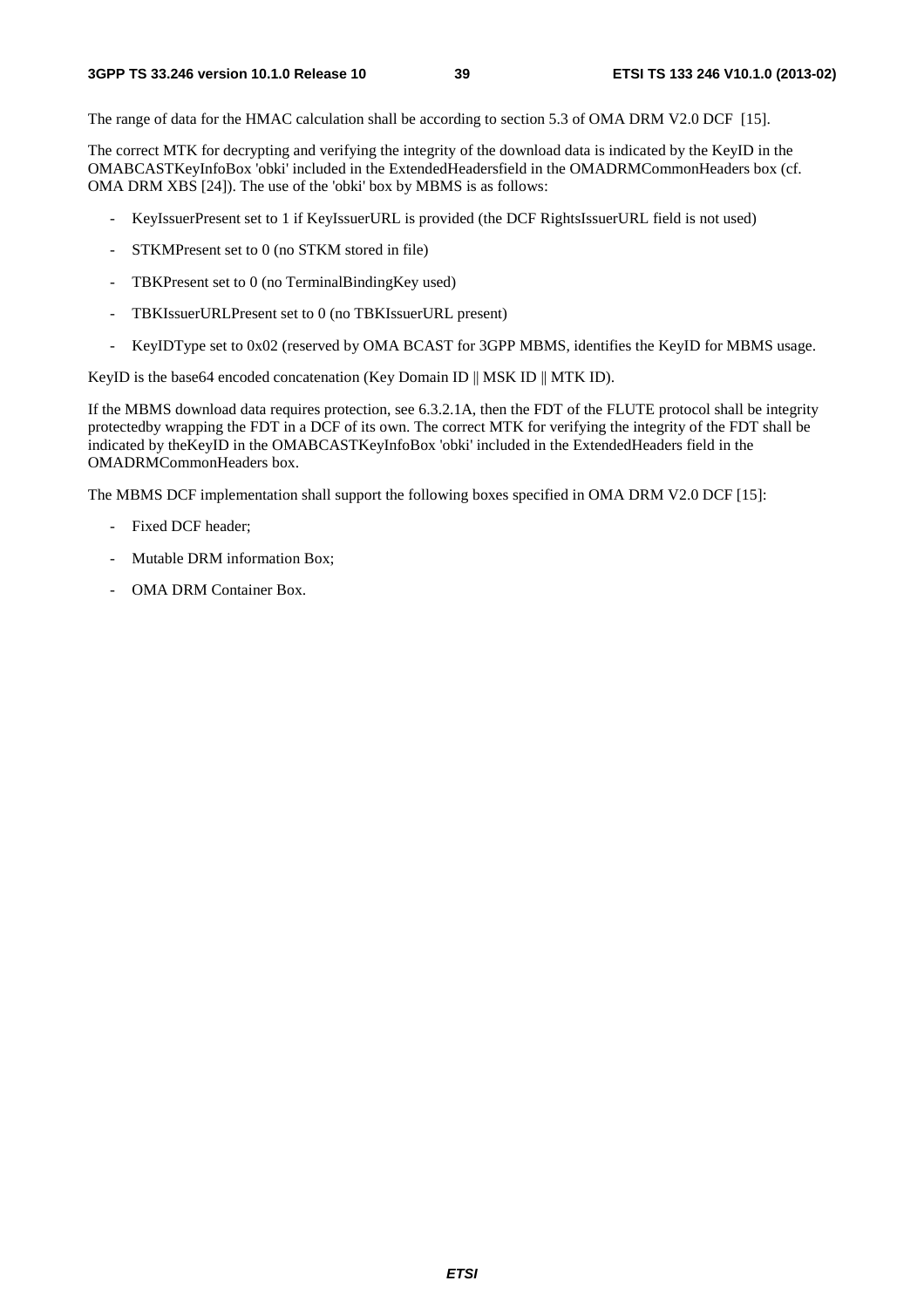## Annex A (informative): Trust model

The following trust relationship between the roles that are participating in MBMS services are proposed:

- the user trusts the home network operator to provide the MBMS service according to the service level agreement;
- the user trusts the network operator after mutual authentication;
- the network trusts an authenticated user using integrity protection and encryption at RAN level;
- the network may have trust or no trust in a content provider.

The home network and visited network trust each other when a roaming agreement is defined, in the case the user is roaming in a VPLMN.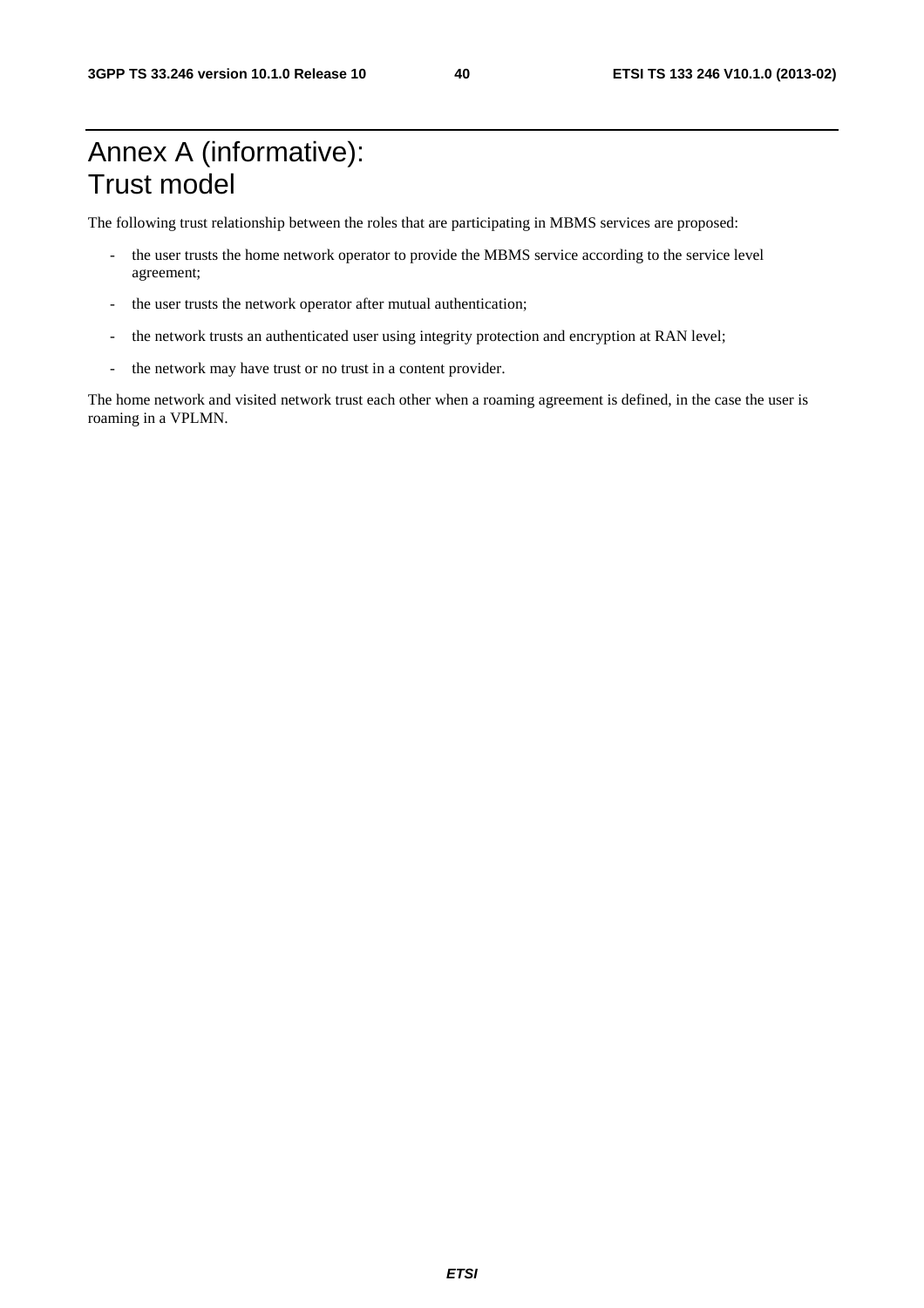## Annex B (informative): Security threats

## B.1 Threats associated with attacks on the radio interface

The threats associated with attacks on the radio interface are split into the following categories, which are described in the following clauses:

- unauthorized access to MBMS User Service data:
- threats to integrity:
- denial of service;
- unauthorized access to MBMS User Services:
- privacy violation.

The attacks on the MBMS service announcements to the users on the radio interface are not discussed here because in case these are transferred on a point-to-point connection (e.g. PS signalling connection), they are already secured. In case the service announcement is transferred over HTTP, it is protected by HTTP Digest as defined in the current specification and/or it may be integrity protected and optionally encrypted at the RAN level. In case the service announcements are sent over MBMS bearer, it is impractical to protect them.

### B.1.1 Unauthorised access to MBMS User Service data

- **A1**: Intruders may eavesdrop MBMS User Service data on the air-interface.
- **A2**: Users that have not joined and activated a MBMS User Service receiving that service without being charged.
- **A3**: Users that have joined and then left a MBMS User Service continuing to receive the MBMS User Service without being charged.
- **A4**: Valid subscribers may derive decryption keys (MTK) and distribute them to unauthorized parties.
- NOTE: It is assumed that the legitimate end user has a motivation to defeat the system and distribute the shared keys (MSK, MTK) that are a necessary feature of any broadcast security scheme.

### B.1.2 Threats to integrity

**B1**: Modifications and replay of messages in a way to fool the user of the content from the actual source, e.g. replace the actual content with a fake one.

## B.1.3 Denial of service attacks

**C1**: Jamming of radio resources. Deliberate manipulation of the data to disturb the communication.

### B.1.4 Unauthorised access to MBMS User Services

- **D1:** An attacker using the 3GPP network to gain "free access" of MBMS User Services and other services on another user's bill.
- **D2**: An attacker using MBMS shared keys (MSK, MTK) to gain free access to content without any knowledge of the service provider.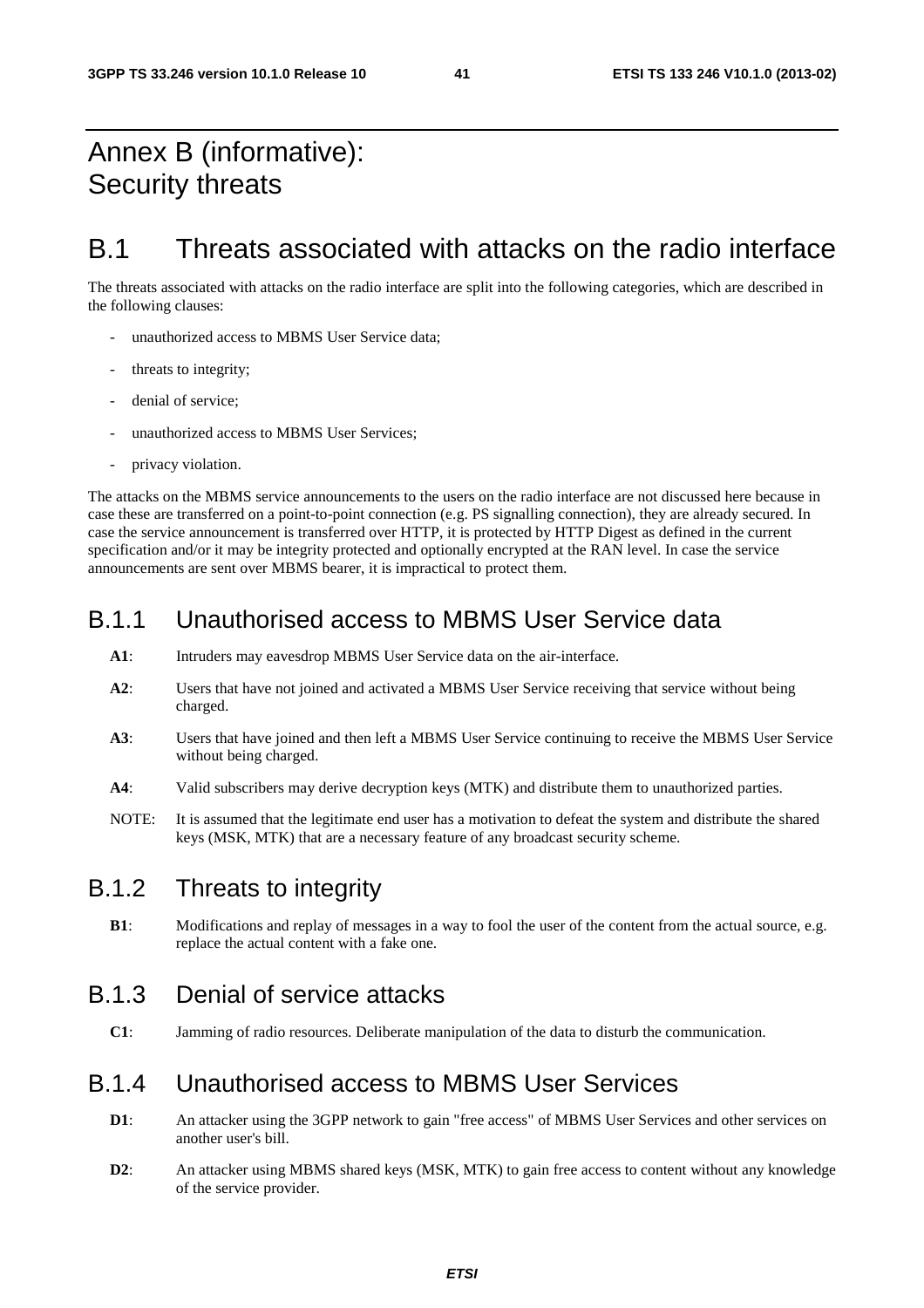NOTE: It cannot be assumed that keys held in a terminal are secure. No matter how the shared keys (MSK, MTK) are delivered to the terminal, we have to assume they can be derived in an attack. For example, the shared keys, while secure in the UICC, may be passed over an insecure UICC-ME interface.

### B.1.5 Privacy violation

**E1**: The user identity could be exposed to the content provider, in the case the content provider is located in the 3GPP network, and then linked to the content.

## B.2 Threats associated with attacks on other parts of the system

The threats associated with attacks on other parts of the system are split into the following categories, which are described in the following clauses:

- unauthorized access to data;
- threats to integrity;
- denial of service:
- a malicious UE generating MTKs for malicious use later on;
- unauthorized insertion of MBMS user data and key management data.

### B.2.1 Unauthorised access to data

- **F1**: It is assumed that the BM-SC and the GGSN are located in the same network. The BM-SC can though be located in a different place than the GGSN, and therefore can open up for intruders who may eavesdrop the interface Gi and Gmb between the BM-SC and GGSN.
- **F2**: Intruders may eavesdrop the interface between the content provider and the BM-SC.

## B.2.2 Threats to integrity

- **G1**: It is assumed that the BM-SC and the GGSN are located in the same network. The BM-SC can though be located in a different place than the GGSN, and therefore can open up for new attacks on the interfaces Gi and Gmb between the BM-SC and GGSN.
- **G2:** The interface between the content provider and the BM-SC may open up for attacks as modifications of multimedia content.

## B.2.3 Denial of service

- **H1**: Deliberated manipulation of the data between the BM-SC <-> Content Provider to disturb the communication.
- **H2**: Deliberated manipulation of the data between the BM-SC <-> GGSN to disturb the communication.

## B.2.4 A malicious UE generating MTKs for malicious use later on

**I1**: A malicious ME querying the MTK generation function for MTK's to use them later on in an attack (e.g. in order to use the retrieved MTKs within an unauthorized data insertion attacks (See B.2.5)).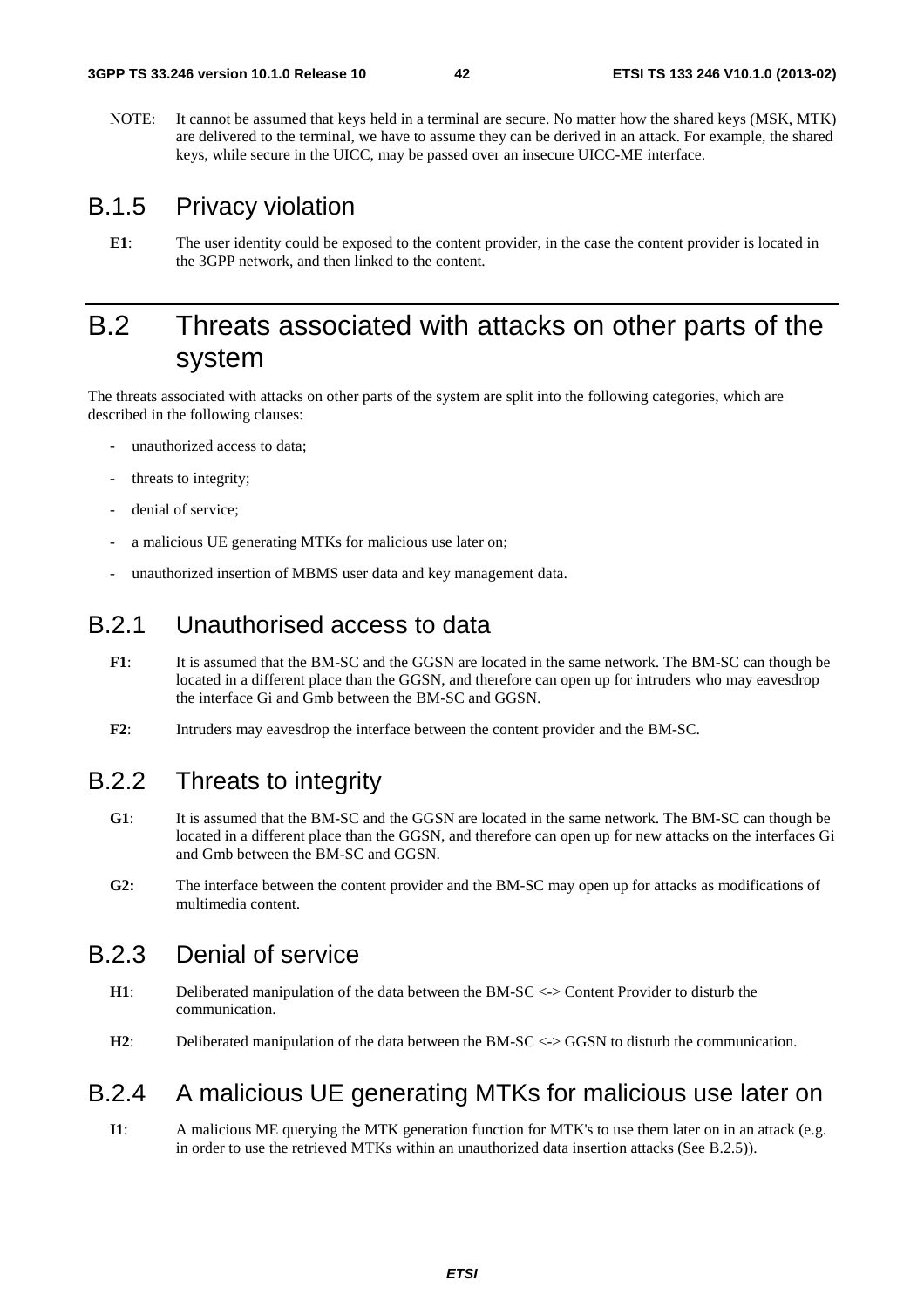## B.2.5 Unauthorised insertion of MBMS user data and key management data

- **J1**: An ME, which deliberately inserts key management and malicious data, encrypted with valid (previously retrieved) MTK from the MTK generation function, within the MBMS User Service stream.
- **J2**: An ME, which deliberately inserts key management and malicious data, encrypted with old (using replayed key management messages) MTK, within the MBMS User Service stream.
- **J3**: An attacker, which deliberately inserts incorrect key management information within the MBMS User Service stream to cause Denial of Service attacks.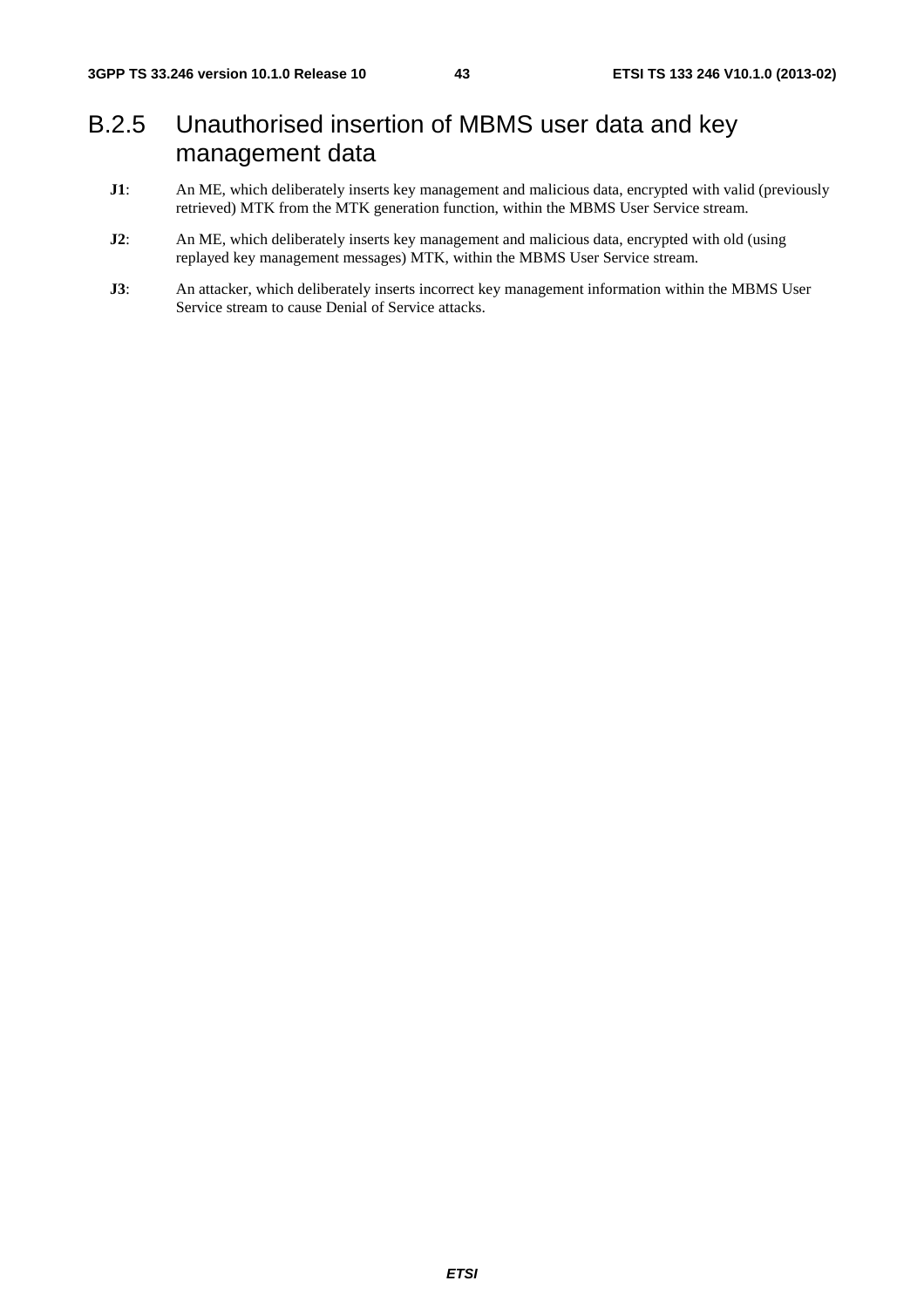## Annex C (normative): MBMS security requirements

## C.1 Requirements on security service access

### C.1.1 Requirements on secure service access

- R1a: A valid USIM or SIM shall be required to access MBMS User Services.
- R1b: It shall be possible to prevent intruders from obtaining unauthorized access of MBMS User Services by masquerading as authorized users.

### C.1.2 Requirements on secure service provision

- R2a: It shall be possible for the network (i.e. BM-SC) to authenticate users at the start of, and during, service delivery to prevent intruders from obtaining unauthorized access to MBMS User Services.
- R2b: It shall be possible to prevent the use of a particular USIM or SIM to access MBMS User Services.
- NOTE: No security requirements shall be placed on the UE that requires UE to be customised to a particular customer prior to the point of sale.

## C.2 Requirements on MBMS Transport Service signalling protection

- R3a: It shall be possible to protect against unauthorized modification, insertion, replay or deletion of MBMS transport service signalling on the Gmb reference point.
- NOTE 1: This requirement may be fulfilled by physical or proprietary security measures if the Gmb protocol endpoints (i.e. GGSN, Gmb-Proxy and BM-SC) are located within the same security domain of the operator"s network. Otherwise the security mechanisms as specified within TS 33.210 [14] shall be applied.
- R3b: Unauthorized modification, insertion, replay or deletion of all MBMS Transport Service signalling, on the RAN shall be prevented when the RAN selects a point-to-multipoint (ptm) link for the distribution of MBMS data to the UE.
- NOTE 2: UTRAN/E-UTRAN bearer signalling integrity protection will not be provided for point to multipoint MBMS signalling and GERAN has no bearer signalling integrity protection, even for point to point signalling.

## C.3 Requirements on Privacy

- R4a: The User identity should not be exposed to the content provider or linked to the content in the case the Content Provider is located outside the 3GPP operator's network.
- R4b: MBMS identity and control information shall not be exposed when the RAN selects a point-to-multipoint link for the distribution of MBMS data to the UE.
- NOTE: UTRAN, E-UTRAN and GERAN bearer confidentiality protection will be not be provided for point to multipoint MBMS sessions.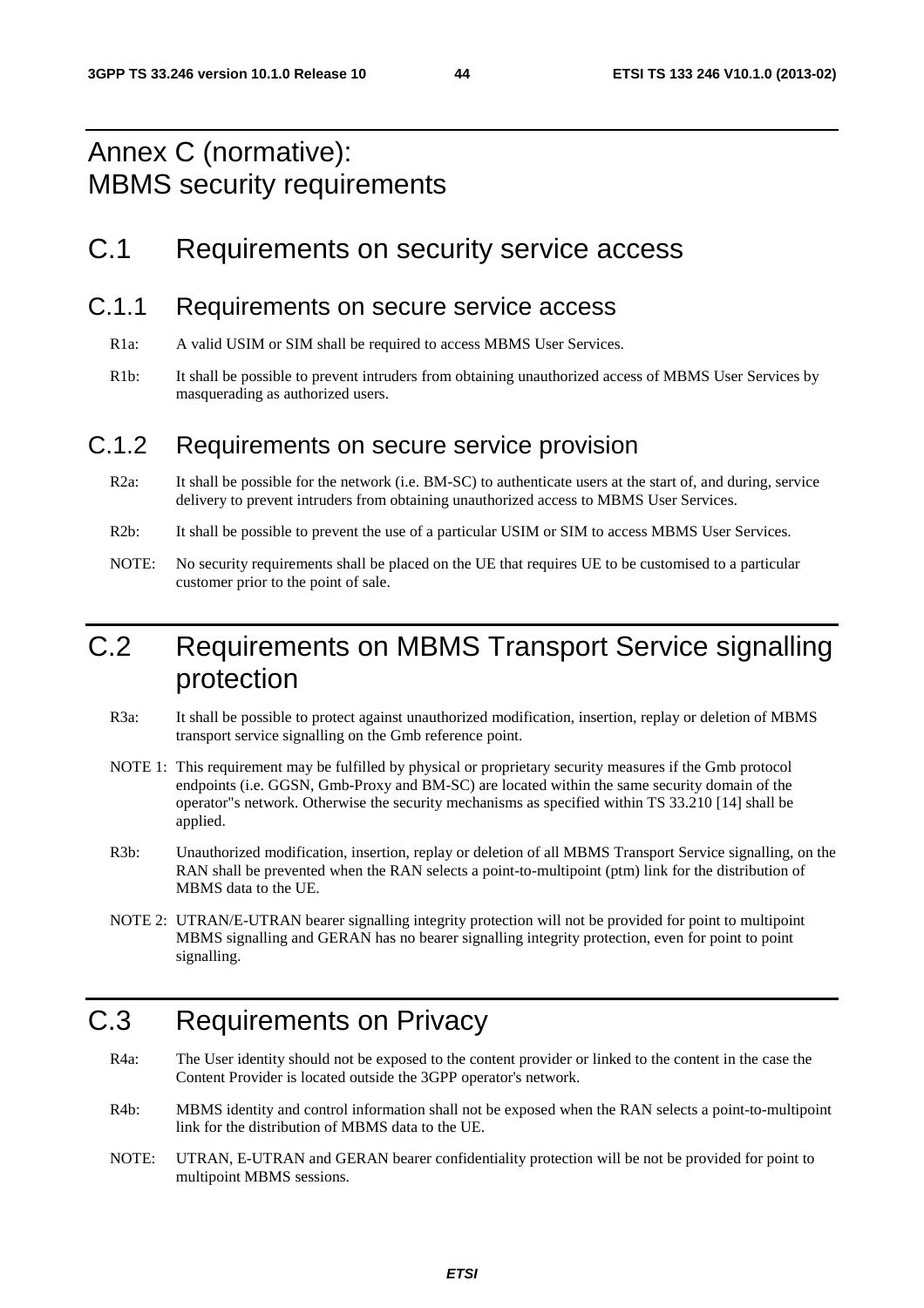## C.4 Requirements on MBMS Key Management

- R5a: The transfer of the MBMS keys between the MBMS key generator and the UE shall be confidentiality protected.
- R5b: The transfer of the MBMS keys between the MBMS key generator and the UE shall be integrity protected.
- R5c: The UE and MBMS key generator shall support the operator to perform re-keying as frequently as it believes necessary to ensure that:
	- users that have joined an MBMS User Service, but then left, shall not gain further access to the MBMS User Service without being charged appropriately
	- users joining an MBMS User Service shall not gain access to data from previous transmissions in the MBMS User Service without having been charged appropriately
	- the effect of subscribed users distributing decryption keys to non-subscribed users shall be controllable.
- R5d: Only authorized users that have joined an MBMS User Service shall be able to receive MBMS keys delivered from the MBMS key generator.
- R5e: The MBMS keys shall not allow the BM-SC to infer any information about used UE-keys at radio level (i.e. if they would be derived from it).
- R5f: All keys used for the MBMS User Service shall be uniquely identifiable. The identity may be used by the UE to retrieve the actual key (based on identity match, and mismatch recognition) when an update was missed or was erroneous/incomplete.
- R5g: The BM-SC shall be aware of where all MBMS specific keys are stored in the UE (i.e. ME or UICC).
- R5h: The function of providing MTK to the ME shall only deliver a MTK to the ME if the input values used for obtaining the MTK were fresh (have not been replayed) and came from a trusted source.

## C.5 Requirements on integrity protection of MBMS User Service data

- R6a: It shall be possible to protect against unauthorized modification, insertion, replay or deletion of MBMS User Service data sent to the UE on the radio interface. The use of integrity shall be optional.
- NOTE 1: It may be possible to detect the deletion of MBMS data packets, but it is impossible to prevent the deletion. Packets may be lost because of bad radio conditions, providing integrity protection will not help to detect or recover from this situation.
- NOTE 2: The use of shared keys (integrity and confidentiality) to a group of untrusted users only prevents attacks of lower levels of sophistication, such as preventing eavesdroppers from simply listening in
- R6b: The MBMS User Service data may be integrity protected with a common integrity key, which shall be available to all users that have joined the MBMS User Service.
- R6c: It may be required to integrity protect the "BM-SC GGSN" interface i.e. reference point Gi.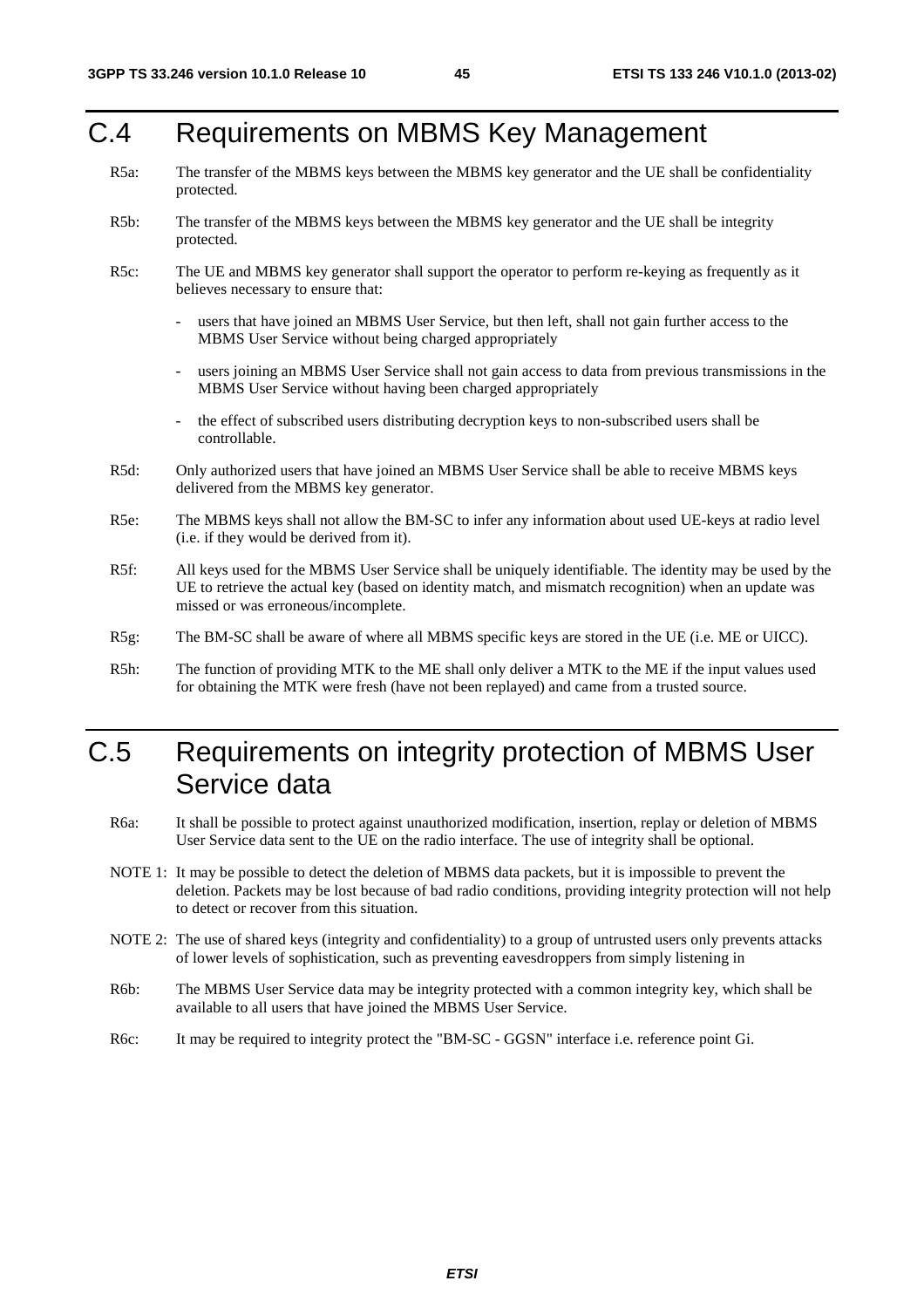## C.6 Requirements on confidentiality protection of MBMS User Service data

- R7a: It shall be possible to protect the confidentiality of MBMS User Service data on the radio interface.
- R7b: The MBMS User Service data may be encrypted with common encryption keys, which shall be available to all users that have joined the MBMS User Service.
- R7c: It may be required to encrypt the MBMS User Service data on the "BM-SC GGSN" interface, i.e. the reference points Gi.
- R7d: It shall be infeasible for a man-in-the-middle to bid down the confidentiality protection used on protect the MBMS User Service from the BM-SC to the UE.
- R7e: It shall be infeasible for an eavesdropper to break the confidentiality protection of the MBMS User Service when it is applied.

## C.7 Requirements on content provider to BM-SC reference point

- R8a: The BM-SC shall be able to authenticate and authorize a  $3<sup>rd</sup>$  party content provider that wishes to transmit data to the BM-SC.
- R8b: It shall be possible to integrity and confidentiality protect data sent from a  $3<sup>rd</sup>$  party content provider to the BM-SC.
- NOTE: This reference point will not be standardised.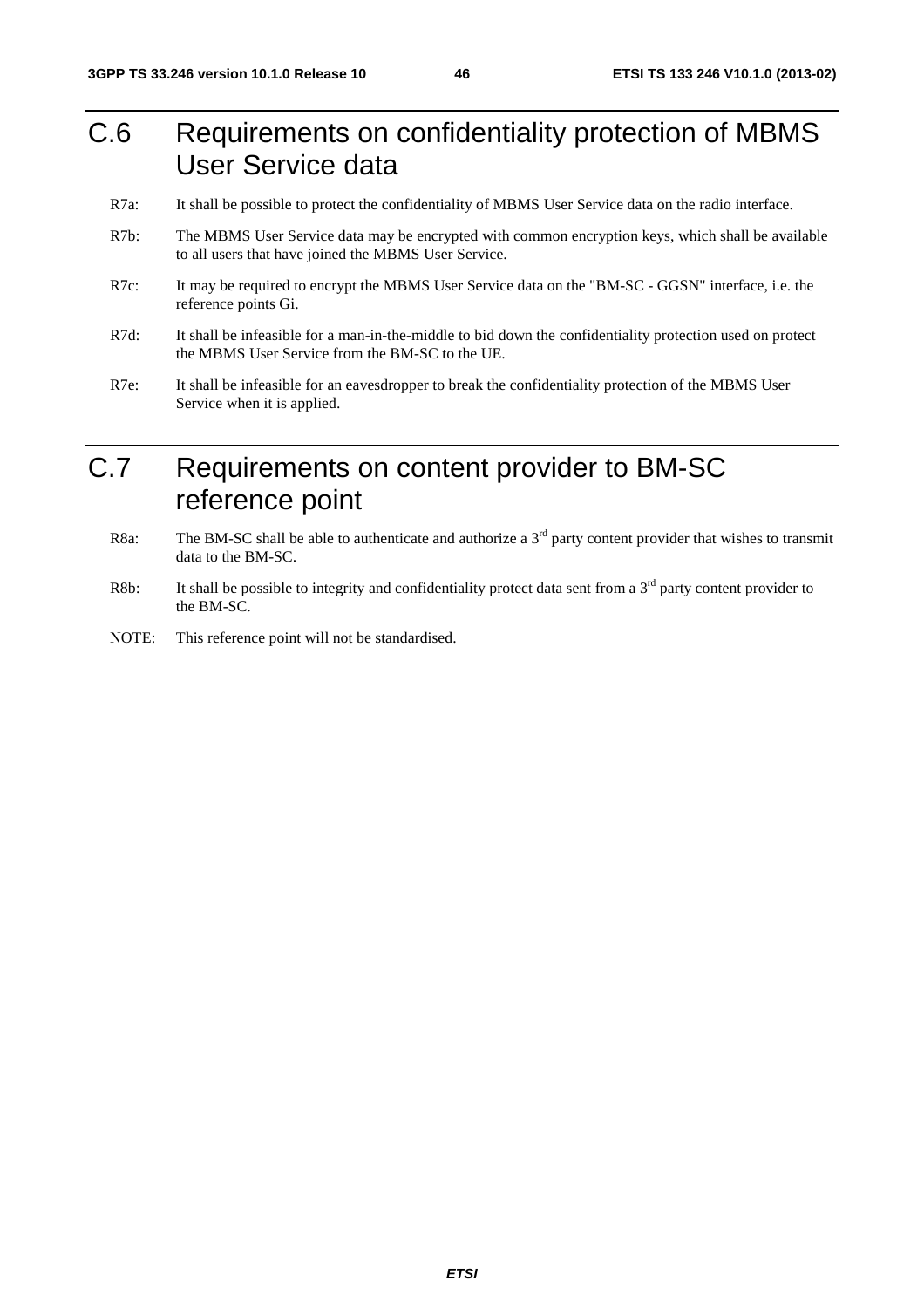## Annex D (normative): UICC-ME interface

## D.1 MSK Update Procedure

This procedure is part of the MSK update procedure as described in clause 6.5 (Validation and key derivation functions in MGV-F). For details, see TS 31.102 [7].

The ME has previously performed a GBA\_U bootstrapping procedure and a subsequent GBA\_U NAF Derivation procedure as described in TS 33.220 [6]. The UICC stores the corresponding Ks\_int\_NAF and associated B-TID together with the NAF\_Id without the Ua security protocol identifier, associated with this particular bootstrapping procedure.

The ME receives a MIKEY message containing an MSK update. After performing some validity checks, the ME sends the whole message to the UICC. The UICC uses the MUK ID (included in the MIKEY message, see clause 6.1) to identify the stored Ks\_int\_NAF.

The UICC then uses Ks\_int\_NAF as the MUK value for MUK derivation and MSK validation and derivation (as described in clause 6.5.3).

After successful MSK Update procedure the UICC stores the Key Domain ID, MSK ID, MSK and MSK Validity Time (in the form of MTK ID interval).

UICC ME

*MBMS Procedure (MSK Update Mode)*  **MIKEY** 

*Success/Failure, optional verification message* 

#### **Figure D.1: MSK Update Procedure**

In case the MSK update MIKEY message is acceptable (i.e. the received MSK ID corresponds to the last generated MUK in the UE, and the MSK Update procedure has been performed successfully) and the V-bit was set in the HDR, then a MSK Verification Message as described in clause 6.4.5.2 (MSK Verification message) shall be produced. The UICC uses the same MUK ID and TS, which were received from the MSK MIKEY Message (see clause 6.1), for the MSK Verification Message Generation.

## D.2 Void

## D.3 MTK generation and validation

This procedure is part of the MTK generation and validation function as described in clause 6.5.4 (MTK processing). For details, see TS 31.102 [7].

The ME receives the MIKEY message (containing Header, Time stamp, Key Domain ID, MSK ID, MTK ID = SEQp, an encrypted MTK||Salt (if salt is available) and MAC). After performing some validity checks, the ME sends the whole message to the UICC. The UICC computes the MGV-F function as described in clause 6.5. (Validation and key derivation functions in MGV-F). After successful MGV-F procedure the UICC returns the MTK.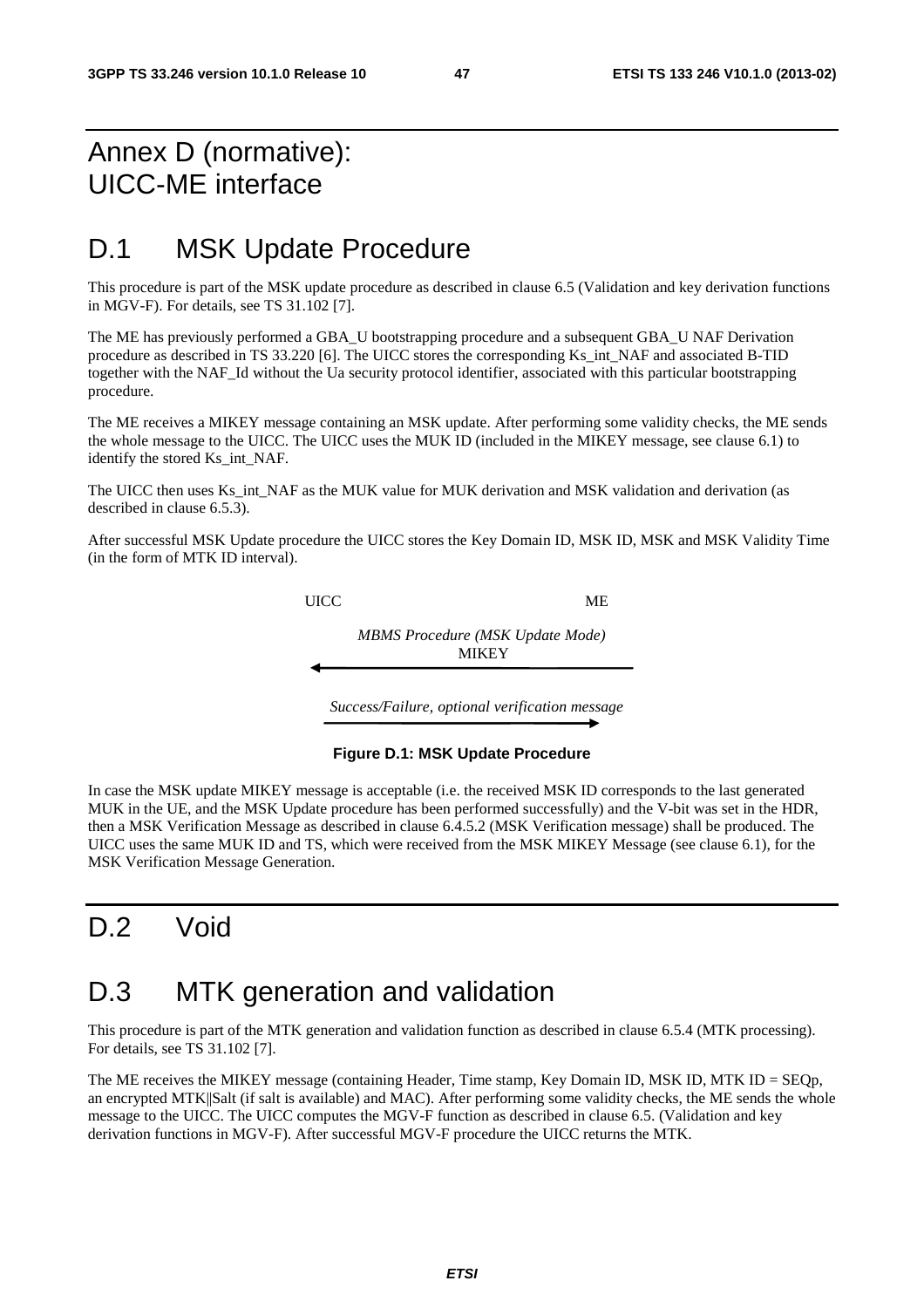



## D.4 MSK deletion procedure

This procedure enables the ME to control the deletion of MSKs stored on the UICC as described in clause 6.3.2.1A. For details, see TS 31.102 [7].

The ME sends to the UICC the Key Domain ID and Key Group part of the MSK ID to delete. The UICC deletes all corresponding MSKs.



**Figure D.4: MSK Deletion** 

## D.5 MUK deletion procedure

**.**

This procedure enables the ME to control the deletion of MUKs stored on the UICC. For details, see TS 31.102 [7].

The ME sends the MUK ID to the UICC to delete. The UICC deletes the targeted MUK , the corresponding GBA NAF Key (Ks\_int\_NAF associated to the same NAF\_ID) shall be deleted; the bootstrapped key Ks shall also be deleted if Ks is present and associated to the same B-TID.

> UICC ME *MUK IK*

> > *Success/Failure*

**Figure D.5: MUK Deletion**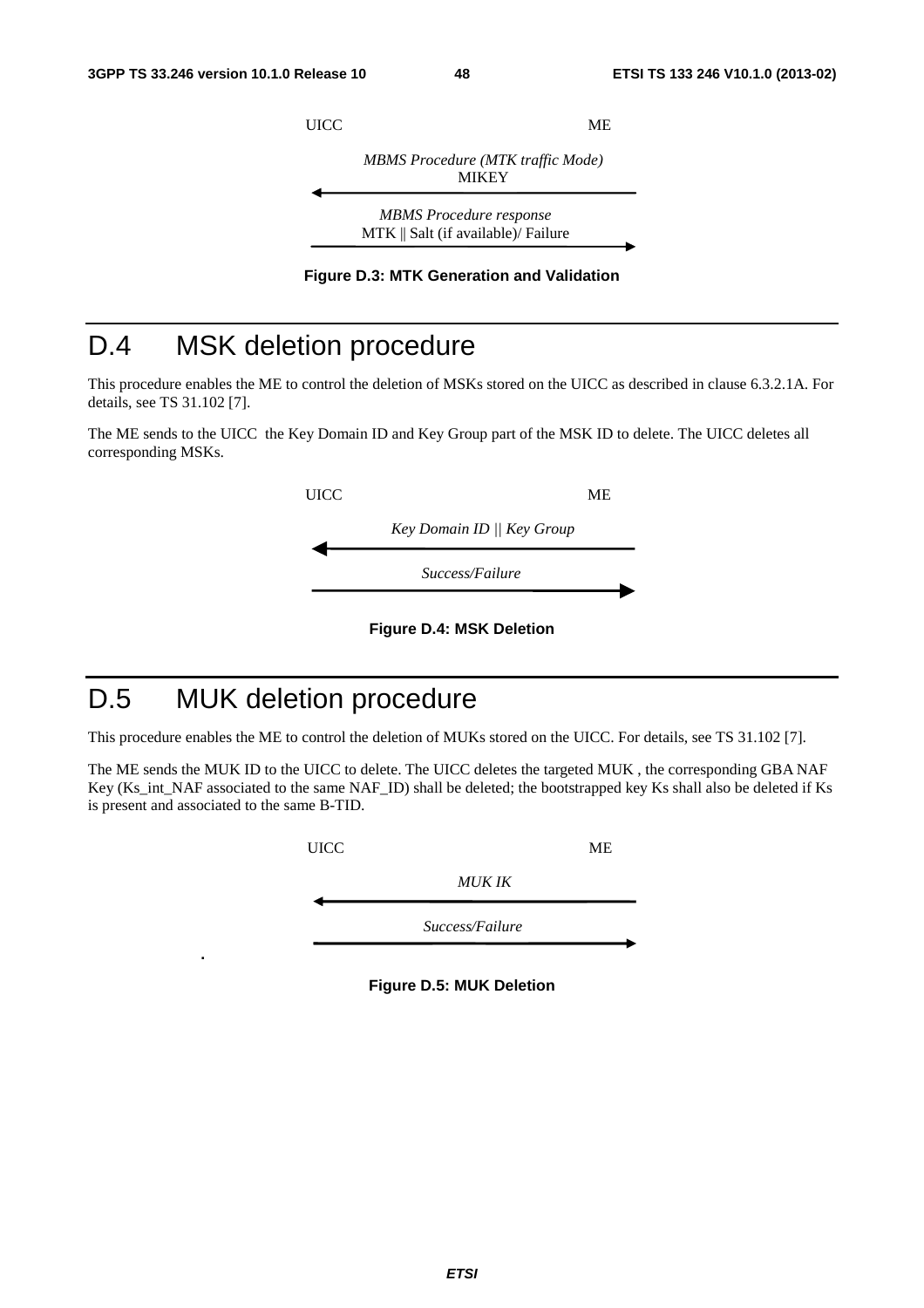## Annex E (Informative): MIKEY features not used in MBMS

- An MBMS capable ME/UICC and BM-SC do not need to implement the public key encryption method of MIKEY (section 3.2 of RFC 3830 [9]) and related payloads, although mentioned in RFC 3830 [9] as mandatory for implementation.
- An MBMS capable ME/UICC and BM-SC do not need to implement the Time Stamp payload types NTP-UTC and NTP of MIKEY (section 6.6 of RFC 3830 [9]) although mentioned in RFC 3830 [9] as mandatory for implementation.
- An MBMS capable ME/UICC and BM-SC do not need to implement the AES Key Wrap algorithm of MIKEY (section 4.2.3 and 6.2 of RFC 3830 [9]).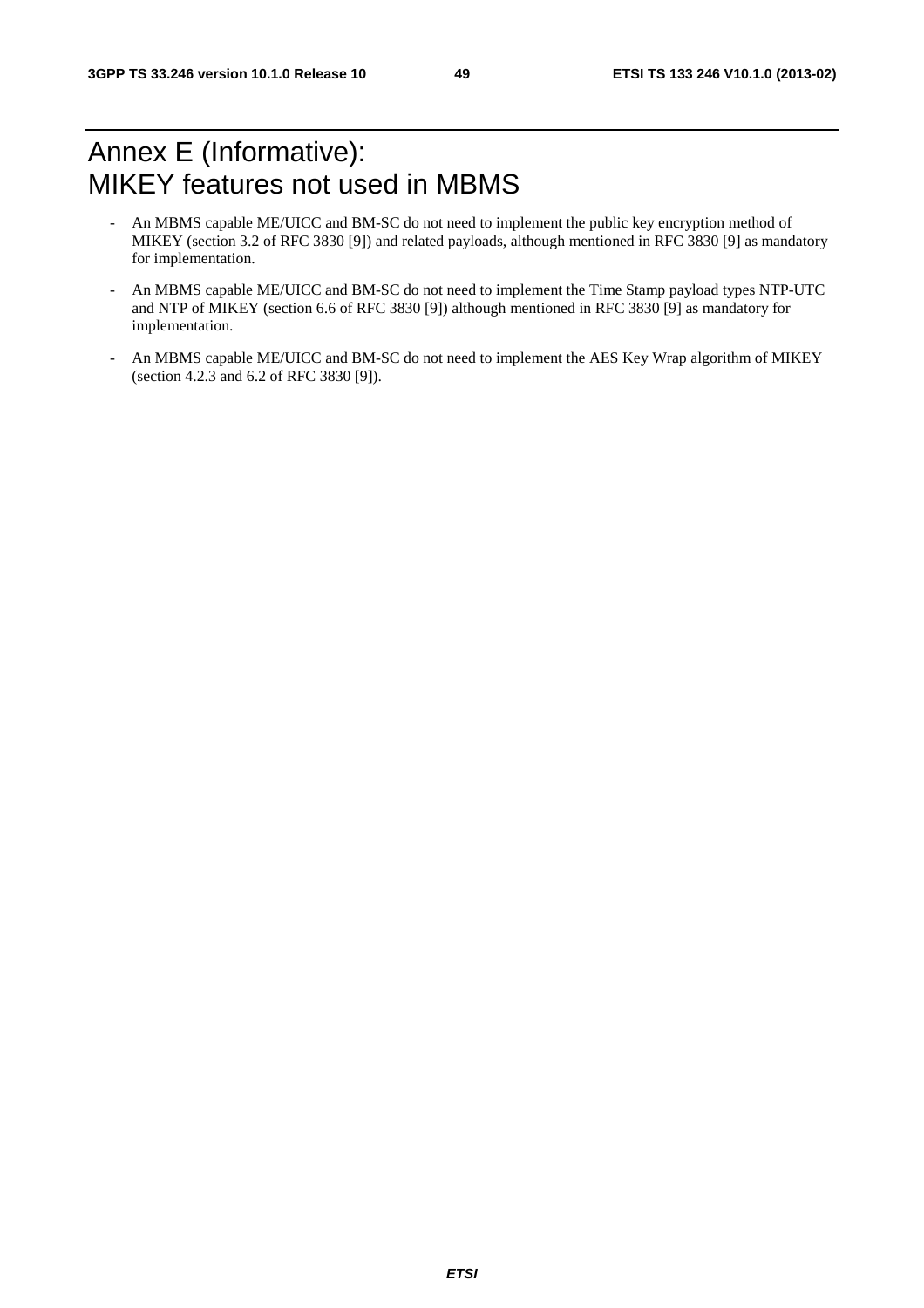## Annex F (normative): MRK key derivation for ME based MBMS key management

The MRK shall be derived from the key Ks\_NAF or Ks\_ext\_NAF using the GBA key derivation function (see Annex B of TS 33.220 [6]) as follows (see notation style is explained in Annex B of TS 33.220 [6]):

- $FC = 0x01,$
- $P0 =$  "mbms-mrk" (i.e. 0x6d 0x62 0x6d 0x73 0x2d 0x6d 0x72 0x6b), and
- $LO =$  length of P0 is 8 octets (i.e. 0x00 0x08).

The Key to be used in key derivation shall be:

Ks\_NAF or Ks\_ext\_NAF (i.e. NAF specific key) as specified in TS 33.220 [6].

In summary, the MRK shall be derived from the Ks\_NAF or Ks\_ext\_NAF, and static string "mbms-mrk" as follows:

- MRK = KDF (Ks\_NAF, "mbms-mrk") in case of GBA\_ME run;
- MRK = KDF (Ks\_ext\_NAF, "mbms-mrk") in case of GBA\_U run.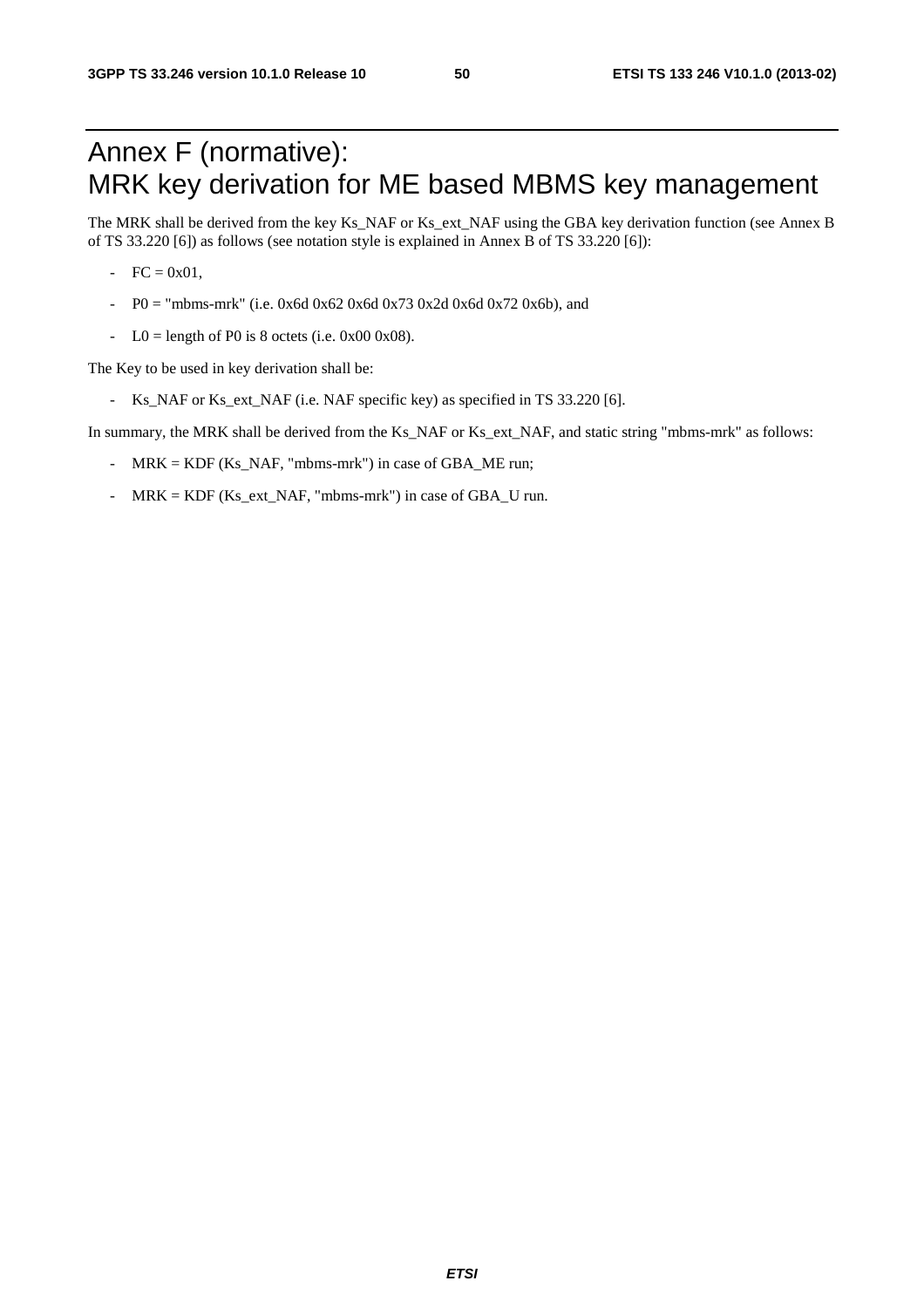## Annex G (normative): HTTP based key management messages

## G.1 Introduction

Clause 6 specifies the HTTP based key management procedures between the BM-SC and the UE. It specifies that the authentication of these procedures is based on GBA and more specifically on the HTTP Digest authentication as described in clause 6.2 of the present document.

## G.2 Key management procedures

This clause contains the following HTTP based procedures:

- MBMS User Service Registration;
- MBMS User Service Deregistration;
- MSK request.

## G.2.1 MBMS User Service Registration

The UE shall generate a request for MBMS User Service Registration according to clause 6.3.2.1A. The UE shall send the Registration request for one or more MBMS User Services to the BM-SC in the HTTP payload in a HTTP POST request. The Request-URI shall indicate the type of the message, i.e. Registration request. Upon successful request, BM-SC shall return indication of success.

The UE populates the HTTP POST request as follows:

- the HTTP version shall be 1.1 which is specified in RFC 2616 [19];
- the base of the Request-URI shall contain the full BM-SC key management URI (e.g. http://bmsc.home1.net:1234);
- the Request-URI shall contain an URI parameter "requesttype" that shall be set to "register", i.e. Request-URI takes the form of "/keymanagement?requesttype= register";
- the UE may add additional URI parameters to the Request-URI;
- the HTTP header Content-Type shall be the MIME type of the payload, i.e. "application/mbms-register+xml". The XML schema of the payload is specified in TS 26.346 [13];
- the HTTP payload shall contain request including a list of one or more userServiceIds of MBMS User Services to which the UE wants to register;
- the UE may add additional HTTP headers to the HTTP POST request.

The UE sends the HTTP POST to the BM-SC. The BM-SC checks that the HTTP POST is valid, and extracts the request for further processing. The BM-SC Key Management function shall verify that the subscriber is authorized to register to the particular MBMS User Service.

Upon successful authorization verification, the BM-SC shall return the HTTP 200 OK to the UE.

The BM-SC shall populate HTTP response as follows:

- the HTTP status code in the HTTP status line shall be 200;
- the HTTP header Content-Type shall be the MIME type of the payload, i.e. "application/mbms-registerresponse+xml ". The XML schema of the payload is specified in TS 26.346 [13];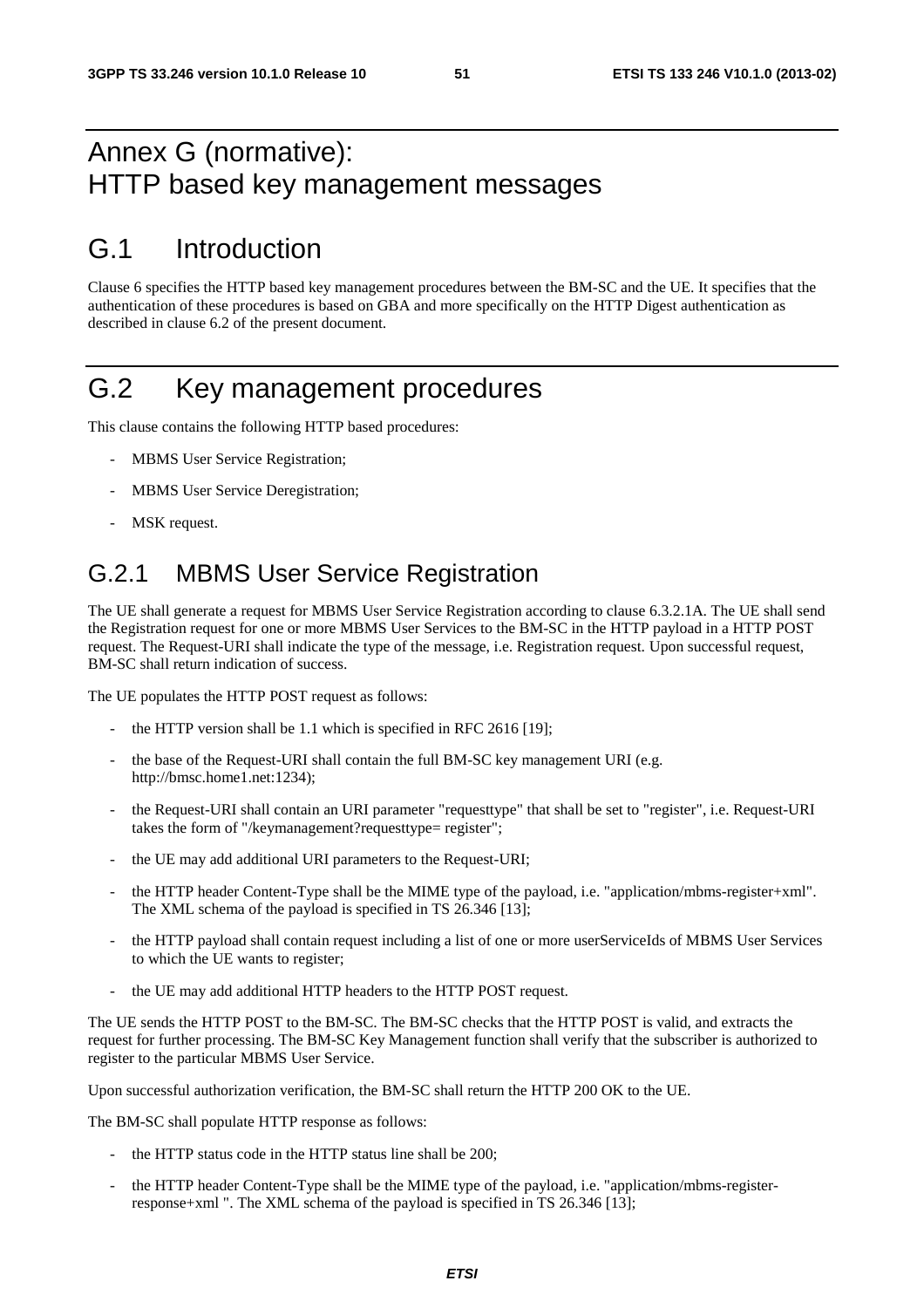- the HTTP payload shall contain a list including one status code for each MBMS User Service.

The BM-SC shall send the HTTP response to the UE. The UE shall check that the HTTP response is valid.

## G.2.2 MBMS User Service Deregistration

The UE shall generate a request for MBMS User Service Deregistration according to clause 6.3.2.1B. The UE shall send the Deregistration request for one or more MBMS User Services to the BM-SC in the HTTP payload in a HTTP POST request. The Request-URI shall indicate the type of the message, i.e. Deregistration request. Upon successful request, BM-SC shall return indication of success.

The UE populates the HTTP POST request as follows:

- the HTTP version shall be 1.1 which is specified in RFC 2616  $[19]$ ;
- the base of the Request-URI shall contain the full BM-SC key management URI (e.g. http://bmsc.home1.net:1234);
- the Request-URI shall contain an URI parameter "requesttype" that shall be set to "deregister", i.e. Request-URI takes the form of "keymanagement?requesttype= deregister";
- the UE may add additional URI parameters to the Request-URI;
- the HTTP header Content-Type shall be the MIME type of the payload, i.e. "application/mbms-deregister+xml". The XML schema of the payload is specified in TS 26.346 [13];
- the HTTP payload shall contain the request including a list of one or more userServiceIds of MBMS User Services from which the UE wants to deregister;
- the UE may add additional HTTP headers to the HTTP POST request.

The UE sends the HTTP POST to the BM-SC. The BM-SC checks that the HTTP POST is valid, and extracts the request for further processing.

Upon successful authentication verification, the BM-SC shall return the HTTP 200 OK to the UE.

The BM-SC shall populate HTTP response as follows:

- the HTTP status code in the HTTP status line shall be 200;
- the HTTP header Content-Type shall be the MIME type of the payload, i.e. "application/mbms-registerresponse+xml". The XML schema of the payload is specified in TS 26.346 [13];
- the HTTP payload shall contain a list including one status code for each MBMS User Service.

The BM-SC shall send the HTTP response to the UE. The UE shall check that the HTTP response is valid.

## G.2.3 MSK request

The UE shall generate a MSK request according to clause 6.3.2.2. The UE shall send the MSK request for one or more MSKs to the BM-SC in the HTTP payload in a HTTP POST request. The Request-URI shall indicate the type of the message, i.e.. MSK request. Upon successful request, BM-SC shall return indication of success.

The UE populates the HTTP POST request as follows:

- the HTTP version shall be  $1.1$  which is specified in RFC 2616 [19];
- the base of the Request-URI shall contain the full BM-SC key management URI (e.g. http://bmsc.home1.net:1234);
- the Request-URI shall contain an URI parameter "requesttype" that shall be set to "msk-request", i.e. Request-URI takes the form of "/keymanagement?requesttype= msk-request";
- the UE may add additional URI parameters to the Request-URI;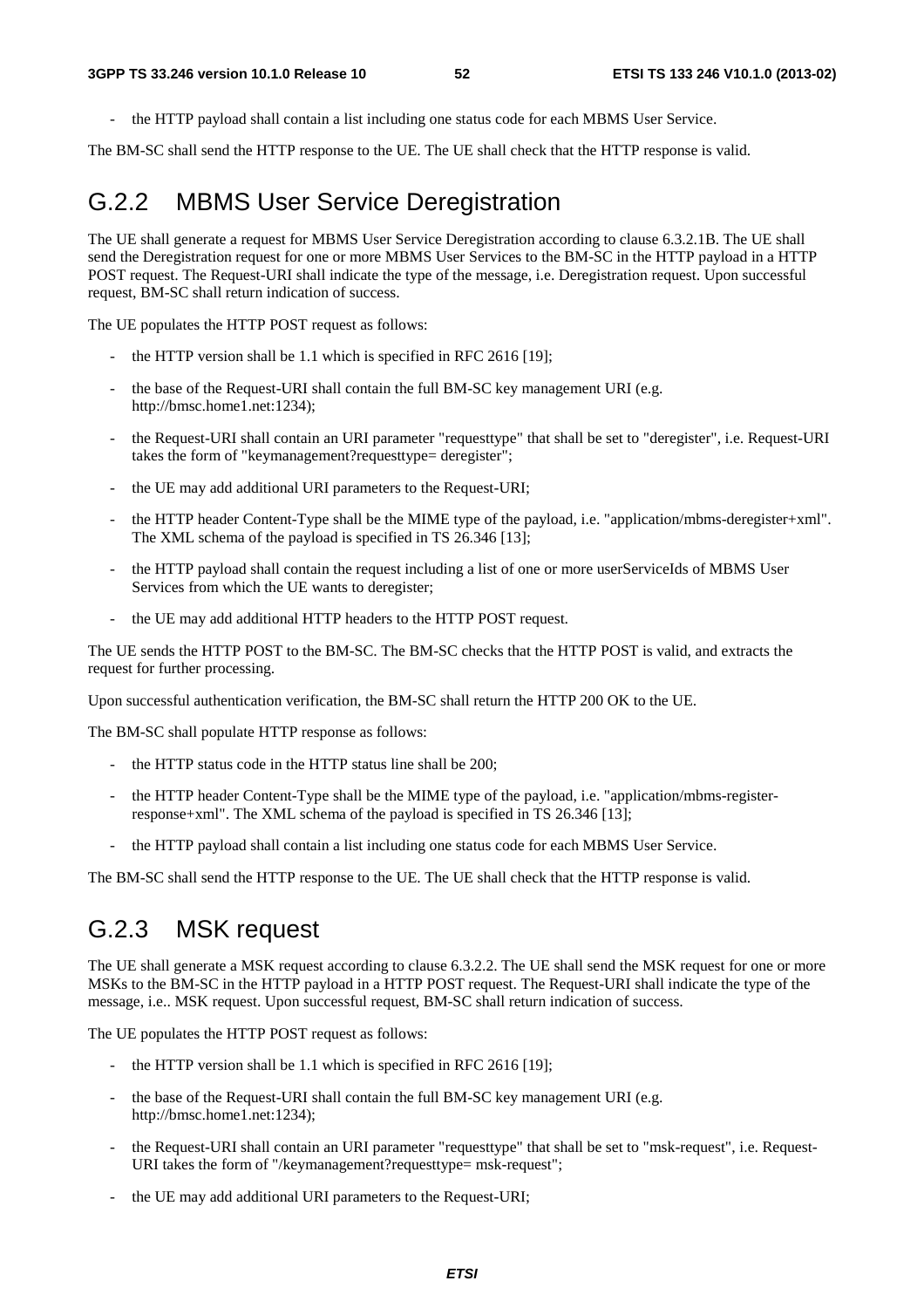- the HTTP header Content-Type shall be the MIME type of the payload, i.e.. "application/mbms-msk+xml". The XML schema of the payload is specified in TS 26.346 [13];
- the HTTP payload shall contain a list of one or more Key Domain ID MSK ID pair(s) of the MSKs that the UE wants to receive;
- the UE may add additional HTTP headers to the HTTP POST request.

The UE sends the HTTP POST to the BM-SC. The BM-SC checks that the HTTP POST is valid, and extracts the MSK request for further processing. The BM-SC Key Management function shall verify that the subscriber is authorized to receive the particular MSKs.

Upon successful authorization verification, the BM-SC shall return the HTTP 200 OK to the UE.

The BM-SC shall populate HTTP response as follows:

- the HTTP status code in the HTTP status line shall be 200;
- the HTTP header Content-Type shall be the MIME type of the payload, i.e.. " application/mbms-mskresponse+xml". The XML schema of the payload is specified in TS 26.346 [13];
- the HTTP payload shall contain a list including one status code for each MSK.

The BM-SC shall send the HTTP response to the UE. The UE shall check that the HTTP response is valid.

An example flow of a successful MSK request procedure can be found in Annex H.

## G.2.4 Error situations

The key management procedures may not be successful for multiple reasons. The error cases are indicated by using 4xx and 5xx HTTP Status Codes as defined in RFC 2616 [19]. The 4xx status code indicates that the UE seems to have erred, and the 5xx status code indicates that the BM-SC is aware that it has erred. Possible error situations during key management and their mappings to HTTP Status Codes are described in table G.2.4-1. The handling of multiple status codes within one response message is specified in clause 6.3.2.4.

NOTE: In table G.2.4-1, the "Description" column describes the error situation in BM-SC. The "BM-SC error" column describes the typical reason for the error.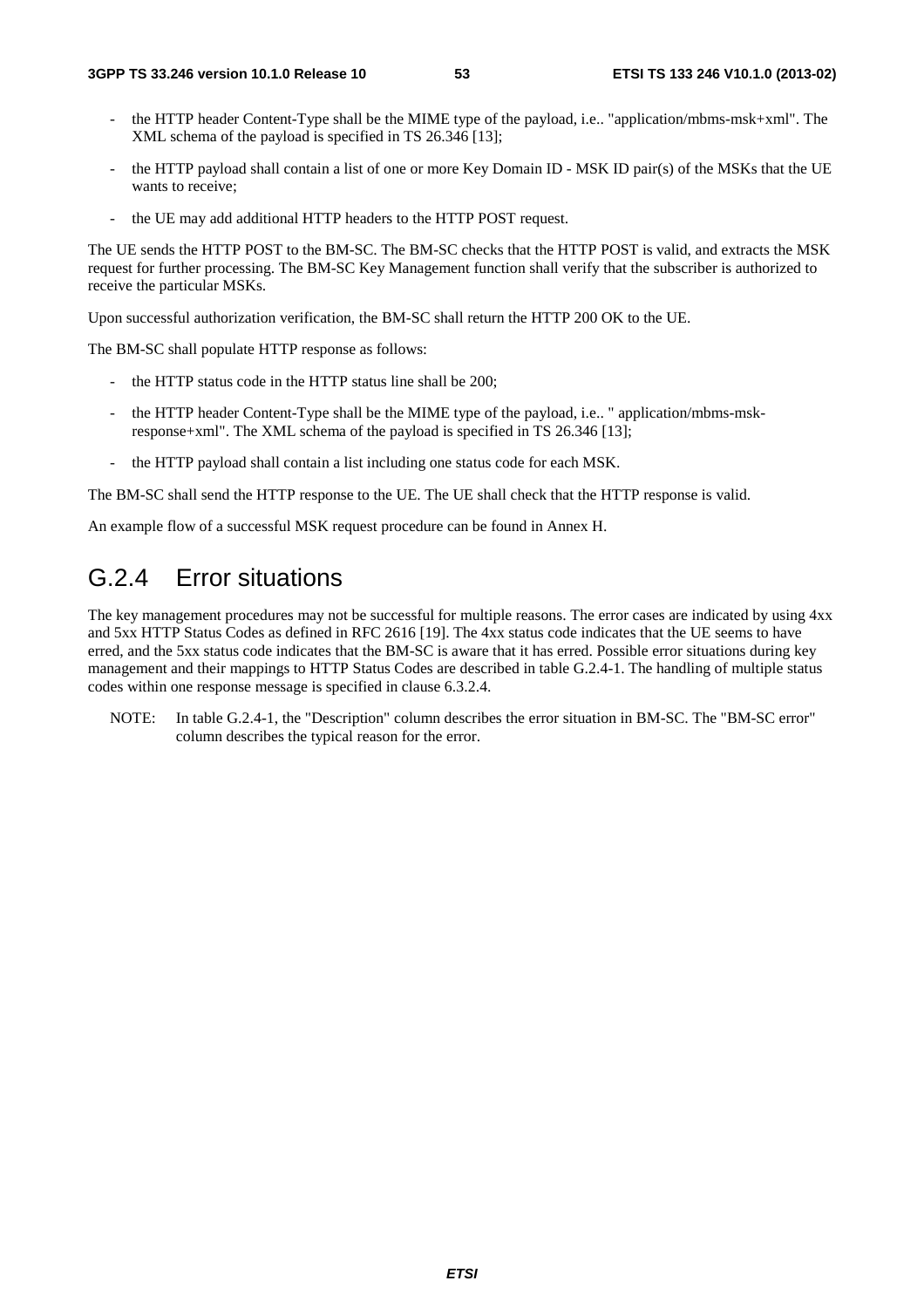| <b>HTTP Status</b><br>Code | <b>HTTP Error</b>                              | <b>UE should</b><br>repeat the<br>request | <b>Description</b>                                                                                                  | <b>BM-SC error</b>                                                                                                                                                                                                                              |
|----------------------------|------------------------------------------------|-------------------------------------------|---------------------------------------------------------------------------------------------------------------------|-------------------------------------------------------------------------------------------------------------------------------------------------------------------------------------------------------------------------------------------------|
| 400                        | <b>Bad Request</b>                             | <b>No</b>                                 | Request could not be<br>understood                                                                                  | Request was missing, or<br>malformed                                                                                                                                                                                                            |
| 401                        | Unauthorized                                   | Yes                                       | Request requires authentication<br>(cf. clause 6.2)                                                                 | Authentication pending,<br>(cf. clause 6.2)                                                                                                                                                                                                     |
| 402                        | Payment<br>Required                            | <b>No</b>                                 | Reserved for future use                                                                                             |                                                                                                                                                                                                                                                 |
| 403                        | Forbidden                                      | <b>No</b>                                 | BM-SC understood the request,<br>but is refusing to fulfil it                                                       | The request was valid, but<br>subscriber is not allowed to<br>register to this particular MBMS<br>User Service or UE requested<br>MSK for a MBMS User Service<br>where it was not registered or<br>request contained unacceptable<br>parameters |
| 404                        | Not Found                                      | No                                        | BM-SC has not found anything<br>matching the Request-URI                                                            | The Request-URI was malformed<br>and BM-SC cannot fulfil the<br>request                                                                                                                                                                         |
| 405                        | Method not<br>allowed                          | No                                        | The method specified in the<br>Request-Line is not allowed for<br>the resource identified by the<br>Request-URI.    |                                                                                                                                                                                                                                                 |
| 406 to 417                 | $\star$                                        | <b>No</b>                                 | Not used by BM-SC                                                                                                   |                                                                                                                                                                                                                                                 |
| 500                        | Internal<br>Server Error                       | <b>No</b>                                 | Not used by BM-SC                                                                                                   |                                                                                                                                                                                                                                                 |
| 501                        | Not<br>Implemented                             | <b>No</b>                                 | BM-SC does not support the<br>requested functionality                                                               | The server does not contain<br>particular BM-SC service<br>requested                                                                                                                                                                            |
| 502                        | <b>Bad</b><br>Gateway                          | <b>No</b>                                 | Not used by BM-SC                                                                                                   |                                                                                                                                                                                                                                                 |
| 503                        | Service<br>Unavailable                         | Yes                                       | BM-SC service is currently<br>unavailable                                                                           | BM-SC is temporarily unavailable,<br>UE may repeat the request after<br>delay indicated by "Retry-After"<br>header                                                                                                                              |
| 504                        | Gateway<br>Timeout                             | <b>No</b>                                 | The server, while acting as a<br>gateway or proxy, did not<br>receive a timely response from<br>the upstream server | The BM-SC did not get response<br>over Zn interface.                                                                                                                                                                                            |
| 505                        | <b>HTTP</b><br><b>Version Not</b><br>Supported | No                                        | BM-SC does not support the<br>HTTP protocol version that was<br>used in the request line                            | UE should use HTTP/1.1 version<br>with BM-SC                                                                                                                                                                                                    |

### **Table G.2.4-1: HTTP Status Codes used for key management errors**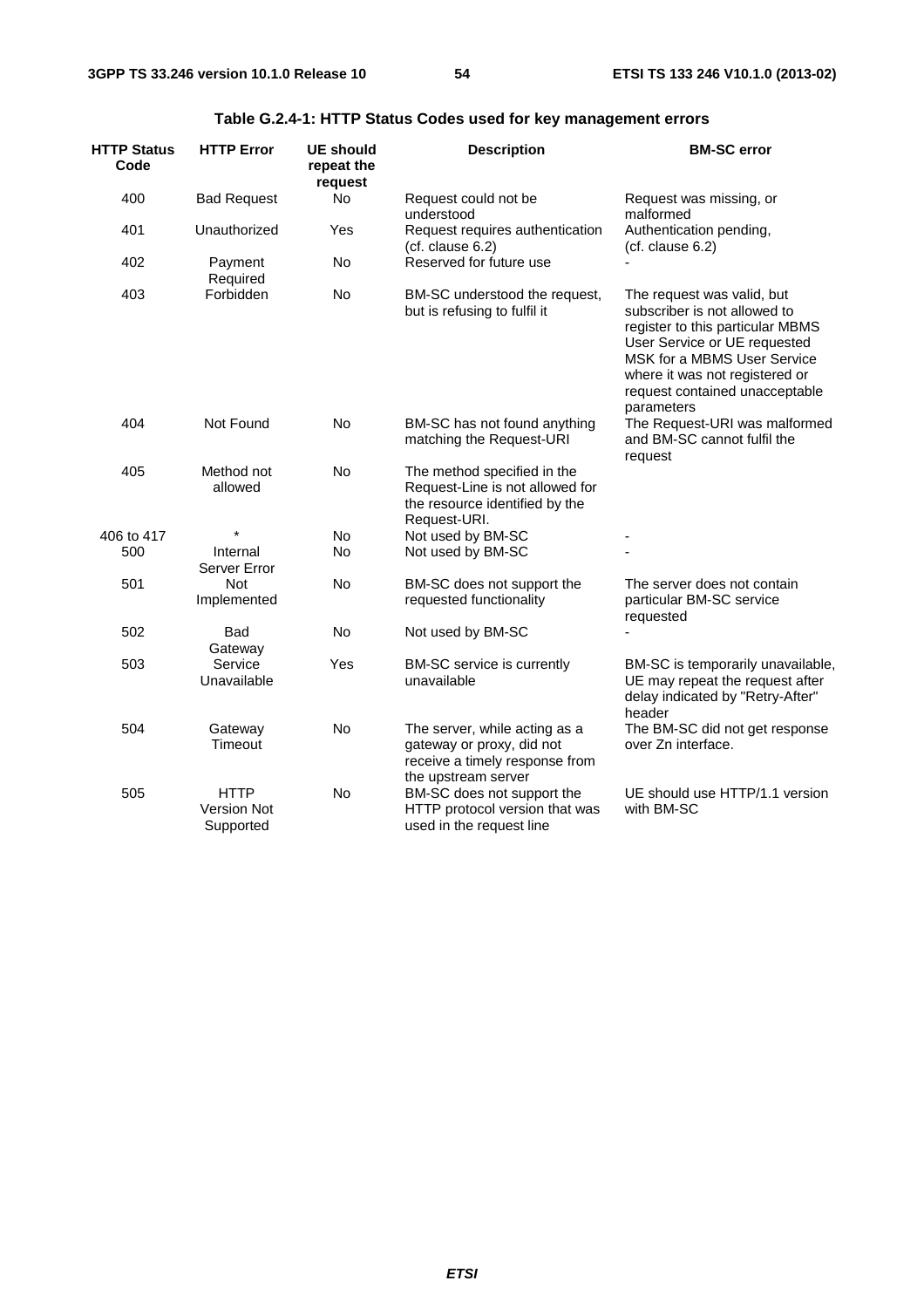## Annex H (informative): Signalling flows for MSK procedures

## H.1 Scope of signalling flows

This annex gives examples of signalling flows for the key management procedures.

## H.2 Signalling flows demonstrating a successful MSK request procedure

## H.2.1 Successful MSK request procedure

The signalling flow in figure H.2.1-1 describes the message exchange between UE and BM-SC when UE wants to request MSK.



**Figure H.2.1-1: Successful MSK request procedure.** 

1. **Initial MSK request (UE to BM-SC)** - see example in table H.2.1-1

The UE sends an HTTP request to the BM-SC containing a MSK request.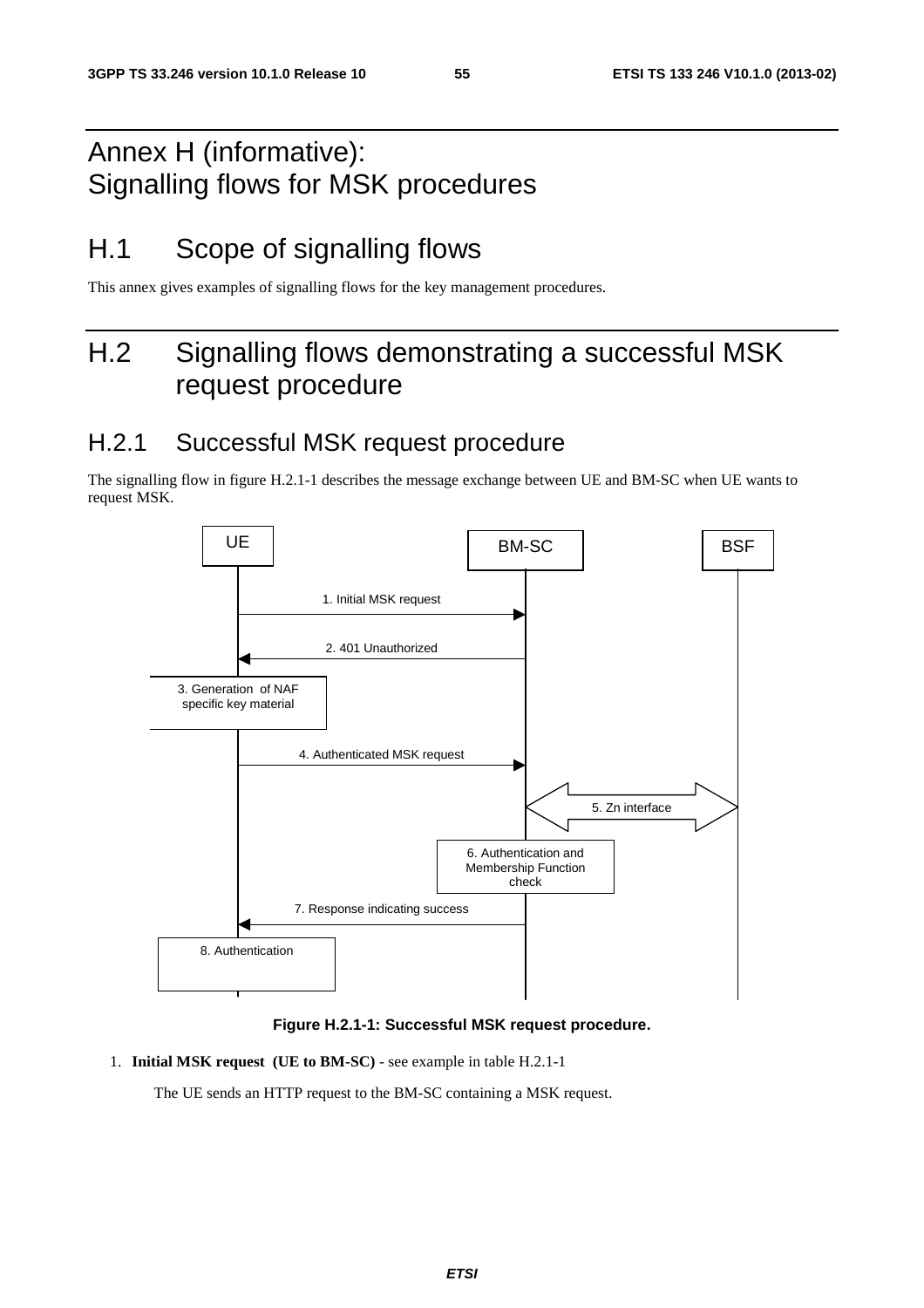#### **Table H.2.1-1: MSK request (UE to BM-SC)**

POST /keymanagement?requesttype=msk-request HTTP/1.1 Host: bmsc.home1.net:1234 Content-Type: application/mbms-msk+xml Content-Length: (...) User-Agent: MBMSAgent; Release-6 3gpp-gba Date: Thu, 08 Jan 2004 10:50:35 GMT Accept: \*/\* Referrer: http://bmsc.home1.net:1234/service

<MSK request BLOB>

| <b>Request-URI:</b>    | The Request-URI (the URI that follows the method name, "POST", in the first line) indicates the<br>resource of this POST request. The Request-URI contains the parameter "requesttype" which is set<br>to "msk-request" to indicate to the BM-SC the desired request type, i.e. UE requests for one or<br>several MSKs. |
|------------------------|-------------------------------------------------------------------------------------------------------------------------------------------------------------------------------------------------------------------------------------------------------------------------------------------------------------------------|
| Host:                  | Specifies the Internet host and port number of the BM-SC, obtained from the original URI given<br>by referring resource.                                                                                                                                                                                                |
|                        | <b>Content-Type:</b> Contains the media type "application/mbms-msk+xml", i.e. MSK request.                                                                                                                                                                                                                              |
| <b>Content-Length:</b> | Indicates the size of the entity-body, in decimal number of OCTETs, sent to the recipient.                                                                                                                                                                                                                              |
| User-Agent:            | Contains information about the user agent originating the request and it shall include the static<br>string "3gpp-gba" to indicate to the application server (i.e. NAF) that the UE supports 3GPP-<br>bootstrapping based authentication.                                                                               |
| Date:                  | Represents the date and time at which the message was originated.                                                                                                                                                                                                                                                       |
| Accept:                | Media types which are acceptable for the response.                                                                                                                                                                                                                                                                      |
| <b>Referrer:</b>       | Allows the user agent to specify the address (URI) of the resource from which the URI for the<br>BM-SC was obtained.                                                                                                                                                                                                    |

NOTE 1: This step is used to trigger the GBA-based authentication between the UE and the BM-SC.

2. **401 Unauthorized response (BM-SC to UE)** - see example in table H.2.1-2

 Upon receiving an HTTP request that contains static string "3gpp-gba" in the User-Agent header the BM-SC responds with HTTP response code 401 "Unauthorized" which contains a WWW Authenticate header. The header instructs the UE to use HTTP Digest Authentication with a bootstrapped security association.

#### **Table H.2.1-2: 401 Unauthorized response (BM-SC to UE)**

HTTP/1.1 401 Unauthorized Server: Apache/1.3.22 (Unix) mod\_perl/1.27 Date: Thu, 08 Jan 2004 10:50:35 GMT WWW-Authenticate: Digest realm="3GPP-bootstrapping@bmsc.home1.net", nonce="6629fae49393a05397450978507c4ef1", algorithm=MD5, qop="auth,auth-int", opaque="5ccc069c403ebaf9f0171e9517f30e41"

- **Server:** Contains information about the software used by the origin server (BM-SC).
- **Date:** Represents the date and time at which the message was originated.

**WWW-Authenticate:** The BM-SC challenges the user. The header instructs the UE to use HTTP Digest Authentication with a bootstrapped security association.

> The options for the quality of protection (qop) attribute is by default "auth-int" meaning that the payload of the following HTTP requests and responses should be integrity protected.

> The realm attribute contains two parts delimited by "@" sign. The first part is a constant string "3GPP-bootstrapping" instructing the UE to use a bootstrapped security association. The second part is the hostname of the server (i.e. FQDN of the BM-SC).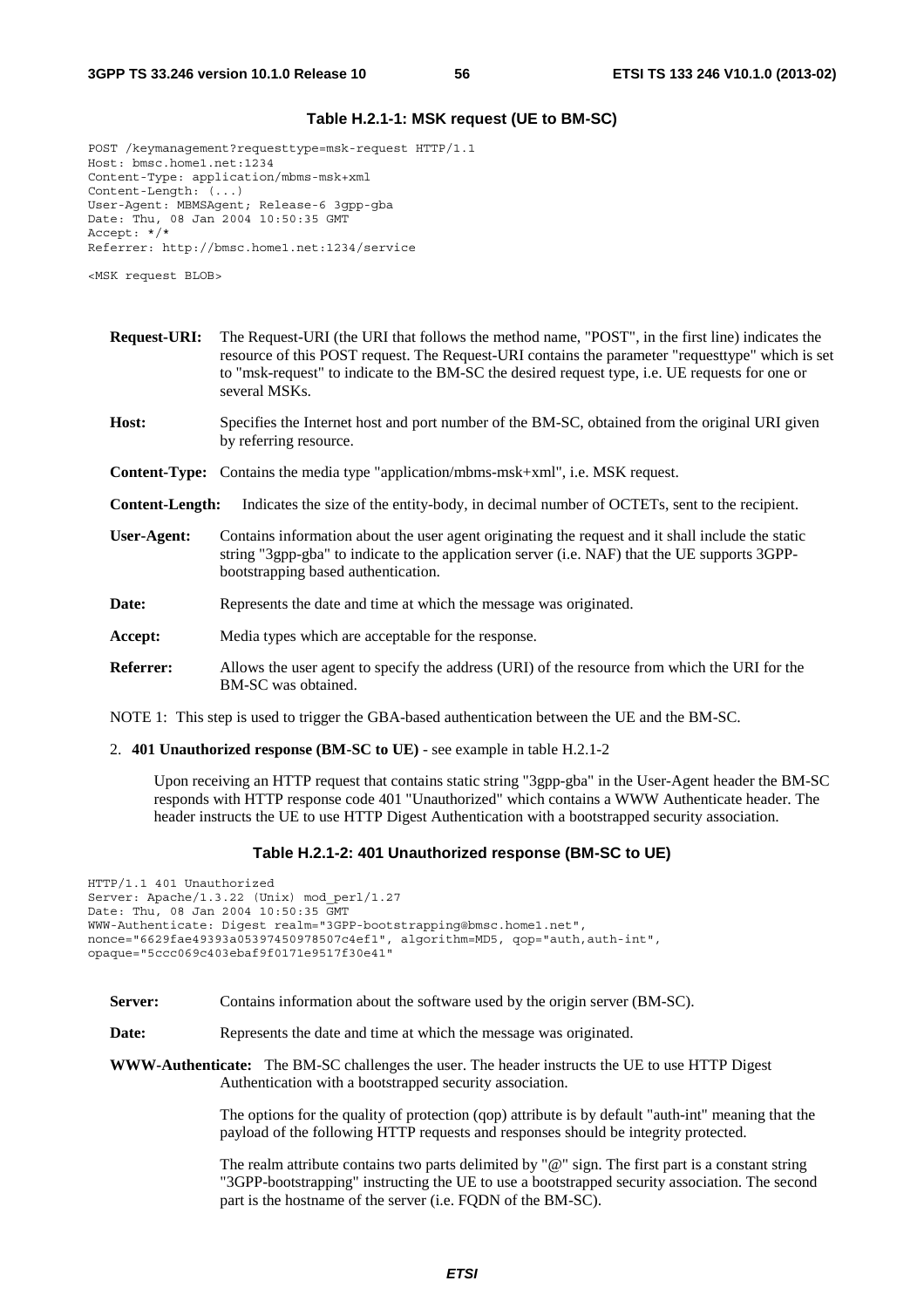#### 3. **Generation of NAF specific keys at UE**

The UE verifies that the second part of the realm attribute does correspond to the server it is talking to.

 UE derives the NAF specific key material as specified in TS 33.220 [6]. UE further derives MBMS specific key material MRK and MUK as specified in clause 6.1.

NOTE 2: If UE does not have a bootstrapped security association available, it will obtain one by running bootstrapping procedure over Ub interface.

#### 4. **Authenticated MSK request (UE to BM-SC)** - see example in table H.2.1-3

 UE generates the HTTP request by calculating the Authorization header values using the bootstrapping transaction identifier B-TID it received from the BSF as the username and the MRK (base64 encoded) as the password, and sends the request to BM-SC.

#### **Table H.2.1-3: Authenticated MSK request (UE to BM-SC)**

```
POST /keymanagement?requesttype=msk-request HTTP/1.1 
Host: bmsc.home1.net:1234 
Content-Type: application/mbms-msk+xml 
Content-Length: (...) 
User-Agent: MBMSAgent; Release-6 3gpp-gba 
Date: Thu, 08 Jan 2004 10:50:35 GMT 
Accept: */* 
Referer: http://bmsc.home1.net:1234/service 
Authorization: Digest username="(B-TID)", realm="3GPP-bootstrapping@bmsc.home1.net", 
nonce="a6332ffd2d234==", uri="/bmsc.home1.net/keymanagement?requesttype=msk-request", qop=auth-int, 
nc=00000001, cnonce="6629fae49393a05397450978507c4ef1", response="6629fae49393a05397450978507c4ef1", 
opaque="5ccc069c403ebaf9f0171e9517f30e41", algorithm=MD5
```
<MSK request BLOB>

**Authorization:** This carries the response to the authentication challenge received in step 2 along with the username, the realm, the nonce, the URI, the qop, the NC, the cnonce, the response, the opaque, and the algorithm.

The qop attribute is set to "auth-int" by default.

NOTE 3: If step 1 was a POST request then this request would also be a POST request and contain the same client payload in the HTTP request as was carried in step 1.

#### 5. **Zn: NAF specific key procedure**

 BM-SC retrieves the NAF specific key material and IMPI of the user. BM-SC further derives MBMS specific key material MRK and MUK as specified in clause 6.1.

For detailed signalling flows see TS 29.109 [20].

#### **Table H.2.1-4: Bootstrapping authentication information procedure (BM-SC to BSF)**

| <b>Message source and</b> | Zn Information element | <b>Information Source in</b> | <b>Description</b>                                                                                                          |
|---------------------------|------------------------|------------------------------|-----------------------------------------------------------------------------------------------------------------------------|
| destination               | name                   | <b>GET</b>                   |                                                                                                                             |
| NAF to BSF                | B-TID                  | Authorization                | The bootstrapping transaction<br>identifier is encoded in the<br>username field according to the<br>Authorization protocol. |

#### 6. **Authentication at BM-SC**

 BM-SC verifies the Authorization header by using the bootstrapping transaction identifier B-TID and the key MRK. BM-SC calculates the corresponding digest values using MRK, and compares the calculated values with the received values in the Authorization header.

The BM-SC also verifies that the hostname (i.e. its FQDN) in the realm attribute matches its own.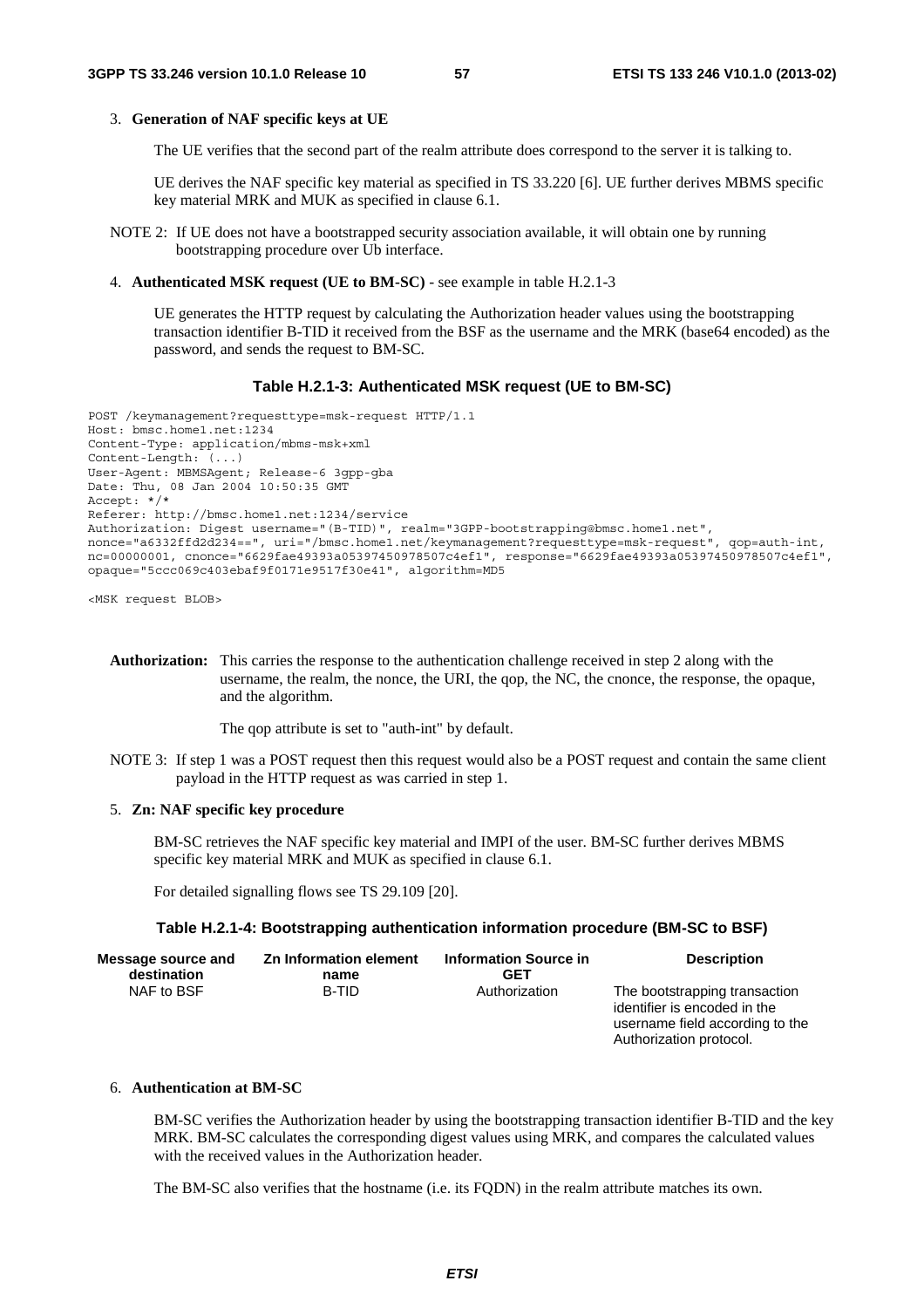If the verification succeeds, the incoming client-payload request is taken in for further processing. The BM-SC continues processing of the MSK request according to its internal policies. The BM-SC verifies that the subscriber is allowed to receive the particular MSK(s) indicated in the MSK request.

7. **Response indicating success (BM-SC to UE)** - see example in table H.2.1-5

 The BM-SC sends 200 OK response to the UE to indicate the success of the authentication and the MSK request. The BM-SC generates a HTTP response. The BM-SC can use key MRK derived from NAF key material to integrity protect and authenticate the response.

NOTE 5: The requested MSK keys are not delivered within the MSK request procedure. They are delivered with a separate MIKEY procedure, see clause 6.3.2.3.

#### **Table H.2.1-5: Successful HTTP response (BM-SC to UE)**

```
HTTP/1.1 200 OK 
Server: Apache/1.3.22 (Unix) mod_perl/1.27 
Content-Type: application/mbms-msk+xml 
Content-Length: (...) 
Authentication-Info: qop=auth-int, rspauth="6629fae49394a05397450978507c4ef1", 
cnonce="6629fae49393a05397450978507c4ef1", nc=00000001 
Date: Thu, 08 Jan 2004 10:50:35 GMT 
Expires: Fri, 09 Jan 2004 10:50:36 GMT 
<MSK response BLOB>
```
**Authentication-Info:** This carries the protection.

**Expires:** Gives the date/time after which the response is considered stale.

#### 8. **Authentication at UE**

 The UE receives the response and verifies the Authentication-Info header. If the verification succeeds, the UE can regard the MSK request procedure as successful.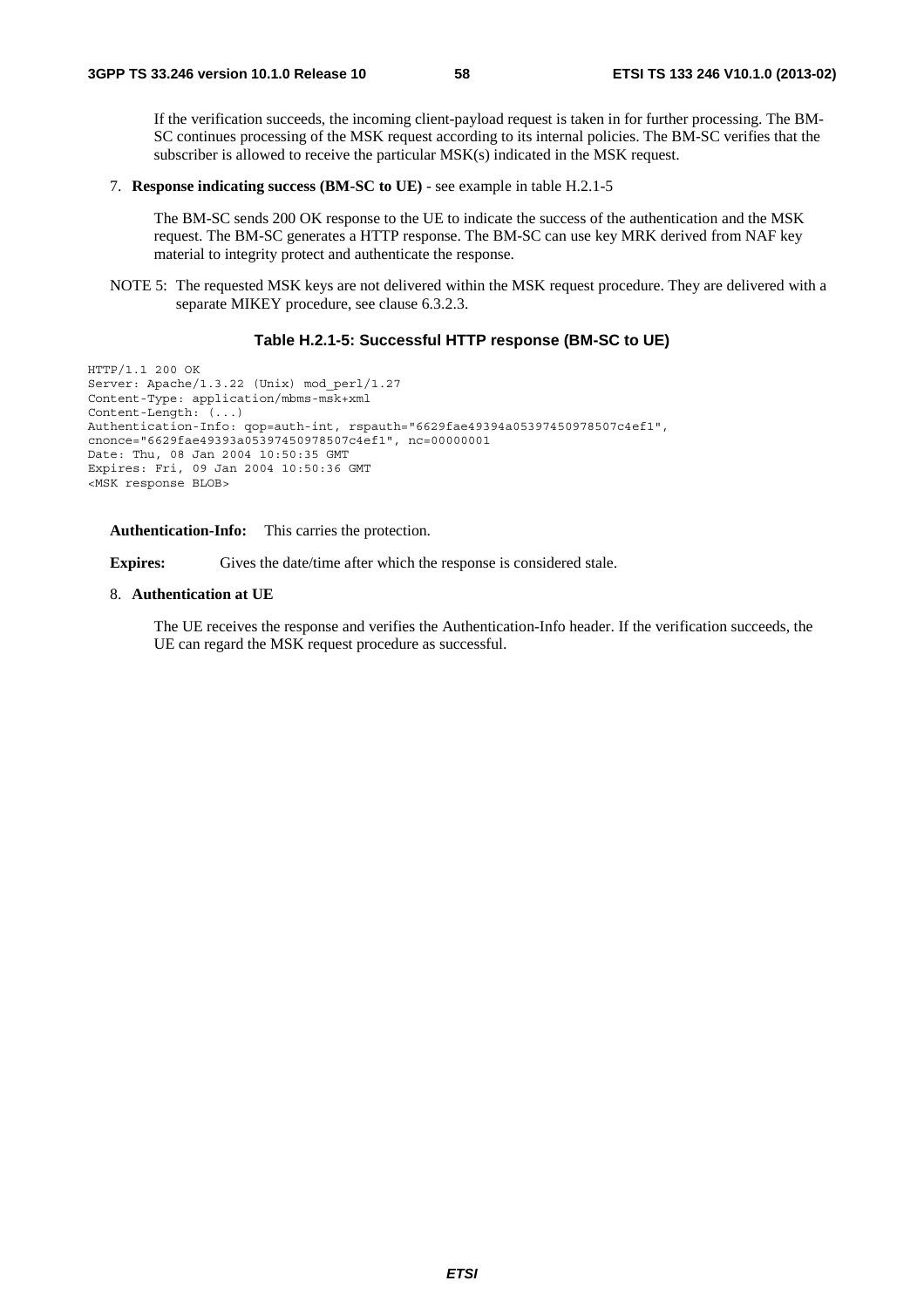## Annex I (informative): Example of using MSKs and MTKs in MBMS

The following table shows an example of two MBMS User Services, sports Mobile TV channel and news Mobile TV channel. Both of the MBMS User Services include an MBMS User Service Session that downloads a joke per day. The table shows how the MBMS User Services are broken down into RTP sessions (each including the data stream with related RTCP) and FLUTE channels.

The table shows how MSKs and MTKs belonging to different Key Groups are used to protect the RTP sessions and FLUTE channels. It should be noted that the MBMS download session is shared with User Services 1 and 2 so these MBMS User Services need to be able to share MSKs in Key Group C.

Furthermore the table shows how traffic could be carried over MBMS bearers, but this is not a security issue and is only shown here for completeness.

| User<br><b>Service</b><br>level                          | User<br><b>Service</b>                            | Sport channel with joke of the day                                             |                            |                   |                                  |                              |                                                                                            |                              |                                   |                                  |                              |  |
|----------------------------------------------------------|---------------------------------------------------|--------------------------------------------------------------------------------|----------------------------|-------------------|----------------------------------|------------------------------|--------------------------------------------------------------------------------------------|------------------------------|-----------------------------------|----------------------------------|------------------------------|--|
|                                                          | <b>User</b><br><b>Service</b><br>2                |                                                                                |                            |                   |                                  |                              |                                                                                            |                              | News channel with joke of the day |                                  |                              |  |
|                                                          |                                                   |                                                                                |                            |                   |                                  |                              |                                                                                            |                              |                                   |                                  |                              |  |
| <b>User</b><br><b>Service</b><br><b>Session</b><br>level | <b>User</b><br><b>Service</b><br><b>Session</b>   | <b>MBMS Streaming Session (Sport)</b>                                          |                            |                   |                                  |                              | <b>MBMS</b><br><b>MBMS Streaming Session (News)</b><br>Download<br>Session<br>(Joke / day) |                              |                                   |                                  |                              |  |
|                                                          | <b>RTP</b><br>session/<br><b>FLUTE</b><br>channel | streaming audio<br>(RTP session)                                               |                            |                   | streaming video<br>(RTP session) |                              | file object<br>download<br>(FLUTE<br>channel)                                              |                              | streaming audio<br>(RTP session)  | streaming video<br>(RTP session) |                              |  |
|                                                          |                                                   |                                                                                |                            |                   |                                  |                              |                                                                                            |                              |                                   |                                  |                              |  |
| Key<br>manage                                            | Key<br><b>Domain</b>                              | MCC/MNC                                                                        |                            |                   | MCC/MNC                          | MCC/MNC                      |                                                                                            | MCC/MNC                      |                                   | MCC/MNC                          |                              |  |
| ment<br>level                                            | Key<br>Group                                      | Key Group A                                                                    |                            | Key Group B       |                                  |                              | Key Group C                                                                                |                              | Key Group D                       |                                  | Key Group E                  |  |
|                                                          | <b>MSK</b><br>Note 1                              | MSK A1<br>(current)                                                            | <b>MSK</b><br>A2<br>(next) | MSK <sub>B1</sub> | <b>MSK</b><br>B <sub>2</sub>     | <b>MSK</b><br>C <sub>1</sub> | <b>MSK</b><br>C <sub>2</sub>                                                               | <b>MSK</b><br>D <sub>1</sub> | <b>MSK</b><br>D <sub>2</sub>      | <b>MSK</b><br>E1                 | <b>MSK</b><br>E <sub>2</sub> |  |
|                                                          | <b>MTK</b><br>Note 1                              | <b>MTK</b>                                                                     | MT<br>Κ                    | <b>MTK</b>        | MT<br>$\ddotsc$<br>Κ             | М<br>$\cdots$<br>Т<br>K      | М<br>$\cdots$<br>т<br>K                                                                    | MT<br>Κ                      | M<br>$\cdots$<br>Т<br>K.          | M<br>$\ddotsc$<br>т<br>K         | М<br>$\cdots$<br>т<br>K      |  |
|                                                          |                                                   |                                                                                |                            |                   |                                  |                              |                                                                                            |                              |                                   |                                  |                              |  |
| <b>Transpo</b><br>rt<br><b>Service</b><br>level          | Transpo<br>rt<br><b>Service</b>                   | <b>MBMS Bearer N</b>                                                           |                            |                   | <b>MBMS Bearer</b><br>$N+1$      |                              | <b>MBMS</b><br>Bearer N+2                                                                  | <b>MBMS Bearer</b><br>$N+3$  |                                   | <b>MBMS Bearer</b><br>$N+4$      |                              |  |
| Note 1:                                                  |                                                   | This row has a time dimension to illustrate that MSKs and MTKs can be updated. |                            |                   |                                  |                              |                                                                                            |                              |                                   |                                  |                              |  |

#### **Table I.1: Example of using MSKs and MTKs in MBMS**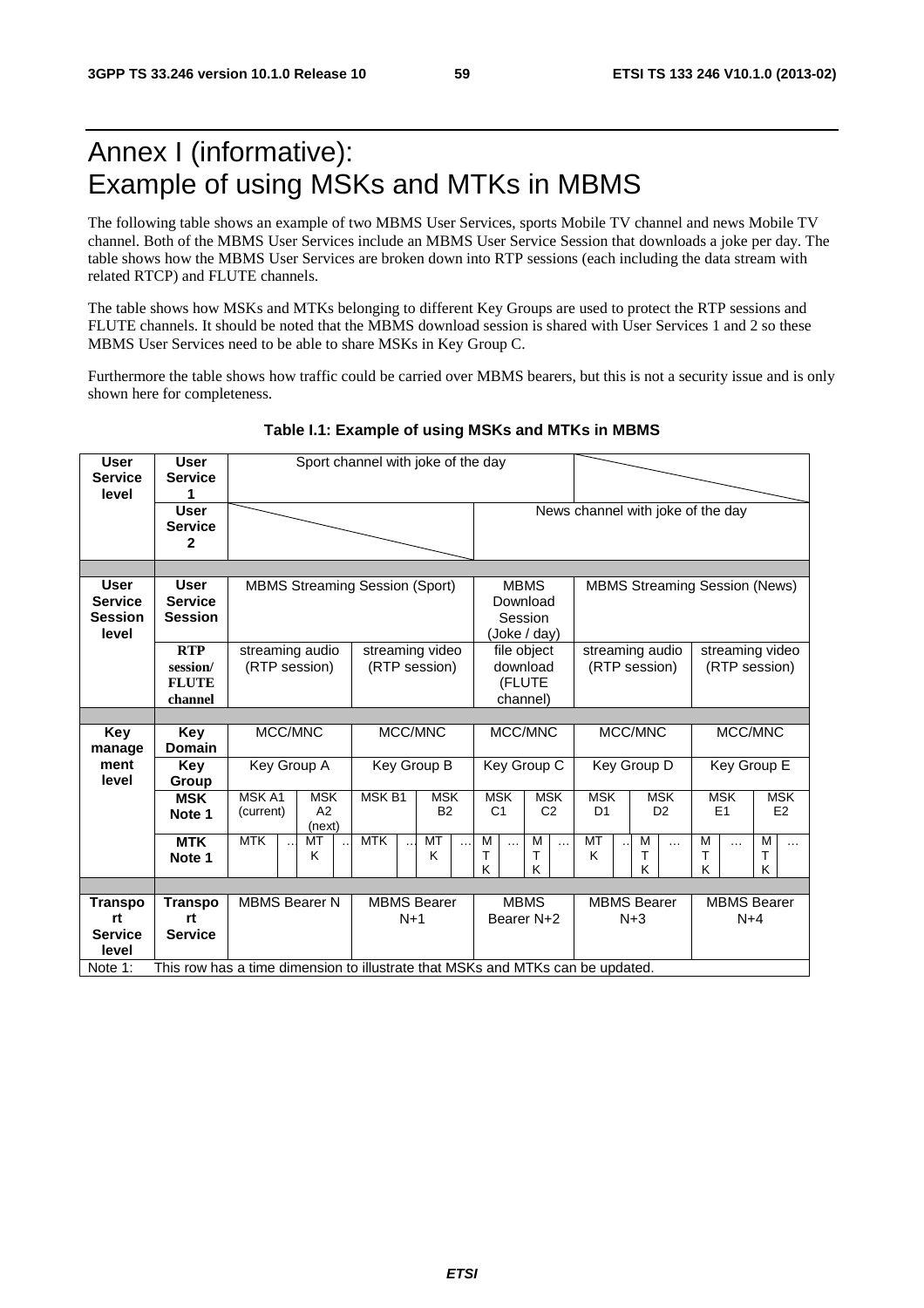## Annex J (informative): Mapping the MBMS security requirements into security functions and mechanism

## J.1 Consistency check

## J.1.1 Requirements on secure service access

|                   | <b>Security requirement</b>                                                                                                                                                                                   | <b>Check result</b>                                                                        |
|-------------------|---------------------------------------------------------------------------------------------------------------------------------------------------------------------------------------------------------------|--------------------------------------------------------------------------------------------|
| R <sub>1</sub> a: | A valid USIM or SIM shall be required to access MBMS<br>User Services.                                                                                                                                        | This is provided by GBA.<br>Ks_(ext/int)_NAF generation<br>requires a valid USIM or SIM.   |
| $R1b$ :           | It shall be possible to prevent intruders from obtaining<br>unauthorized access of MBMS User Services by<br>masquerading as authorized users.                                                                 | GBA and HTTP digest<br>authentication provide this.                                        |
| $R2a$ :           | It shall be possible for the network (i.e. BM-SC) to<br>authenticate users at the start of, and during, service<br>delivery to prevent intruders from obtaining unauthorized<br>access to MBMS User Services. | A user is authenticated during the<br>MBMS user service registration<br>and MSK re-keying. |
| $R2b$ :           | It shall be possible to prevent the use of a particular USIM<br>or SIM to access MBMS User Services.                                                                                                          | GAA user security settings provide<br>this.                                                |

## J.1.2 Requirements on MBMS transport Service signalling protection

|                   | <b>Security requirement</b>                                                                                                                                                                                                             | <b>Check result</b>                                                                                                                                                                                                                                                                                                                                                                                                                                                     |
|-------------------|-----------------------------------------------------------------------------------------------------------------------------------------------------------------------------------------------------------------------------------------|-------------------------------------------------------------------------------------------------------------------------------------------------------------------------------------------------------------------------------------------------------------------------------------------------------------------------------------------------------------------------------------------------------------------------------------------------------------------------|
| R3a:              | It shall be possible to protect against unauthorized<br>modification, insertion, replay or deletion of MBMS transport<br>service signalling on the Gmb reference point.                                                                 | NDS/IP covers this.                                                                                                                                                                                                                                                                                                                                                                                                                                                     |
| R <sub>3</sub> b: | Unauthorized modification, insertion, replay or deletion of all<br>transport service signalling, on the RAN shall be prevented<br>when the RAN selects a point-to-multipoint (ptm) link for the<br>distribution of MBMS data to the UE. | Examples of the attacks could be:<br>Changing the source address<br>of the content e.g. from<br>indicating company A to<br>company B.<br>Changing data indicating the<br>type of content from type A to<br>Type B<br>Changing data indicating type<br>of protection required etc<br>Appending content to the end<br>of the original content<br>Analysis has shown that there is<br>not any transport service signalling<br>sent over PTM that would need<br>protection. |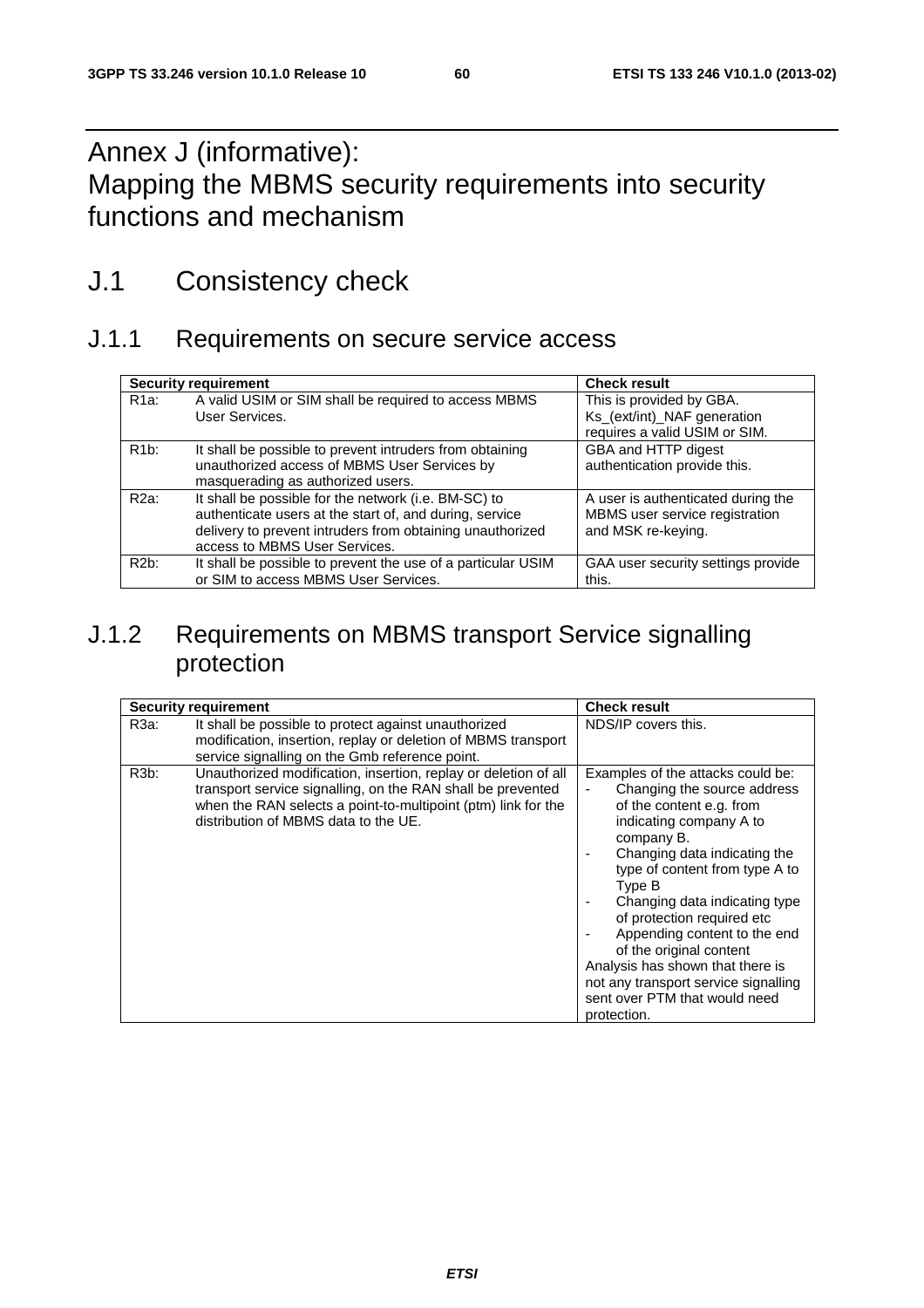## J.1.3 Requirements on Privacy

| <b>Security requirement</b>                                                                                                                                                                          | <b>Check result</b>                                                                                                                                                                                                                                                                                                                                                                                                                                                                                                                                                                                                                                                                                                                                                                                                                                                                                                                                                                                                                                                                                                                                                                            |
|------------------------------------------------------------------------------------------------------------------------------------------------------------------------------------------------------|------------------------------------------------------------------------------------------------------------------------------------------------------------------------------------------------------------------------------------------------------------------------------------------------------------------------------------------------------------------------------------------------------------------------------------------------------------------------------------------------------------------------------------------------------------------------------------------------------------------------------------------------------------------------------------------------------------------------------------------------------------------------------------------------------------------------------------------------------------------------------------------------------------------------------------------------------------------------------------------------------------------------------------------------------------------------------------------------------------------------------------------------------------------------------------------------|
| R <sub>4</sub> a:<br>The User identity should not be exposed to the content<br>provider or linked to the content in the case the Content<br>Provider is located outside the 3GPP operator's network. | The content provider knows only<br>the BM-SC.                                                                                                                                                                                                                                                                                                                                                                                                                                                                                                                                                                                                                                                                                                                                                                                                                                                                                                                                                                                                                                                                                                                                                  |
| R4b:<br>MBMS identity and control information shall not be exposed<br>when the RAN selects a point-to-multipoint link for the<br>distribution of MBMS data to the UE.                                | Such identity and control<br>information could be:<br>The identities of the content<br>providers<br>Information on which content<br>$\overline{\phantom{a}}$<br>providers have the most<br>customers<br>The identities of the content<br>$\blacksquare$<br>recipients in the case of<br>multicast services to small<br>groups of users<br>Information which could be used to<br>identify specific users is not<br>exposed on the point-to-multipoint<br>channel. However, it may still be<br>possible to identify whether a<br>particular user is subscribed to a<br>particular MBMS service. This<br>could be done by following the<br>physical movement of a particular<br>subscriber and the changes<br>between the use of point-to-point<br>and point-to-multipoint bearers for<br>particular MBMS services in the<br>cells that serve the target<br>subscriber. It is seen unnecessary<br>to protect against this kind of an<br>attack.<br>The only control information<br>exposed on the point-to-multipoint<br>channel is the unprotected fields in<br>the MIKEY MTK transport<br>message. However, revealing this<br>information does not seem to pose<br>a significant security risk. |

## J.1.4 Requirements on MBMS Key Management

|                   | <b>Security requirement</b>                                           | <b>Check result</b>                  |
|-------------------|-----------------------------------------------------------------------|--------------------------------------|
| R5a:              | The transfer of the MBMS keys between the MBMS key                    | The MSK and MTK update               |
|                   | generator and the UE shall be confidentiality protected               | messages are encrypted.              |
| R <sub>5</sub> b: | The transfer of the MBMS keys between the MBMS key                    | The MSK and MTK deliveries can       |
|                   | generator and the UE shall be integrity protected.                    | be integrity protected.              |
| <b>R5c:</b>       | The UE and MBMS key generator shall support the operator              | Supported by re-keying               |
|                   | to perform re-keying as frequently as it believes necessary           | functionality.                       |
|                   | to ensure that:                                                       |                                      |
|                   | users that have joined an MBMS User Service, but then left, shall not |                                      |
|                   | gain further access to the MBMS User Service without being            |                                      |
|                   | charged appropriately                                                 |                                      |
|                   | users joining an MBMS User Service shall not gain access to data      |                                      |
|                   | from previous transmissions in the MBMS User Service                  |                                      |
|                   | without having been charged appropriately                             |                                      |
|                   | the effect of subscribed users distributing decryption keys to non-   |                                      |
|                   | subscribed users shall be controllable.                               |                                      |
|                   | R5d: Only authorized users that have joined an MBMS User Service      | MSKs are delivered only to           |
|                   | shall be able to receive MBMS keys delivered from the MBMS key        | authorized users and the delivery is |
| generator.        |                                                                       | protected using MUK level keys.      |
|                   |                                                                       |                                      |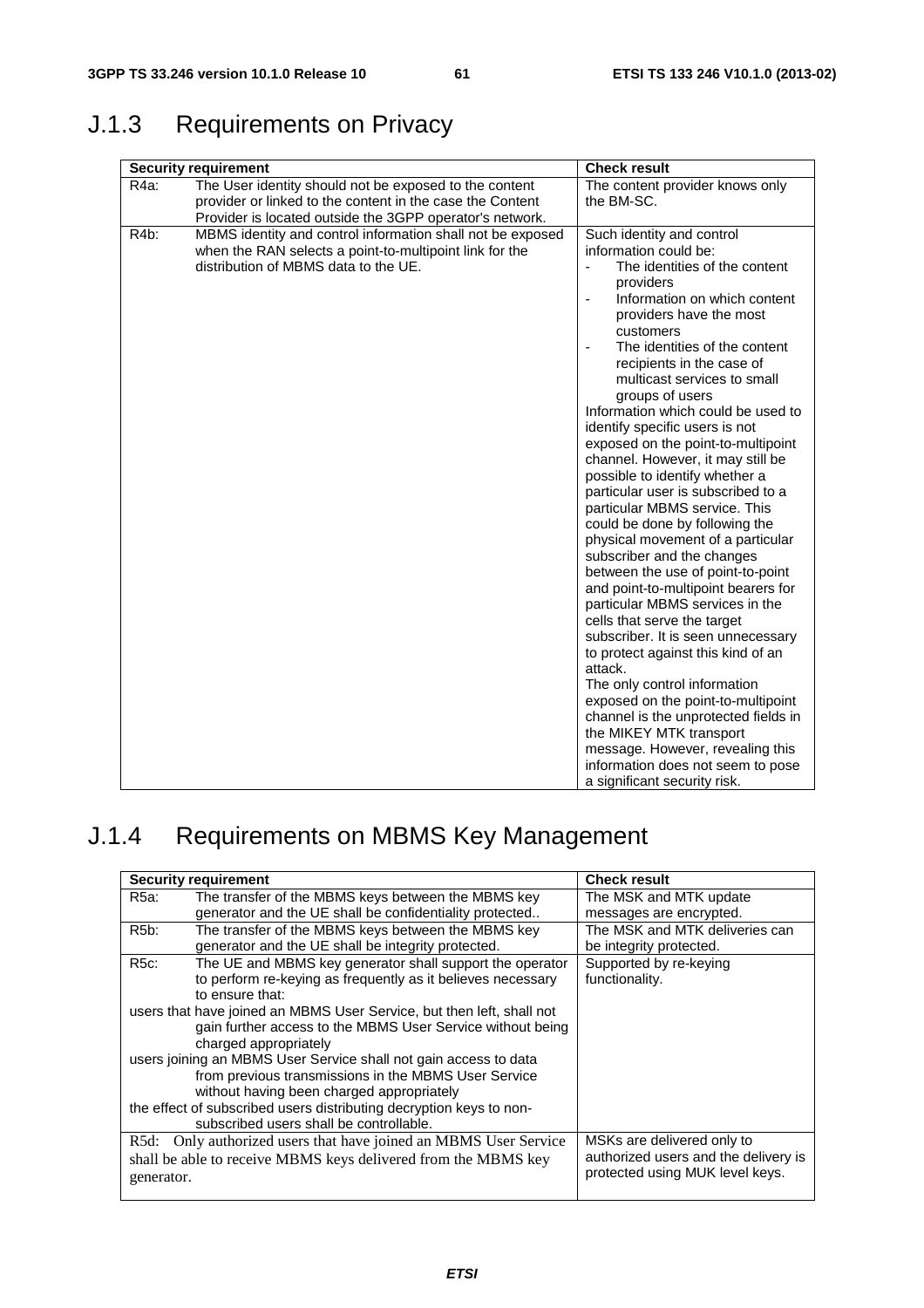| R <sub>5e</sub> : | The MBMS keys shall not allow the BM-SC to infer any<br>information about used UE-keys at radio level (i.e. if they<br>would be derived from it).                                                                                                           | The same CK and IK are not used<br>in GBA and radio level. In addition,<br>Ks_(ext/int)_NAF generation uses<br>a one-way function.                                                                                                                                                                 |
|-------------------|-------------------------------------------------------------------------------------------------------------------------------------------------------------------------------------------------------------------------------------------------------------|----------------------------------------------------------------------------------------------------------------------------------------------------------------------------------------------------------------------------------------------------------------------------------------------------|
| R <sub>5f</sub> : | All keys used for the MBMS User Service shall be uniquely<br>identifiable. The identity may be used by the UE to retrieve<br>the actual key (based on identity match, and mismatch<br>recognition) when an update was missed or was<br>erroneous/incomplete | MUK is identified by the<br>combination of B-TID and NAF-ID<br>without the Ua security protocol<br>identifier, and the MRK is defined<br>by B-TID<br>MSK is uniquely identifiable by its<br>Key Domain ID and MSK ID<br>MTK is uniquely identifiable by its<br>Key Domain ID, MSK ID and MTK<br>ID |
| $R5g$ :           | The BM-SC shall be aware of where all MBMS specific keys<br>are stored in the UE (i.e. ME or UICC).                                                                                                                                                         | The BM-SC knows whether<br>Ks int NAF + Ks ext NAF or<br>Ks_NAF was generated.                                                                                                                                                                                                                     |
| R <sub>5</sub> h: | The function of providing MTK to the ME shall only deliver a<br>MTK to the ME if the input values used for obtaining the<br>MTK were fresh (have not been replayed) and came from a<br>trusted source.                                                      | Freshness is checked by MGV-F.                                                                                                                                                                                                                                                                     |

## J.1.5 Requirements on integrity protection of MBMS User Service data

|                   | <b>Security requirement</b>                                                                                                                                                                                        | <b>Check result</b>                                                        |
|-------------------|--------------------------------------------------------------------------------------------------------------------------------------------------------------------------------------------------------------------|----------------------------------------------------------------------------|
| R6a:              | It shall be possible to protect against unauthorized<br>modification, insertion, replay or deletion of MBMS User<br>Service data sent to the UE on the radio interface. The use<br>of integrity shall be optional. | This is provided at the application<br>layer using SRTP or OMA DRM<br>DCF. |
| R <sub>6</sub> b: | The MBMS User Service data may be integrity protected<br>with a common integrity key, which shall be available to all<br>users that have joined the MBMS User Service.                                             | This is provided at the application<br>layer using SRTP or OMA DRM<br>DCF. |
| $R6c$ :           | It may be required to integrity protect the "BM-SC - GGSN"<br>interface i.e. reference point Gi.                                                                                                                   | This can be provided by NDS/IP.                                            |

## J.1.6 Requirements on confidentiality protection of MBMS User Service data

|         | <b>Security requirement</b>                                                                                                                                     | <b>Check result</b>                                                                                                             |
|---------|-----------------------------------------------------------------------------------------------------------------------------------------------------------------|---------------------------------------------------------------------------------------------------------------------------------|
| R7a:    | It shall be possible to protect the confidentiality of MBMS<br>User Service data on the radio interface.                                                        | This is provided at the application<br>layer using SRTP or OMA DRM<br>DCF.                                                      |
| R7b:    | The MBMS User Service data may be encrypted with<br>common encryption keys, which shall be available to all<br>users that have joined the MBMS User Service     | This is provided at the application<br>layer using SRTP or OMA DRM<br>DCF.                                                      |
| $R7c$ : | It may be required to encrypt the MBMS User Service data<br>on the "BM-SC - GGSN" interface, i.e. the reference points<br>Gi.                                   | This can be provided by NDS/IP.                                                                                                 |
| R7d:    | It shall be infeasible for a man-in-the-middle to bid down the<br>confidentiality protection used on protect the MBMS User<br>Service from the BM-SC to the UE. | The BM-SC decides about the<br>security level. There is no security<br>association negotiation between<br>the UE and the BM-SC. |
| R7e:    | It shall be infeasible for an eavesdropper to break the<br>confidentiality protection of the MBMS User Service when it<br>is applied.                           | This is provided at the application<br>layer using SRTP or OMA DRM<br>DCF.                                                      |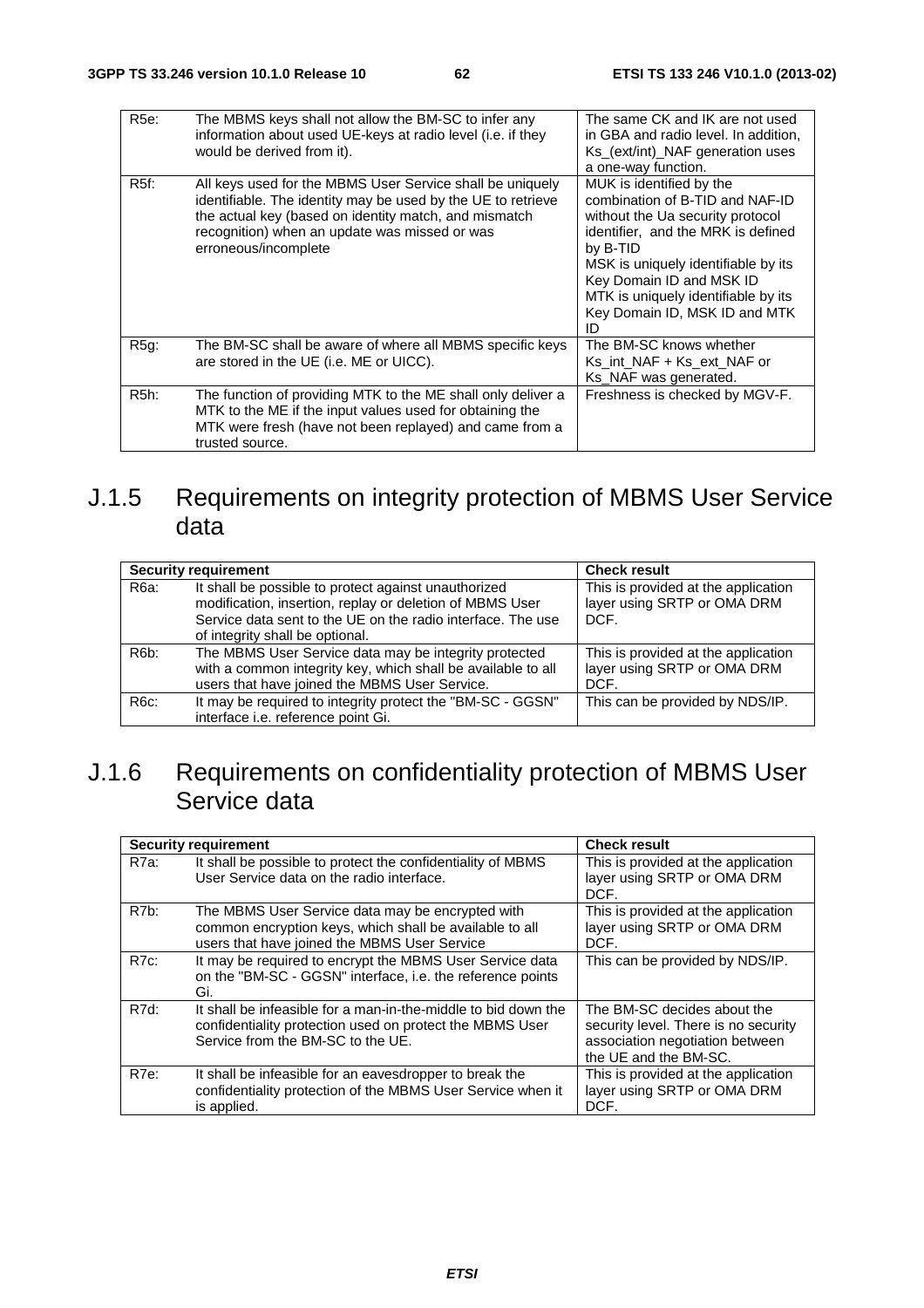## J.1.7 Requirements on content provider to BM-SC reference point

|                   | <b>Security requirement</b>                                                                                                                     | <b>Check result</b>                                                                                         |
|-------------------|-------------------------------------------------------------------------------------------------------------------------------------------------|-------------------------------------------------------------------------------------------------------------|
| R8a:              | The BM-SC shall be able to authenticate and authorize a 3 <sup>rd</sup><br>party content provider that wishes to transmit data to the<br>BM-SC. | The mechanism to meet the<br>requirement is left to be<br>implemented between the BM-SC<br>and a 3rd party. |
| R <sub>8</sub> b: | It shall be possible to integrity and confidentiality protect<br>data sent from a 3 <sup>rd</sup> party content provider to the BM-SC.          | The mechanism to meet the<br>requirement is left to be<br>implemented between the BM-SC<br>and a 3rd party. |

## J.2 Conclusions

Based on the above results of the consistency check between the security requirements and security functions/mechanisms the MBMS security requirements have been adequately met.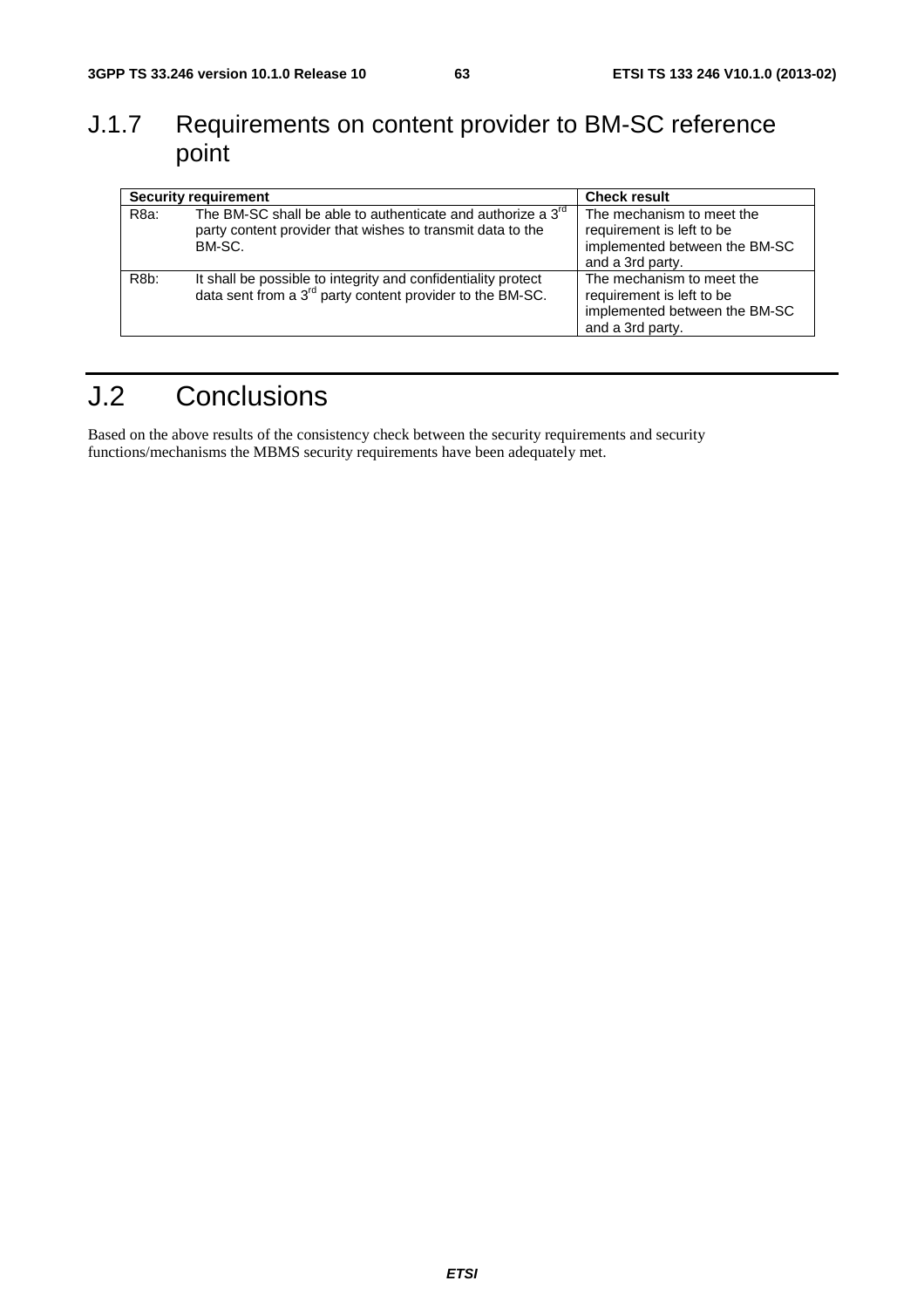## Annex K (Informative): SRTP features not used in MBMS

- An MBMS capable ME and BM-SC do not need to implement an SRTP key derivation rate different from zero.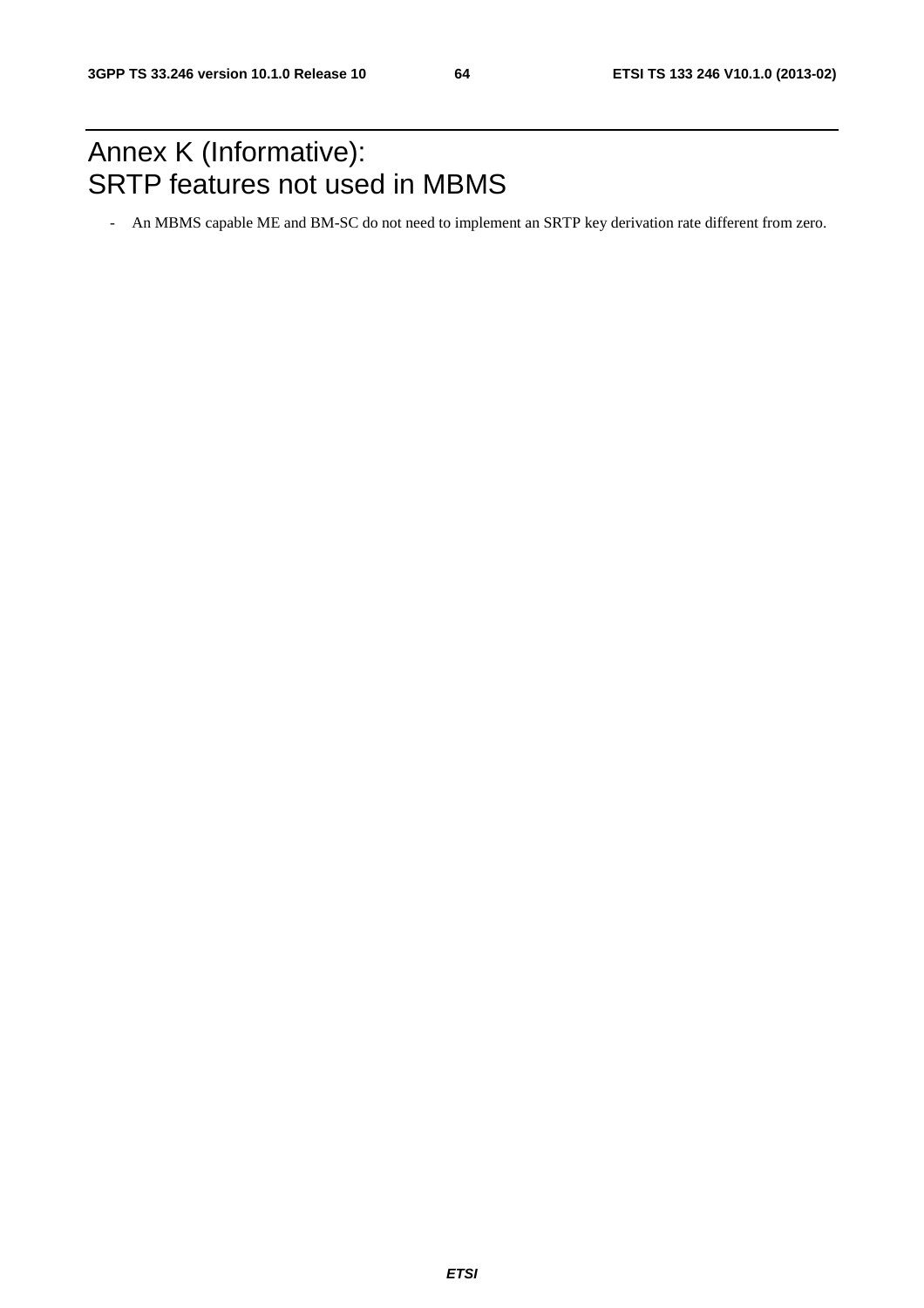## Annex L (Normative): Multicasting MBMS user data on Iub

TS 25.434 [27] specifies the possibility to use IP multicast as defined in RFC 3376 [25] and RFC 3810 [26] for FACH data streams on Iub Interface. In order to protect the transfer of MBMS user plane data multicast between the RNC and NodeBs on the Iub interface over unprotected IP network segments, it is required to use IPsec ESP with shared secrets according to RFC 4303 [28] as profiled by TS 33.210 [14] section 5.3 with integrity protection. The use of confidentiality protection is optional.

NOTE: In case the Iub interfaces are physically protected, the above IPsec based protection is not needed and this is regarded as a closed IP based RAN.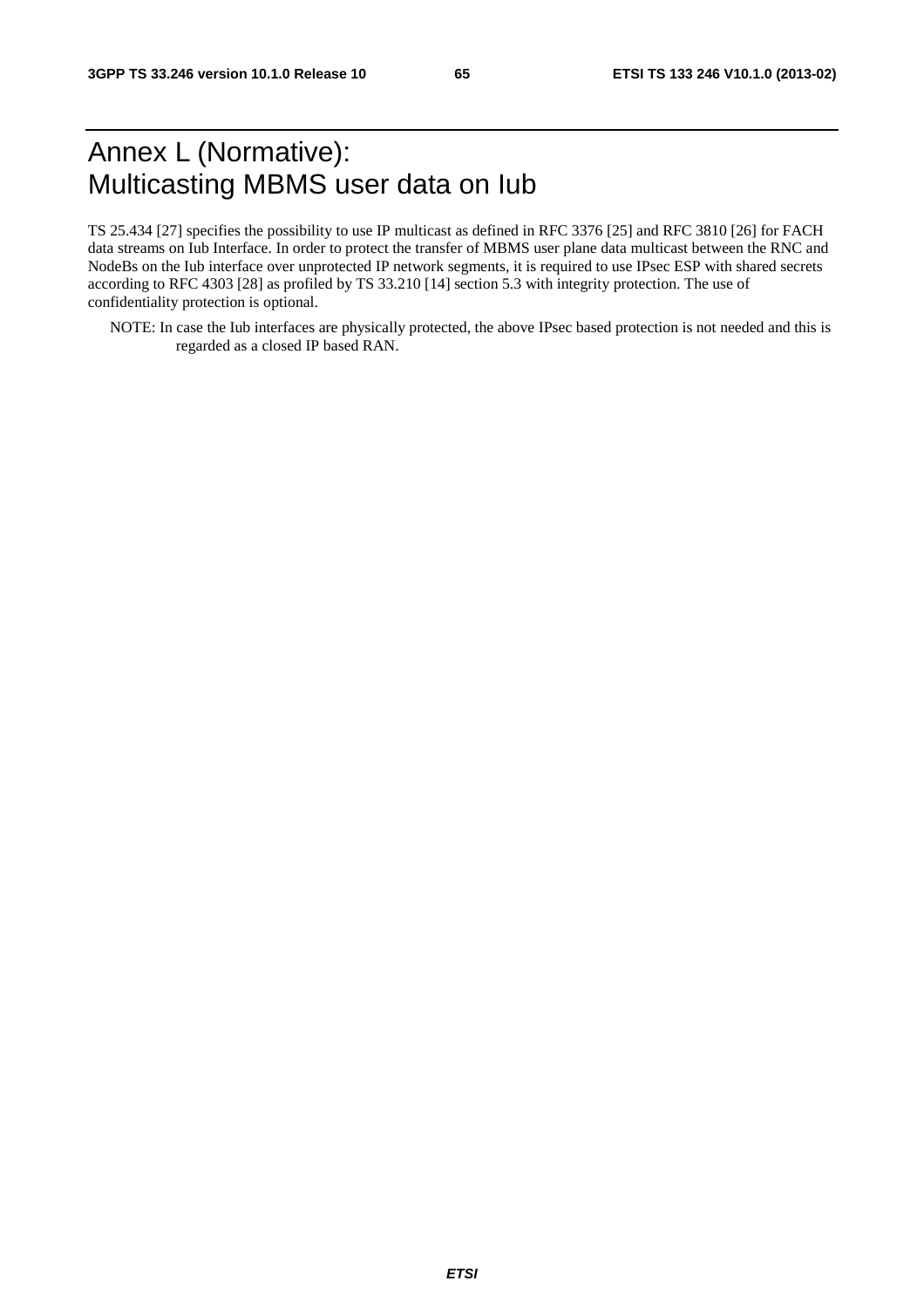## Annex M (informative): Relation to IMS based MBMS user services

Security procedures for IMS based MBMS User Services are specified in TS 26.237 [29].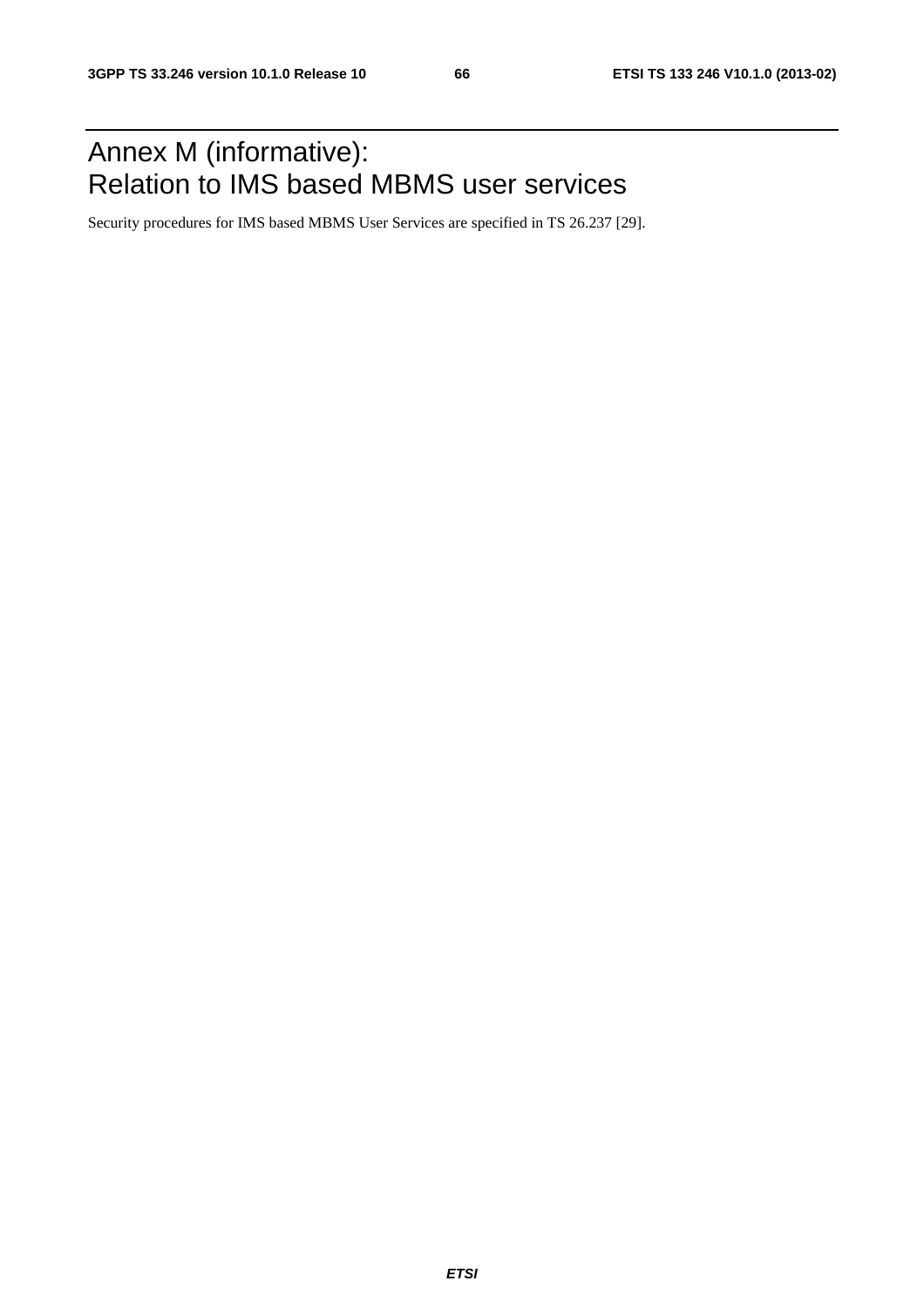## Annex N (informative): Change history

|                    |                             |           |     |                |     | <b>Change history</b>                                                                                                                                                                                                                |       |                |    |
|--------------------|-----------------------------|-----------|-----|----------------|-----|--------------------------------------------------------------------------------------------------------------------------------------------------------------------------------------------------------------------------------------|-------|----------------|----|
| Date               | TSG#                        | TSG Doc.  | CR. | Rev            | Cat | Subject/Comment                                                                                                                                                                                                                      | Old   | <b>New</b>     | WI |
| 2003-11            | SP-22                       |           |     |                |     | Updated with some editorial modification and<br>presented to the SA plenary for information                                                                                                                                          | 0.3.0 | 1.0.0          |    |
| 2004-02            |                             |           |     |                |     | Updated to reflect changes agreed at SA3#32                                                                                                                                                                                          | 1.0.0 | 1.1.0          |    |
| 2004-04            |                             |           |     |                |     | Minor corrections agreed by e-mail discussion                                                                                                                                                                                        | 1.1.0 | 1.1.1          |    |
| 2004-05            |                             |           |     |                |     | Updated to reflect the decisions taken at<br>SA3#33                                                                                                                                                                                  | 1.1.1 | 1.2.0          |    |
|                    |                             |           |     |                |     |                                                                                                                                                                                                                                      |       |                |    |
| 2004-06<br>2004-07 |                             |           |     |                |     | Small editorial corrections<br>Updated to reflect the decisions taken at                                                                                                                                                             | 1.2.0 | 1.2.1<br>1.3.0 |    |
|                    |                             |           |     |                |     | SA3#34<br>S3-040470, S3-040469, S3-040553, S3-<br>040535, S3-040489, S3-040565, S3-04573,<br>S3-040620 (update of S3-040582), S3-040676<br>(update of S3-040497 via S3-040618) and S3-<br>040677 (update of S3-040582 via S3-040619) | 1.2.1 |                |    |
| 2004-09            |                             |           |     |                |     | Editorial updates after SA3#34 and some<br>changes proposed by joint SA3/SA4 meeting                                                                                                                                                 | 1.3.0 | 1.3.1          |    |
| 2004-09            | SP_25                       | SP-040624 |     |                |     | Editorially updated for presentation to TSG SA<br>#25 for approval                                                                                                                                                                   | 1.3.1 | 2.0.0          |    |
| 2004-09            |                             |           |     |                |     | Updated to v6.0.0 after approval by TSG SA                                                                                                                                                                                           | 2.0.0 | 6.0.0          |    |
| 2004-12            | SP 26                       | SP-040859 | 001 | 4              |     | Deletion of MBMS keys stored in the ME                                                                                                                                                                                               | 6.0.0 | 6.1.0          |    |
| 2004-12            | SP 26                       | SP-040859 | 002 |                |     | Clarification on key management                                                                                                                                                                                                      | 6.0.0 | 6.1.0          |    |
| 2004-12            | SP_26                       | SP-040859 | 005 | 3              |     | Clean up of MBMS TS                                                                                                                                                                                                                  | 6.0.0 | 6.1.0          |    |
| 2004-12            | SP 26                       | SP-040859 | 006 | $\mathbf{1}$   |     | Traffic protection combinations                                                                                                                                                                                                      | 6.0.0 | 6.1.0          |    |
| 2004-12            | SP 26                       | SP-040859 | 007 | 3              |     | Clarifying ME and BM-SC capabilities                                                                                                                                                                                                 | 6.0.0 | 6.1.0          |    |
| 2004-12            | $SP_26$                     | SP-040859 | 009 | $\mathbf{1}$   |     | MBMS MTK Download transport                                                                                                                                                                                                          | 6.0.0 | 6.1.0          |    |
| 2004-12            | SP 26                       | SP-040859 | 010 | 3              |     | MBMS Transport of salt                                                                                                                                                                                                               | 6.0.0 | 6.1.0          |    |
| 2004-12            | SP 26                       | SP-040859 | 011 | $\mathbf{1}$   |     | SRTP index synchronisation within ME                                                                                                                                                                                                 | 6.0.0 | 6.1.0          |    |
| 2004-12            | $SP_26$                     | SP-040859 | 012 | $\overline{2}$ |     | Clarify the use of mandatory MIKEY features<br>for MBMS                                                                                                                                                                              | 6.0.0 | 6.1.0          |    |
| 2004-12            | $SP_26$                     | SP-040859 | 014 |                |     | Protection of the Gmb reference point                                                                                                                                                                                                | 6.0.0 | 6.1.0          |    |
| 2004-12            | SP_26                       | SP-040859 | 015 | 1              |     | Use of parallel MSKs and MTKs                                                                                                                                                                                                        | 6.0.0 | 6.1.0          |    |
| 2004-12            | SP 26                       | SP-040859 | 016 | 3              |     | Scope of MBMS security                                                                                                                                                                                                               | 6.0.0 | 6.1.0          |    |
| 2004-12            | SP_26                       | SP-040859 | 018 | $\overline{4}$ |     | Clarification of the format of MTK ID and MSK<br>ID                                                                                                                                                                                  | 6.0.0 | 6.1.0          |    |
| 2004-12            | SP_26                       | SP-040859 | 020 | 3              |     | MTK update procedure for streaming services                                                                                                                                                                                          | 6.0.0 | 6.1.0          |    |
| 2004-12            | SP_26                       | SP-040859 | 021 | 8              |     | Clarification of MSK key management                                                                                                                                                                                                  | 6.0.0 | 6.1.0          |    |
| 2004-12            | SP_26                       | SP-040859 | 022 | $\mathbf{1}$   |     | Modification of delivery of MIKEY RAND field<br>in MSK updates                                                                                                                                                                       | 6.0.0 | 6.1.0          |    |
| 2004-12            | SP_26                       | SP-040859 | 023 | $\overline{2}$ |     | OMA DRM DCF for protection of download<br>services                                                                                                                                                                                   | 6.0.0 | 6.1.0          |    |
| $2004 - 12$        | SP_26                       | SP-040859 | 028 | 1              |     | <b>Shorter MKI</b>                                                                                                                                                                                                                   | 6.0.0 | 6.1.0          |    |
| 2004-12            | $SP_26$                     | SP-040859 | 033 | $\mathbf{1}$   |     | Handling of MBMS identities and definition<br>completion/modification                                                                                                                                                                | 6.0.0 | 6.1.0          |    |
| 2005-03            | SP_27                       | SP-050143 | 034 | $\overline{2}$ |     | Handling of MBMS identities and definition<br>completion/modification                                                                                                                                                                | 6.1.0 | 6.2.0          |    |
| 2005-03            | SP_27                       | SP-050143 | 035 | $\mathbf{1}$   |     | ME based MBMS key derivation for ME based 6.1.0<br>MBMS key management                                                                                                                                                               |       | 6.2.0          |    |
| 2005-03            | $SP_27$                     | SP-050143 | 037 | $\mathbf{1}$   |     | Correct the MSK verification message<br>handling                                                                                                                                                                                     | 6.1.0 | 6.2.0          |    |
| 2005-03            | SP_27                       | SP-050143 | 038 | $\overline{c}$ |     | Clarify MUK key synchronisation for MSK push 6.1.0<br>procedure                                                                                                                                                                      |       | 6.2.0          |    |
| 2005-03            | SP_27                       | SP-050143 | 039 |                |     | Add missing parts of CR33 (SA3#36)                                                                                                                                                                                                   | 6.1.0 | 6.2.0          |    |
| 2005-03            | $SP_27$                     | SP-050143 | 042 |                |     | Annex D.1: correction of the description of the                                                                                                                                                                                      | 6.1.0 | 6.2.0          |    |
|                    |                             |           |     |                |     | GBA run                                                                                                                                                                                                                              |       |                |    |
| 2005-03            | $SP_27$                     | SP-050143 | 043 | $\mathbf{1}$   |     | Alignment according to MIKEY related IETF<br>work                                                                                                                                                                                    | 6.1.0 | 6.2.0          |    |
| 2005-03            | $SP_27$                     | SP-050143 | 044 | 1              |     | Clarification of HTTP procedures                                                                                                                                                                                                     | 6.1.0 | 6.2.0          |    |
| 2005-03            | SP_27                       | SP-050143 | 045 | $\mathbf{1}$   |     | Usage of security policy payload                                                                                                                                                                                                     | 6.1.0 | 6.2.0          |    |
| 2005-03            | $\overline{\text{SP}_{27}}$ | SP-050143 | 047 | $\mathbf{1}$   |     | Clarification of MSK and MTK procedures                                                                                                                                                                                              | 6.1.0 | 6.2.0          |    |
| 2005-03            | $SP_27$                     | SP-050143 | 049 | $\overline{2}$ |     | MGV-F functionality related to MTK-ID upper<br>limit                                                                                                                                                                                 | 6.1.0 | 6.2.0          |    |
| 2005-03            | $SP_27$                     | SP-050143 | 051 | $\mathbf{1}$   |     | Using the term "MBMS User Service" instead<br>of "multicast"                                                                                                                                                                         | 6.1.0 | 6.2.0          |    |
| 2005-03            | $SP_27$                     | SP-050143 | 052 | $\mathbf{1}$   |     | Introduction of BM-SC subfunctions                                                                                                                                                                                                   | 6.1.0 | 6.2.0          |    |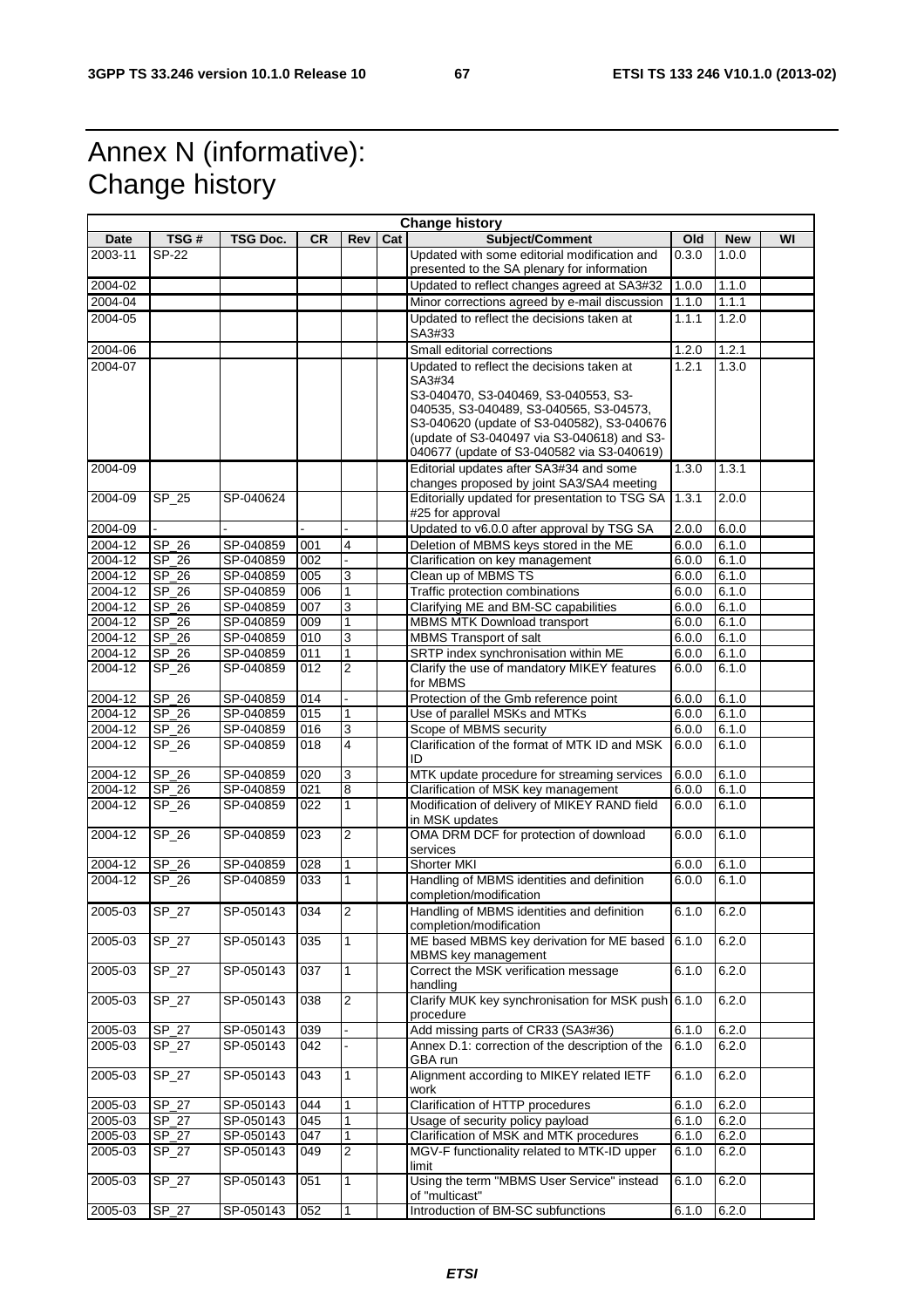|         | SP_27        | SP-050143 | 053  | ä,             |                |                                                |               |       |             |
|---------|--------------|-----------|------|----------------|----------------|------------------------------------------------|---------------|-------|-------------|
| 2005-03 |              |           |      |                |                | Removing IDi from MTK message                  | 6.1.0         | 6.2.0 |             |
| 2005-03 | SP 27        | SP-050143 | 054  | $\overline{c}$ |                | MBMS download protection details               | 6.1.0         | 6.2.0 |             |
| 2005-03 | SP_27        | SP-050143 | 055  | $\mathbf{1}$   |                | Removal of Editors notes                       | 6.1.0         | 6.2.0 |             |
|         |              |           |      |                |                |                                                |               |       |             |
| 2005-03 | SP 27        | SP-050143 | 056  |                |                | Protection of MBMS Service Announcement        | 6.1.0         | 6.2.0 |             |
|         |              |           |      |                |                | sent over MBMS bearer                          |               |       |             |
| 2005-03 | SP_27        | SP-050143 | 057  | $\overline{a}$ |                | Introduction of missing abbreviations, symbols | 6.1.0         | 6.2.0 |             |
|         |              |           |      |                |                |                                                |               |       |             |
|         |              |           |      |                |                | and definitions                                |               |       |             |
| 2005-06 | <b>SP-28</b> | SP-050266 | 058  | $\mathbf{1}$   | C              | MKI and authentication tag length in User      | 6.2.0         | 6.3.0 | <b>MBMS</b> |
|         |              |           |      |                |                | Service Description                            |               |       |             |
|         |              |           |      |                |                |                                                |               |       |             |
| 2005-06 | <b>SP-28</b> | SP-050266 | 059  | $\mathbf{1}$   | $\overline{c}$ | Clarification of Key domain ID in service      | 6.2.0         | 6.3.0 | <b>MBMS</b> |
|         |              |           |      |                |                | announcement                                   |               |       |             |
|         | <b>SP-28</b> |           |      | $\mathbf{1}$   | F              |                                                | 6.2.0         |       | <b>MBMS</b> |
| 2005-06 |              | SP-050266 | 060  |                |                | Key usage clarification                        |               | 6.3.0 |             |
| 2005-06 | <b>SP-28</b> | SP-050266 | 061  | $\mathbf{1}$   | C              | Omitted MTK Update Error Message               | 6.2.0         | 6.3.0 | <b>MBMS</b> |
| 2005-06 | <b>SP-28</b> | SP-050266 | 062  | $\mathbf{1}$   | D              | Editorial corrections to TS 33.246             | 6.2.0         | 6.3.0 | <b>MBMS</b> |
|         |              |           |      |                |                |                                                |               |       |             |
| 2005-06 | <b>SP-28</b> | SP-050266 | 063  | $\mathbf{1}$   | С              | Clarifications on MBMS key management          | 6.2.0         | 6.3.0 | <b>MBMS</b> |
| 2005-06 | <b>SP-28</b> | SP-050266 | 064  | $\mathbf{1}$   | F              | Use of IMPI in MBMS                            | 6.2.0         | 6.3.0 | <b>MBMS</b> |
| 2005-06 | $S P - 28$   | SP-050266 | 065  |                | F              | Clarification on CSB ID and SP payload use     | 6.2.0         | 6.3.0 | <b>MBMS</b> |
|         |              |           |      |                |                |                                                |               |       |             |
| 2005-06 | <b>SP-28</b> | SP-050266 | 066  |                | F              | MIME type adjustments according to LS S3-      | 6.2.0         | 6.3.0 | <b>MBMS</b> |
|         |              |           |      |                |                | 050192                                         |               |       |             |
| 2005-06 | <b>SP-28</b> | SP-050266 | 067  |                | F              | Results of mapping the MBMS security           | 6.2.0         | 6.3.0 | <b>MBMS</b> |
|         |              |           |      |                |                |                                                |               |       |             |
|         |              |           |      |                |                | requirements into security functions and       |               |       |             |
|         |              |           |      |                |                | mechanisms                                     |               |       |             |
|         | SP-29        |           | 0068 |                |                |                                                | 6.3.0         |       | <b>MBMS</b> |
| 2005-09 |              | SP-050548 |      |                | F              | Clarify FEC handling                           |               | 6.4.0 |             |
| 2005-09 | SP-29        | SP-050548 | 0069 |                | F              | Clarification to UE handling at reception of   | 6.3.0         | 6.4.0 | <b>MBMS</b> |
|         |              |           |      |                |                | service announcement description               |               |       |             |
|         |              |           |      |                |                |                                                |               |       |             |
| 2005-09 | SP-29        | SP-050548 | 0070 |                | F              | Back-off parameter binding scope               | 6.3.0         | 6.4.0 | <b>MBMS</b> |
| 2005-09 | SP-29        | SP-050548 | 0071 |                | F              | IDs and encoding of MIKEY messages             | 6.3.0         | 6.4.0 | <b>MBMS</b> |
| 2005-09 | <b>SP-29</b> | SP-050548 | 0072 |                | F              | Moving the EXT payload                         | 6.3.0         | 6.4.0 | <b>MBMS</b> |
|         |              |           |      |                |                |                                                |               |       |             |
| 2005-09 | SP-29        | SP-050548 | 0073 |                | F              | Handling of re-sent MSK messages               | 6.3.0         | 6.4.0 | <b>MBMS</b> |
| 2005-09 | SP-29        | SP-050548 | 0074 |                | F              | Clarification of MSK ID in service             | 6.3.0         | 6.4.0 | <b>MBMS</b> |
|         |              |           |      |                |                |                                                |               |       |             |
|         |              |           |      |                |                | announcement                                   |               |       |             |
| 2005-09 | SP-29        | SP-050548 | 0075 |                | F              | More than one FQDN for key management          | 6.3.0         | 6.4.0 | <b>MBMS</b> |
| 2005-09 | SP-29        | SP-050559 | 0076 |                | F              | NAF Id alignment with TS 33.220                | 6.3.0         | 6.4.0 | SEC1-       |
|         |              |           |      |                |                |                                                |               |       |             |
|         |              |           |      |                |                |                                                |               |       | SC          |
| 2005-09 | SP-29        | SP-050548 | 0077 |                | F              | Key Domain ID in MSK request                   | 6.3.0         | 6.4.0 | <b>MBMS</b> |
|         |              |           |      |                | F              |                                                |               |       |             |
| 2005-09 | SP-29        | SP-050548 | 0078 |                |                | Identifying correct MIME types, correcting     | 6.3.0         | 6.4.0 | <b>MBMS</b> |
|         |              |           |      |                |                | various editorials and wrong references        |               |       |             |
| 2005-12 | SP-30        | SP-050766 | 0079 |                | F              | ROC synchronization                            | 6.4.0         | 6.5.0 | <b>MBMS</b> |
|         |              |           |      |                |                |                                                |               |       |             |
| 2005-12 | SP-30        | SP-050766 | 0080 |                | F              | Correction on MSK processing in case of        | 6.4.0         | 6.5.0 | <b>MBMS</b> |
|         |              |           |      |                |                | solicited pull procedure                       |               |       |             |
| 2005-12 | SP-30        | SP-050766 | 0081 |                | F              |                                                | 6.4.0         |       | <b>MBMS</b> |
|         |              |           |      |                |                | Handling several status codes in one response  |               | 6.5.0 |             |
|         |              |           |      |                |                | message                                        |               |       |             |
| 2005-12 | SP-30        | SP-050766 | 0082 |                | F              | Definition of newer MSK                        | 6.4.0         | 6.5.0 | <b>MBMS</b> |
|         |              |           |      |                |                |                                                |               |       |             |
| 2006-03 | SP-31        | SP-060048 | 0083 |                | F              | Handling unknown MIKEY payloads in MGV-F       | 6.5.0         | 6.6.0 | <b>MBMS</b> |
| 2006-03 | SP-31        | SP-060048 | 0084 |                | F              | Clarification of MTK ID reset in MSK update    | 6.5.0         | 6.6.0 | <b>MBMS</b> |
|         |              |           |      |                |                |                                                |               |       |             |
| 2006-06 | $SP-32$      | SP-060381 | 0086 |                | F              | SIM access to MBMS                             | $6.6.0$ 7.0.0 |       | <b>MBMS</b> |
| 2006-09 | SP-33        | SP-060497 | 0087 |                | F              | BM-SC chooses MUK lifetime less than           | 7.0.0         | 7.1.0 | <b>MBMS</b> |
|         |              |           |      |                |                | corresponding GBA Key lifetime                 |               |       |             |
|         |              |           |      |                |                |                                                |               |       |             |
| 2006-09 | SP-33        | SP-060490 | 0089 |                | A              | Correcting http syntax of key management       | 7.0.0         | 7.1.0 | <b>MBMS</b> |
|         |              |           |      |                |                | procedures                                     |               |       |             |
| 2006-09 | SP-33        | SP-060497 | 0090 |                | F              | Correction of incorrect description of BM-SC   | 7.0.0         | 7.1.0 | <b>MBMS</b> |
|         |              |           |      |                |                |                                                |               |       |             |
| 2006-09 | SP-33        | SP-060497 | 0091 |                | F              | Correction of possible key ID values           | 7.0.0         | 7.1.0 | <b>MBMS</b> |
| 2006-09 | SP-33        | SP-060497 | 0092 |                | F              | Removal of MIKEY internal keys                 | 7.0.0         | 7.1.0 | <b>MBMS</b> |
|         |              |           |      |                |                |                                                |               |       |             |
| 2006-09 | SP-33        | SP-060491 | 0094 |                | A              | Removing TAG and MKI length from Service       | 7.0.0         | 7.1.0 | <b>MBMS</b> |
|         |              |           |      |                |                | Announcement                                   |               |       |             |
| 2006-09 | SP-33        | SP-060649 | 0095 | $\mathbf{1}$   | B              | Addition of a "2G GBA allowed" flag in MBMS    | 7.0.0         | 7.1.0 | <b>MBMS</b> |
|         |              |           |      |                |                |                                                |               |       |             |
|         |              |           |      |                |                | user service announcement                      |               |       |             |
| 2006-12 | SP-34        | SP-060803 | 0096 |                | F              | Keys derived from MTK                          | 7.1.0         | 7.2.0 | <b>MBMS</b> |
|         |              |           |      |                | F              |                                                |               |       |             |
| 2006-12 | SP-34        | SP-060803 | 0097 |                |                | SRTP key derivation rate shall be zero         | 7.1.0         | 7.2.0 | <b>MBMS</b> |
| 2006-12 | SP-34        | SP-060794 | 0098 | $\mathbf{1}$   | A              | Clarify the use of MBMS User Service           | 7.1.0         | 7.2.0 | <b>MBMS</b> |
|         |              |           |      |                |                | Registration/Deregistration for protected      |               |       |             |
|         |              |           |      |                |                |                                                |               |       |             |
|         |              |           |      |                |                | <b>MBMS User Services.</b>                     |               |       |             |
|         |              |           |      |                |                |                                                |               |       |             |
| 2006-12 | SP-34        |           | 0101 | $\mathbf{1}$   | Α              |                                                | 7.1.0         |       |             |
|         |              | SP-060795 |      |                |                | Correction on the use of key derivation        |               | 7.2.0 | <b>MBMS</b> |
|         |              |           |      |                |                | functions                                      |               |       |             |
| 2006-12 | SP-34        | SP-060898 | 0103 | $\overline{2}$ | A              | Correction of the MIKEY Extension payload      | 7.1.0         | 7.2.0 | <b>MBMS</b> |
|         |              |           |      |                |                |                                                |               |       |             |
|         |              |           |      |                |                | coding                                         |               |       |             |
| 2006-12 | SP-34        | SP-060803 | 0105 | 1              | F              | AES Key Wrap not required for MBMS             | 7.1.0         | 7.2.0 | <b>MBMS</b> |
| 2006-12 | SP-34        | SP-060797 |      | $\mathbf{1}$   | Α              |                                                | 7.1.0         | 7.2.0 |             |
|         |              |           | 0107 |                |                | Correction to the Processing of received       |               |       | <b>MBMS</b> |
|         |              |           |      |                |                | messages in the ME                             |               |       |             |
| 2006-12 | SP-34        | SP-060798 | 0109 | $\vert$ 1      | F              | Specify the authentication key length of       | 7.1.0         | 7.2.0 | <b>MBMS</b> |
|         |              |           |      |                |                | <b>MIKEY</b>                                   |               |       |             |
| 2006-12 | SP-34        | SP-060803 | 0111 | 1              | F              | Typical MSK and MTK key size                   | 7.1.0         | 7.2.0 | <b>MBMS</b> |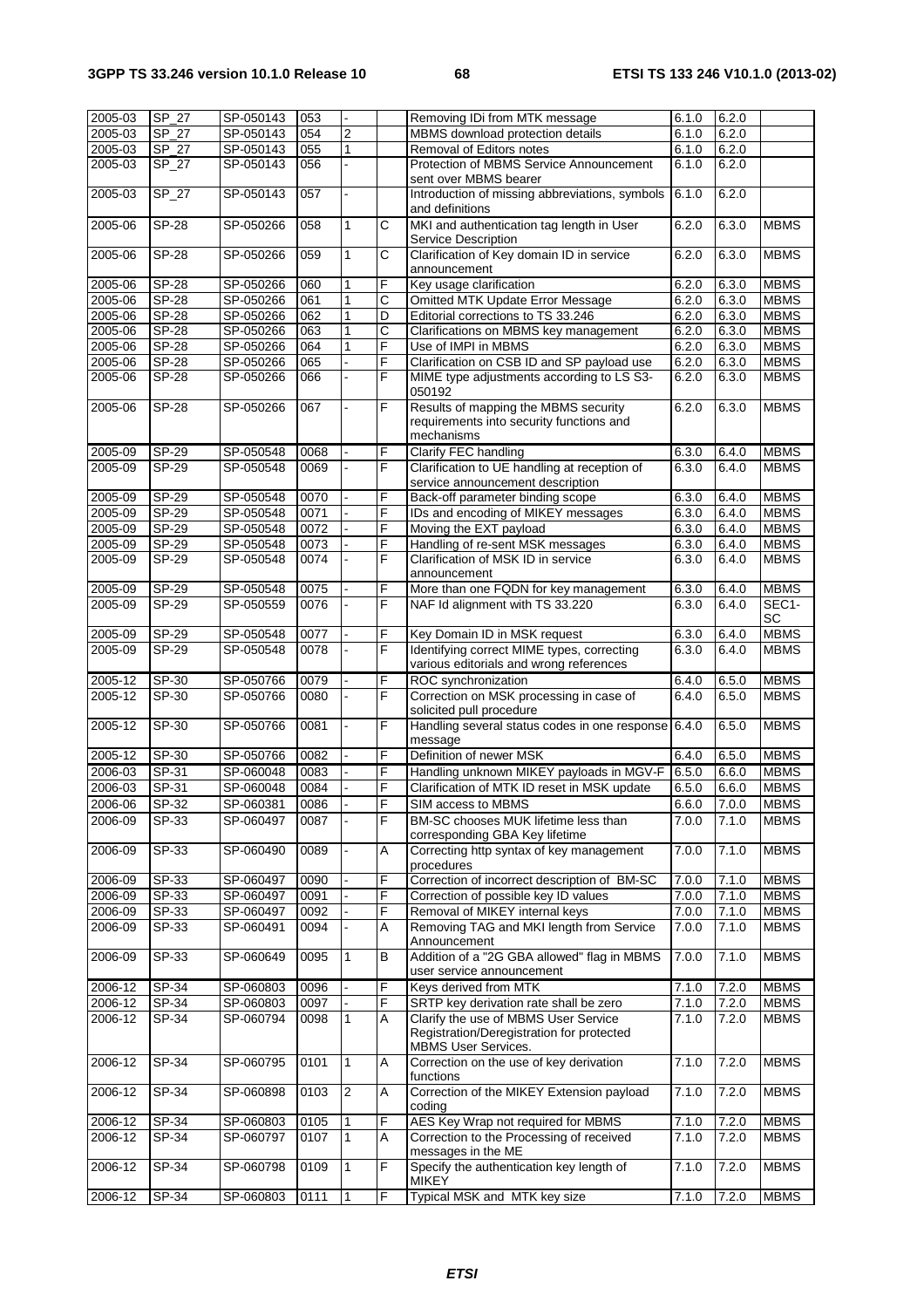| 2006-12 | SP-34        | SP-060799 | 0113 | $\vert$ 1               | $\overline{A}$            | MTK storage rules on UEs                                                                           | 7.1.0 | 7.2.0              | <b>MBMS</b>               |
|---------|--------------|-----------|------|-------------------------|---------------------------|----------------------------------------------------------------------------------------------------|-------|--------------------|---------------------------|
| 2007-03 | SP-35        | SP-070148 | 0116 | $\mathbf{1}$            | $\mathsf{C}$              | Allow the BM-SC to resent MTK messages<br>without TS incrementation                                | 7.2.0 | 7.3.0              | <b>MBMSE</b>              |
| 2007-03 | SP-35        | SP-070148 | 0117 | 1                       | F                         | Clarification on the use of the constant R                                                         | 7.2.0 | 7.3.0              | <b>MBMSE</b>              |
| 2007-03 | SP-35        | SP-070148 | 0118 | 1                       | F                         | Clarification of MSK message structure                                                             | 7.2.0 | 7.3.0              | <b>MBMSE</b>              |
| 2007-03 | SP-35        | SP-070148 | 0119 | 1                       | F                         | Clarification of MTK message structure                                                             | 7.2.0 | 7.3.0              | <b>MBMSE</b>              |
| 2007-03 | SP-35        | SP-070142 | 0121 | $\mathbf{1}$            | A                         | Modification to rules for MSK and MTK<br>management on the UE                                      | 7.2.0 | 7.3.0              | <b>MBMS</b>               |
| 2007-03 | SP-35        | SP-070143 | 0122 |                         | A                         | FDT protection                                                                                     | 7.2.0 | 7.3.0              | <b>MBMS</b>               |
| 2007-06 | SP-36        | SP-070334 | 0126 |                         | $\overline{A}$            | Mandating the support of MIKEY-RAND length 7.3.0<br>of 128 bit                                     |       | 7.4.0              | <b>MBMS</b>               |
| 2007-06 | SP-36        | SP-070334 | 0128 |                         | A                         | Adding missing requirements about PDP<br>context and IP address handling for ptp key<br>management | 7.3.0 | 7.4.0              | <b>MBMS</b>               |
| 2007-06 | SP-36        | SP-070334 | 0130 |                         | Α                         | Adding a missing interworking scenario                                                             | 7.3.0 | 7.4.0              | <b>MBMS</b>               |
| 2007-06 | SP-36        | SP-070334 | 0132 |                         | $\overline{A}$            | Fixed cs id for MIKEY PRF in case of<br>download key derivation                                    | 7.3.0 | 7.4.0              | <b>MBMS</b>               |
| 2007-06 | SP-36        | SP-070334 | 0133 | $\mathbf{1}$            | F                         | Correct the SALT key generation during MSK<br>processing                                           | 7.3.0 | 7.4.0              | <b>MBMS</b>               |
| 2007-06 | SP-36        | SP-070334 | 0137 | 1                       | $\boldsymbol{\mathsf{A}}$ | GBA NAF Key availability in the UICC                                                               | 7.3.0 | 7.4.0              | <b>MBMS</b>               |
| 2007-09 | SP-37        | SP-070579 | 0141 | $\mathbf{1}$            | $\overline{A}$            | Correct the encoding of MBMS kev<br>management procedures                                          | 7.4.0 | 7.5.0              | <b>MBMS</b>               |
| 2007-09 | SP-37        | SP-070579 | 0143 |                         | Α                         | Correction of DRM Content Format usage                                                             | 7.4.0 | 7.5.0              | <b>MBMS</b>               |
| 2007-12 | SP-38        | SP-070791 | 0144 |                         | F                         | Usage of TEK and TGK in MBMS                                                                       | 7.5.0 | 7.6.0              | <b>MBMS</b>               |
| 2008-03 | SP-39        | SP-080149 | 0147 |                         | F                         | Clarification of usage of SRTCP in MBMS                                                            | 7.6.0 | 8.0.0              | <b>MBMS</b>               |
| 2008-06 | SP-40        | SP-080266 | 0146 | $\overline{2}$          | $\overline{B}$            | Protection of lub when multicasting MBMS<br>user data                                              | 8.0.0 | 8.1.0              | <b>MBMS</b>               |
| 2008-06 | SP-40        | SP-080266 | 0148 |                         | F                         | Clarification of UE IP address in MBMS                                                             | 8.0.0 | 8.1.0              | <b>MBMS</b>               |
| 2008-06 | SP-40        | SP-080266 | 0149 |                         | F                         | IP connectivity of the UE in MBMS                                                                  | 8.0.0 | 8.1.0              | <b>MBMS</b>               |
| 2008-12 | SP-42        | SP-080748 | 0151 |                         | F                         | Clarification of MBMS authorization                                                                | 8.1.0 | 8.2.0              | TEI8                      |
| 2009-03 | SP-43        | SP-090139 | 0150 | $\overline{2}$          | F                         | Encoding of identities as NAIs                                                                     | 8.2.0 | 8.3.0              | TEI8                      |
| 2009-06 | <b>SP-44</b> | SP-090275 | 0152 |                         | F                         | Add reference to IMS based MBMS TS                                                                 | 8.3.0 | 8.4.0              | TE <sub>18</sub>          |
| 2009-06 | <b>SP-44</b> | SP-090275 | 0153 |                         | F                         | <b>Clarification of Service Protection Description</b>                                             | 8.3.0 | 8.4.0              | TEI8                      |
| 2009-12 | <b>SP-46</b> | SP-090860 | 0154 | 1                       |                           | Impacts of EPS to MBMS security                                                                    | 8.4.0 | 9.0.0              | <b>MBMS</b><br><b>EPS</b> |
| 2010-12 | $SP-50$      | SP-100715 | 0155 |                         | F                         | Correction of references                                                                           | 9.0.0 | 10.00              | <b>TEI10</b>              |
| 2012-12 | SP-58        | SP-120860 | 0166 | $\overline{\mathbf{c}}$ | A                         | Support for multiple BM-SCs                                                                        |       | 10.0.0 10.1.0 TEI9 |                           |
| 2012-12 | SP-58        | SP-120860 | 0170 |                         | $\overline{A}$            | MIKEY-RAND in MTK messages                                                                         |       | 10.0.0 10.1.0 TEI9 |                           |